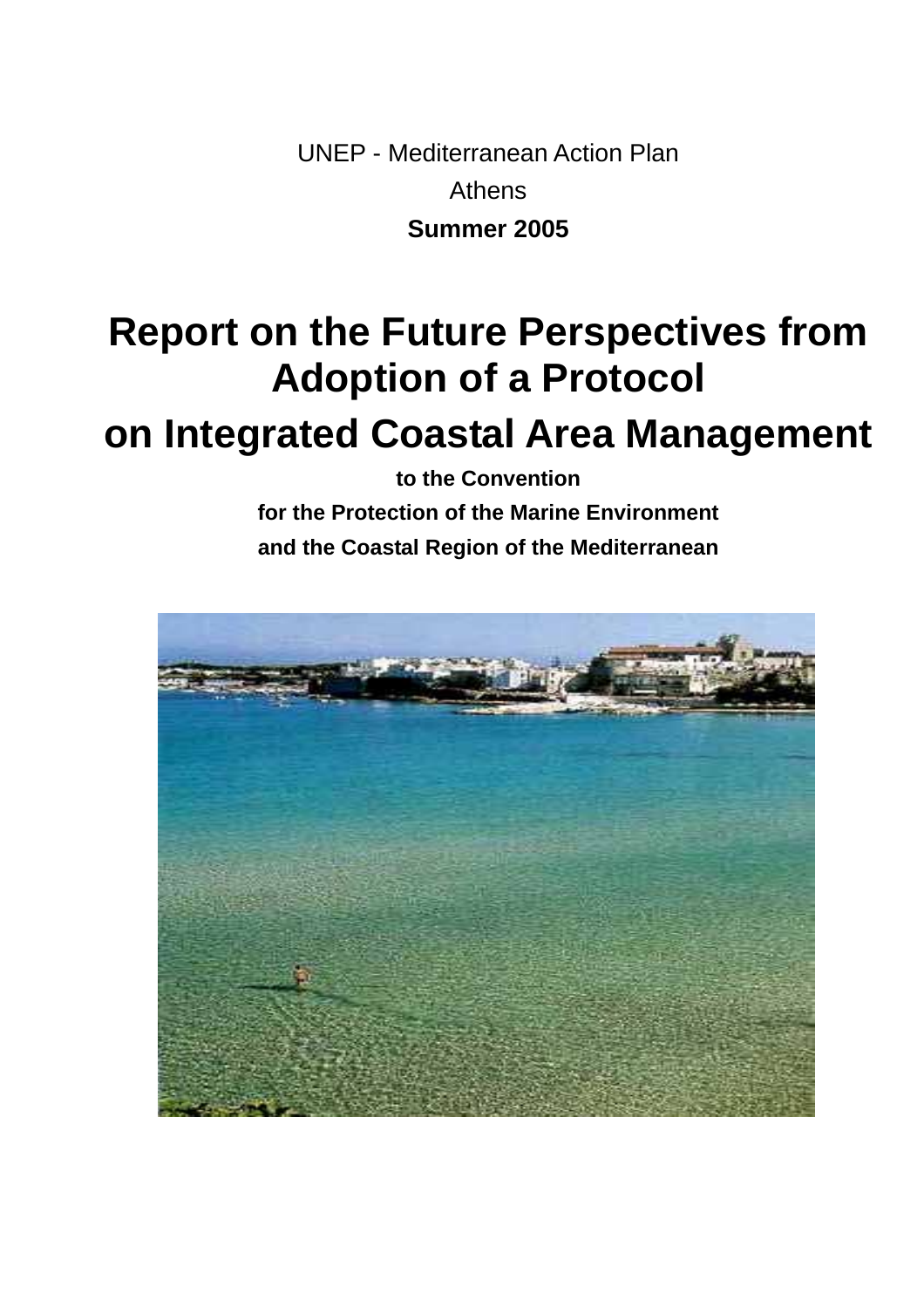## **Report on the Future Perspectives from the Adoption of a Protocol on Integrated Coastal Area Management in the Framework of the Convention for the Protection of the Marine Environment and the Coastal Region of the Mediterranean**

**UNEP Mediterranean Action Plan Summer 2005** 

#### **1. Introduction and problems**

 $\overline{a}$ 

The Mediterranean sea is an enclosed maritime region. Most of the Mediterranean resources consist of aesthetic, cultural and natural assets which are now increasingly facing degradation and loss in their original value. The coasts of the Mediterranean basin are the main areas witnessing degradation of both the marine and inner ecosystems<sup>[1](#page-1-0)</sup>. Because of human activities engaged in coastal areas, woodlands, wetlands, marshes, sand dunes, estuaries, rivers, deltas are increasingly being spoiled in their ecological, aesthetic and cultural functions. Although climate change entails both the rise in the level of the sea and the erosion of dunes and coastal amenities, human activities are the main factors resulting in the destruction of the marine and land coastal ecosystems.

Negative impacts of human activities in the marine environment have long been dealt with by Mediterranean states. Nevertheless, since the first half of 1970s Mediterranean States have shown political mistrust in joining forces and adopting a international legal framework to foster States' environmental responsibility. On the other hand, scientists fought hard to persuade governmental representatives that the nature of socio-economic development Mediterranean countries were likely to support demanded that States, to either acquire or improve technical and legal tools for the adaptation and the minimization of negative impacts of human activities in the environment. It was only at the end of 1970s that governments of the Mediterranean States realised that "*socioeconomic trends, combined with poor management and planning of development, are the root of most environmental problems, and that meaningful and lasting environmental*  protection is inseparably linked to social and economic development"<sup>[2](#page-1-1)</sup>.

<span id="page-1-0"></span><sup>1</sup> UNEP/MAP, *State and Pressures of the Marine and Coastal Mediterranean Environment*, Conclusions and Recommendations of the Joint EEA/UNEP-MAP Report, Ministerial Meeting of the Contracting Parties of the Barcelona Convention, Malta, October 1999<br><sup>2</sup> Action Plan for the Protection of the Marine Environment and the Sustainable Development of the Coastal

<span id="page-1-1"></span>Areas of the Mediterranean (MAP Phase II), pg. 1.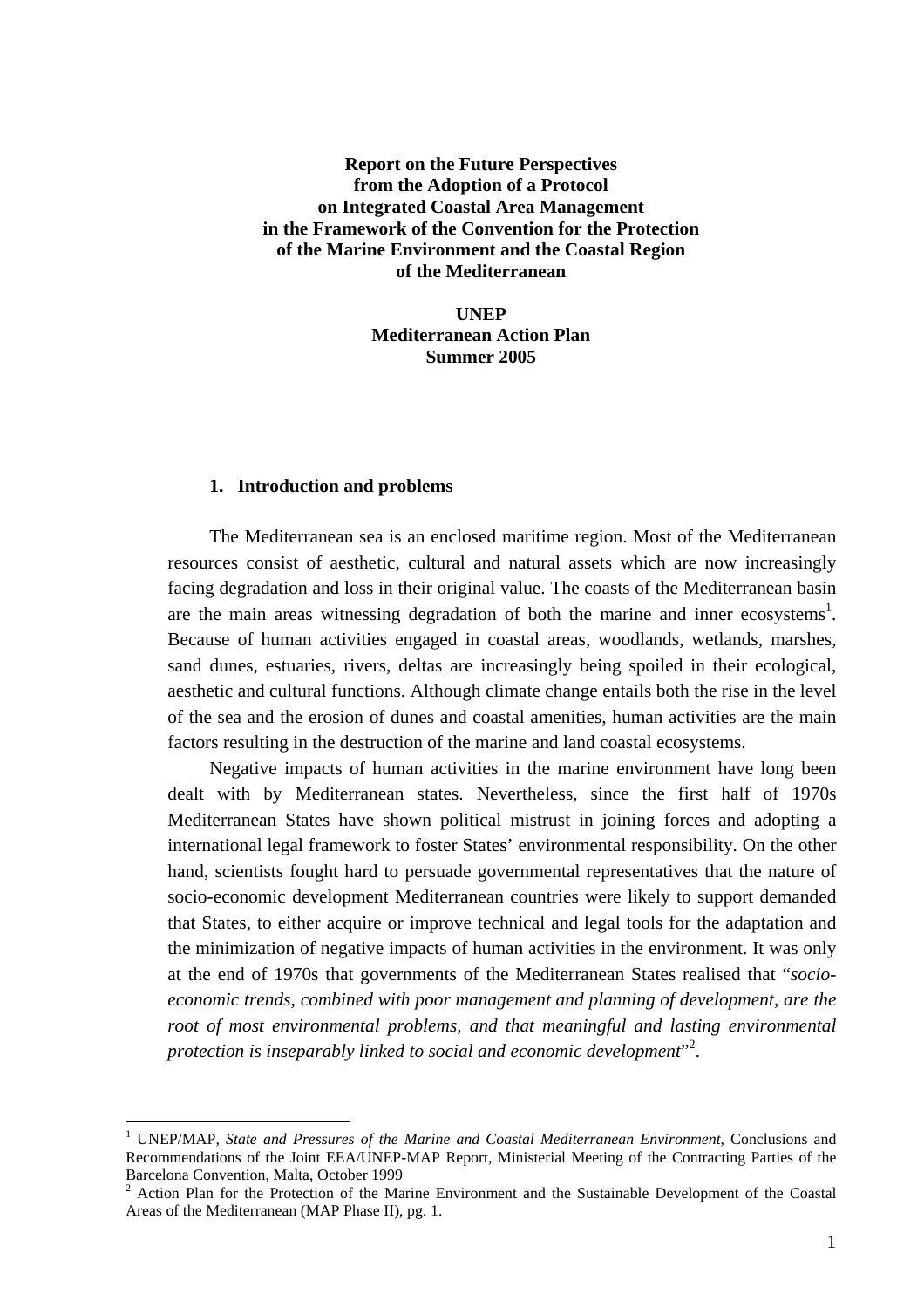Despite subsequent adoption of an action plan, a treaty and further protocols, human activities on the coast are still being authorized by States and competent authorities without taking into account their negative impacts on related ecosystems. Therefore, implementation of legal measures and acquisition of technology still rests on the goodwill and on the degree of development of States. For instance, lack of adoption of the most appropriate sewage treatment plants by Mediterranean States is one of the main causes of progressive environmental degradation of the coastal and the marine environment. What is more, the absence of planning and management schemes is leading to an uncontrolled growth in the extension of urban centres towards the coasts. Nowadays, 40 per cent of people in the Mediterranean basin live in coastal cities and everyday are engaged in activities established in coastal areas. Most of these activities – intensive agriculture, aquaculture, tourism – are increasingly generating massive water pollution, waste, decline of renewable natural resources, loss of biological diversity and disappearance of wetlands<sup>[3](#page-2-0)</sup>.

To make things worse, all Mediterranean States fall short of uniform technical standards addressing to the management of coastal areas. This mostly depends on the fact that European Union's (EU) laws are based on high demanding technical criteria whose acquisition is economically challenging for developing countries. Therefore, implementation of common guidelines and recommendations on sewage plants has been poor and contradictory so far. For instance, the Strategic Action Programme to Address pollution from Land-Based Activities recommends that Mediterranean cities and urban agglomerations exceeding 10.000 inhabitants adopt by the year 2005 sewage plants including second treatment<sup>[4](#page-2-1)</sup>. Such a target is rather at odds with the requirements of the European Council directive, 21 May 1991, n. 60, concerning Urban Waste Water Treatment. Indeed, the directive requires EU member States to build sewer plants for each urban agglomeration whose population rate stands above 2000 inhabitants. Further considering that many cities on the coast have a small population average in winter, they nevertheless are host of huge tourism inflows during the summer. As a consequence, it is evident that EU directive seems to be the most appropriate in solving problems related to carrying capacity of most of the coastal urban agglomerations of wealthier Mediterranean countries.

<span id="page-2-0"></span><sup>3</sup> UNEP/MAP, *Feasibility Study for a Regional Legal Instrument on Integrated Coastal Area Management*, UNEP(DEC9/MED IG.157Inf.9, 2 October 2003, pg. 2

<span id="page-2-1"></span><sup>4</sup> UNEP/MAP, *Strategic Action Programme – Guidelines preparation of National Action Plans for the reduction of Pollution of the Mediterranean from Land Based Sources*, UNEP(DEC)/MED/GEF WG.245/3, 2004, pg. 9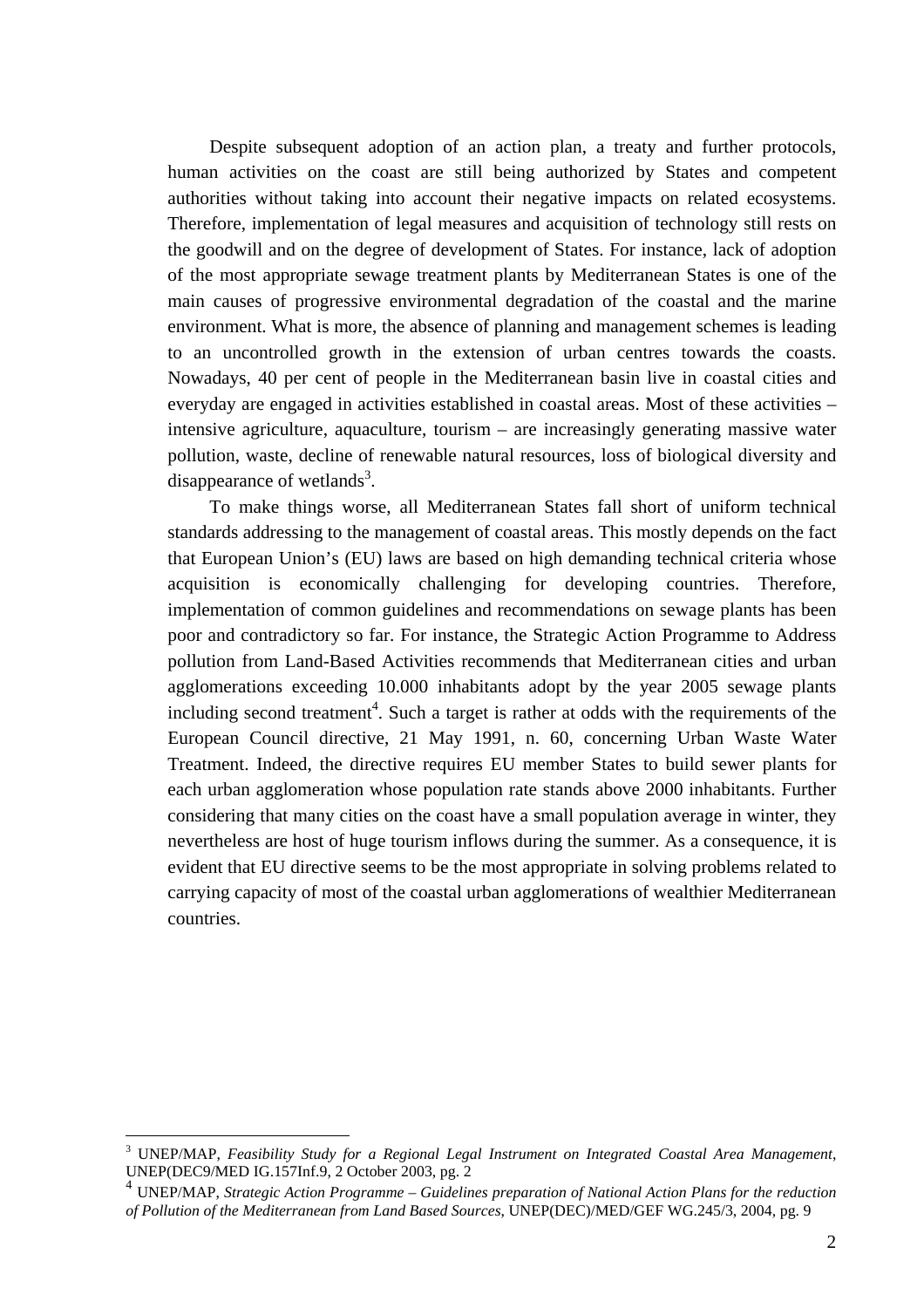#### **Expectations from the Adoption of the ICAM Protocol**

Taking into account previous considerations, what is at stake with the adoption of a protocol (the protocol) on Integrated Coastal Area Management (ICAM) is the need to overcome developmental issues and to provide coasts with proactive environmental protection. Indeed, it is almost ten years now since Mediterranean countries realized that recommendations and guidelines on Best Available Techniques (BATs) and Best Environmental Practices (BEPs) for the abatement of land-based pollution and water and waste treatment fall short to comprehensively address both environmental and developmental issues. Recommendations and guidelines are after all soft-law instruments; implementation fully depends on the availability of technical resources and on discretion<sup>[5](#page-3-0)</sup> of governmental and local authorities. Although in 1992 Mediterranean States agreed to support ICAM, the process towards adoption of a legal framework for the Mediterranean basin have not stepped further so far. On the one hand, all guidelines and recommendations referring to ICAM still mirror those technical guidelines addressing to land based sources of pollution, waste and water treatment. On the other hand, it was only through Coastal Area Management Programmes (CAMPs) that in the last fifteen years meaningful progress on ICAM have been achieved.

Financed by the Mediterranean Environmental Technical Assistance Programme (METAP), CAMPs allowed those States involved in the programmes to strengthen both administrative and technical capacity. In fact, CAMPs provided authorities of a few Mediterranean countries with training on both environmental impact assessments and proactive methodologies intended to integrate traditional strategies with innovative schemes for the protection of wetlands, water and land management. Despite CAMPs good examples of integrated management practices in Egypt, Algeria, Italy, Slovenia and Greece, ICAM success still relies on the administrative culture of each country, on the legal schemes States base their decisions and on the availability of financial resources<sup>6</sup>. Therefore, many countries still do not display a satisfactory legal framework for integrated management of coastal areas. For instance, in some countries laws and regulations on coastal areas are patchy and based on a single-issue approach. Most of the Mediterranean countries still fall short of planning schemes that integrate land use changes and negative impacts following human activities in coastal areas. Neither laws nor regulations have regard to all ecological interfaces that play a significant role in the evolution and maintenance of coastal ecosystems. Not even to say that each Mediterranean state adopted different coastal legislation – in so making adoption of a "*overall strategic vision on ICAM in the Mediterranean*" more and more challenging<sup>[7](#page-3-2)</sup>.

<span id="page-3-0"></span><sup>&</sup>lt;sup>5</sup> UNEP/MAP, *Feasibility Study*, pg. 2<br><sup>6</sup> Cogossis H, Hapoggue *V, Livre Pl.* 

<span id="page-3-1"></span>Cocossis, H., Henocque, Y., *Livre Blanc sur la Gestion des Zones Côtières en Méditerranée*, UNEP/PAP/RAC, <sup>2001</sup><sup>7</sup>

<span id="page-3-2"></span>Cocossis, H., Henocque, Y., *Livre Blanc*, pgs. 34-35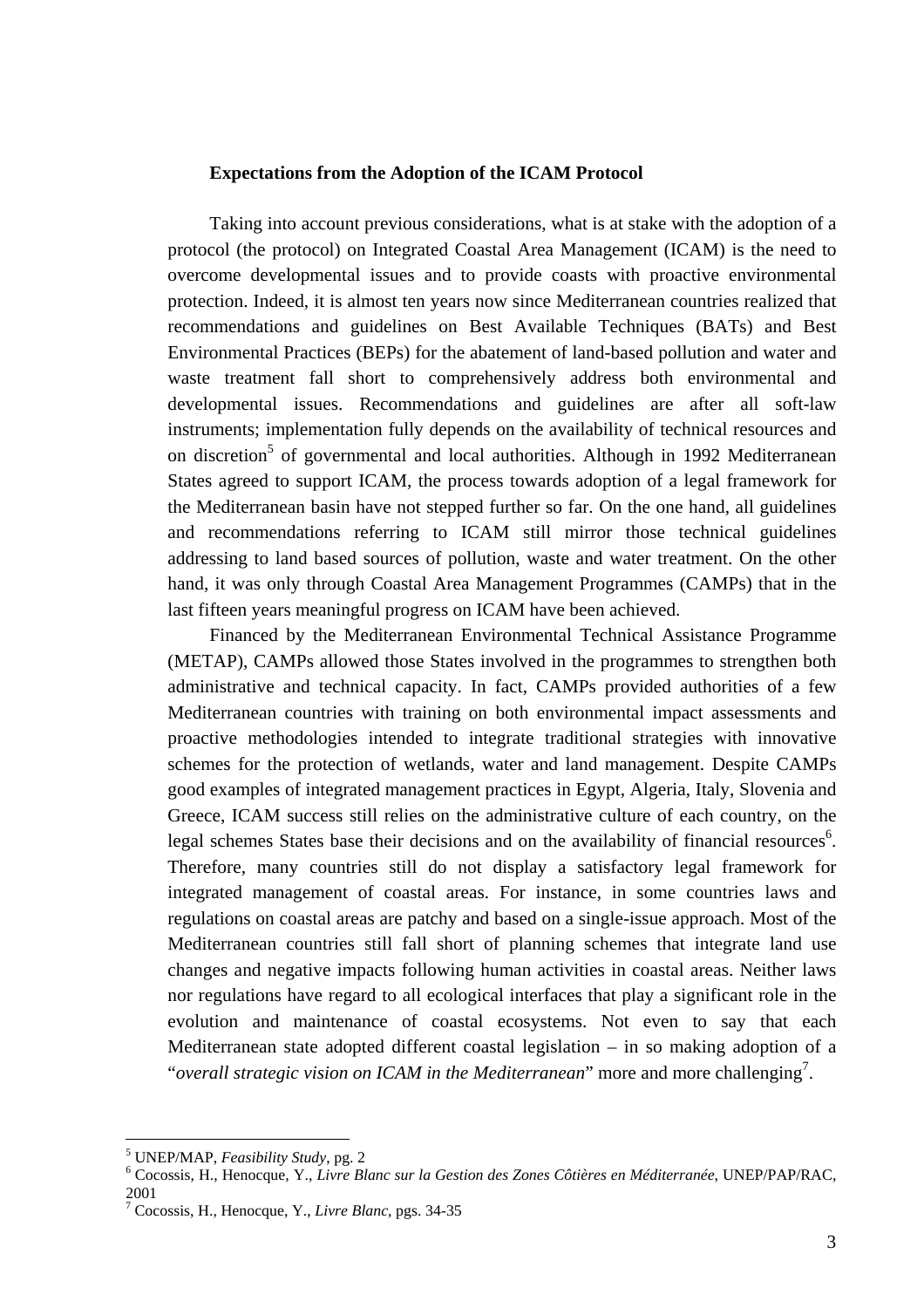It was only at the Thirteenth Ordinary Meeting of the Contracting Parties to the Convention for the Protection of the Marine Environment and the Coastal Region of the Mediterranean (Barcelona Convention) that States decided to engage in a process leading to the negotiation of a protocol on ICAM. The objective of the protocol is to trigger all Mediterranean countries to adopt uniform laws addressing to the management of both the marine and land parts of the coasts in a integrated manner – said it shortly, to "*break the barrier between land and sea*". With this in mind, the scope of the ICAM protocol is comprehensive because not only shall it strengthen provisions established in previous protocols but even it shall harness land and sea ecosystems with human activities on the coast. Once adopted, this protocol will be the first example ever of a international agreement on ICAM.

Following studies of experts working for both the UNEP/MAP and PAP/RAC centres – and meetings of Contracting Parties – the model law is likely to be adopted is a intermediate legal framework disclosing few binding provisions and general principles while at the same time providing States with outstanding and innovative coastal management schemes. Owing to such a model law, States will adopt common strategies and national plans and programmes with a view to gradually step technical capacity building and adoption of a uniform legal regime on coastal areas. As a consequence, negotiating parties seem to support a programmatic legal framework rather than a command and control treaty.

As it will be further assessed in this report, this approach discloses advantages and disadvantages. On the one hand, the protocol displays flexible provisions – in so giving States the opportunity to define and delimitate coastal areas according to ecologic, economic and geo-morphologic characters of their coastal areas. Furthermore, the protocol provides non-binding provisions in other fields – such as the implementation of Environmental Impact Assessment procedures, the adoption of development and land use plans covering both marine and land coastal areas, the creation of specific zones for the protection of natural resources, the organization and organization of local administrative units and the establishment of public participation schemes in decision making procedures<sup>[8](#page-4-0)</sup>. While some of these undertakings may prove momentous in enhancing exchange of good management practices and capacity building between all Mediterranean States, some others may hinder significantly adoption by few countries of by-law management practices.

On the other hand, the protocol provides meaningful obligations ensuring active management and protection of seashores – such as the obligation for states to encourage the adoption of measures to prevent construction of human settlements on a specifically chosen surface area of 100 meters from the coast; to systematically report and assess the status of the coastal environment, to engage in transboundary impact assessments; to agree upon and to further adopt strategies, plans and programmes and to prompt observatories, networks and inventories.

<span id="page-4-0"></span><sup>8</sup> UNEP/MAP, *Feasibility Study*, pgs. 51-54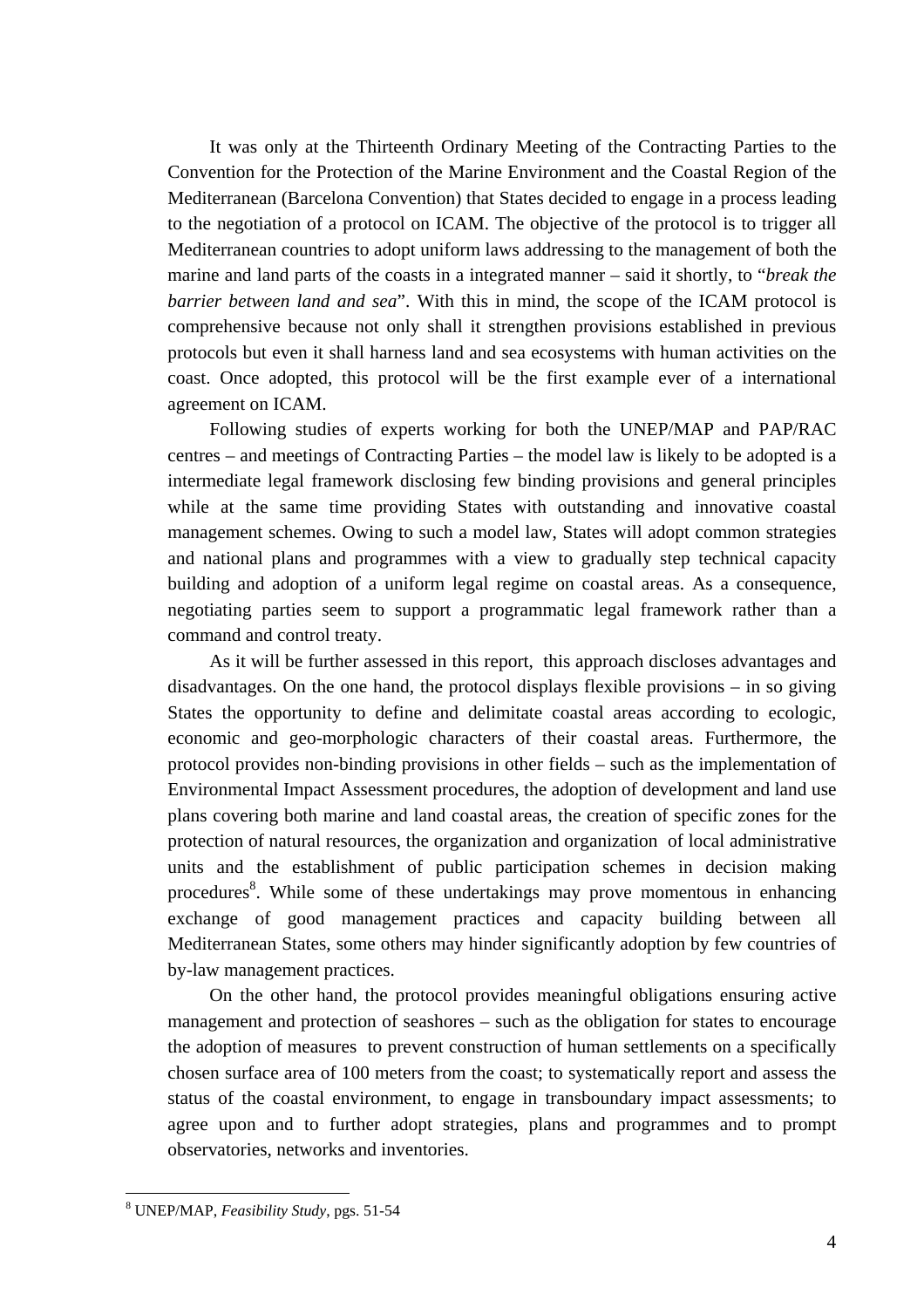Therefore, it is expected that the protocol will shape in a legal framework those recommendations enclosed on the 1999 Joint EEA/UNEP-MAP Report – namely;

- a) to develop national and Mediterranean widely co-ordinated plans and legislations for environmental management and infrastructure development for coastal zones;
- b) to introduce flexible but effective measures for coastal areas protection from threats resulting from sea and inland transport, coastal works, urban development and economic activities;
- c) to promote the implementation of the provisions of the Convention for the Protection of Biodiversity and to further enhance the provisions of the Specially Protected Areas protocol;

Taking the view to assess both the legal and technical evolution of the Barcelona Convention (the Convention) and its protocols (the Barcelona system), this report is aimed at proposing an assessment of the ICAM draft protocol. The report tries to answer the question on how the legal provisions, general principles and management approaches enclosed in the ICAM protocol contribute in the evolution of those legal and technical measures established in the Barcelona system. In so doing, it tries to assess the new responsibilities Mediterranean States have in preventing, and where possible eliminating, controlling and reducing, negative impacts arising out of human activities and natural degradation affecting Mediterranean coastal areas. In Section 2, the report examines both the international and regional legal context in which the notion of ICAM evolved. In Section 3, a detailed analysis of its legal obligations, general principles and management approaches is put forward, comparing each provision of the protocol with those of both the Barcelona system and of international and regional conventions having either a direct or indirect link with the ICAM draft protocol. A conclusion will follow.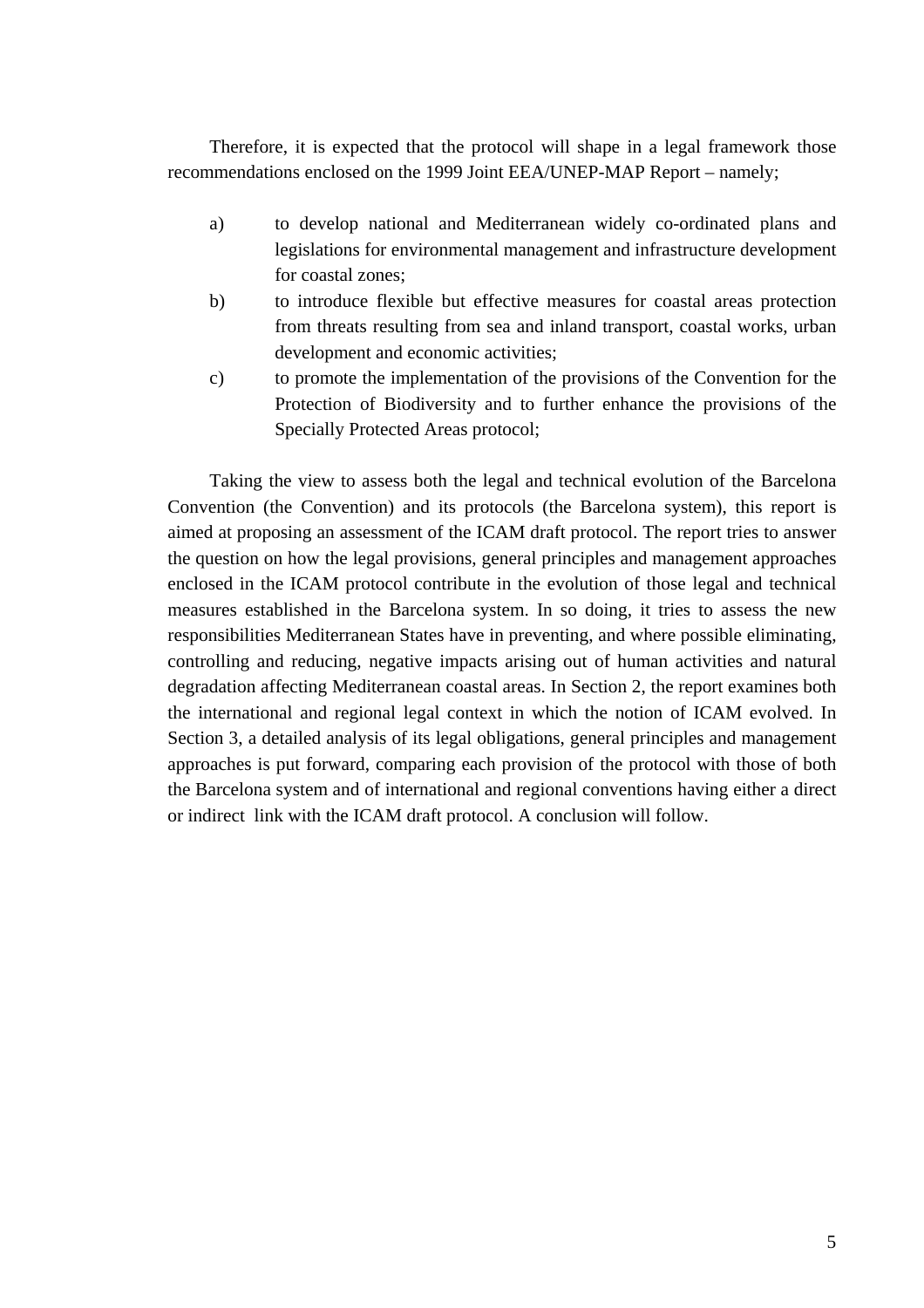## **2. THE HISTORICAL BACKGROUND**

#### **2.1 The International Law Context. Earlier Declarations**

The Stockholm declaration is the landmark towards the adoption of sustainable policy by both States and international organizations. In the early 1970s, it set the ground to consider the environment as an element integrating each aspect of human life – namely economic, cultural, geographical and ecological aspects. Though not legally binding, the Stockholm declaration was momentous for coastal States of the Mediterranean basin to engage in negotiations leading to the adoption of an action plan and eventually of a regional convention for the prevention of pollution.

In the follow up of the Stockholm declaration, planning and development projects begun addressing to the conservation of nature and wildlife (pr. 4). States undertook to adopt measures for the rational use of natural resources integrating national development planning schemes (pr. 13). In turn, the need to build up rational planning schemes at national level required States to reconcile the "*conflict between the needs for development and the need to protect and improve the environment*" (pr. 14). Finally, principle 15 recommended States to adopt urban planning schemes to both prevent environmental harm and to pursue an equal distribution of both environmental, economic and social benefits.

Although these principles are still to be implemented by the majority of Mediterranean states, principle 21 contributed significantly in fuelling negotiations towards the adoption of a regional legal regime in the Mediterranean basin. Indeed, this principle set forth a obligation of *jus cogens* owing to which States are required to both use natural resources and to engage in human activities without in so causing environmental damage to "*other States*" or "*in areas beyond the limits of national jurisdiction*"<sup>[9](#page-6-0)</sup>. As a consequence, principle 21 prompted Mediterranean states to adopt an action plan and to step forward the first ever regional convention for the prevention of pollution within and outside their national boundaries. Nevertheless, two factors hampered this process. In the first place, the delimitation of States sovereignty in the maritime area was not in force until the adoption of the United Nations Convention on the Law of the Sea (UNCLOS). Although the delimitation of the maritime area was already a matter of *jus cogens*, both access and exploitation of natural resources kept being unregulated in the Mediterranean basin.

<span id="page-6-0"></span><sup>9</sup> This principle was not new. It derived from the final decision of the *Trail Smelter* case. The principle is now widely considered a rule of international consuetudinary law.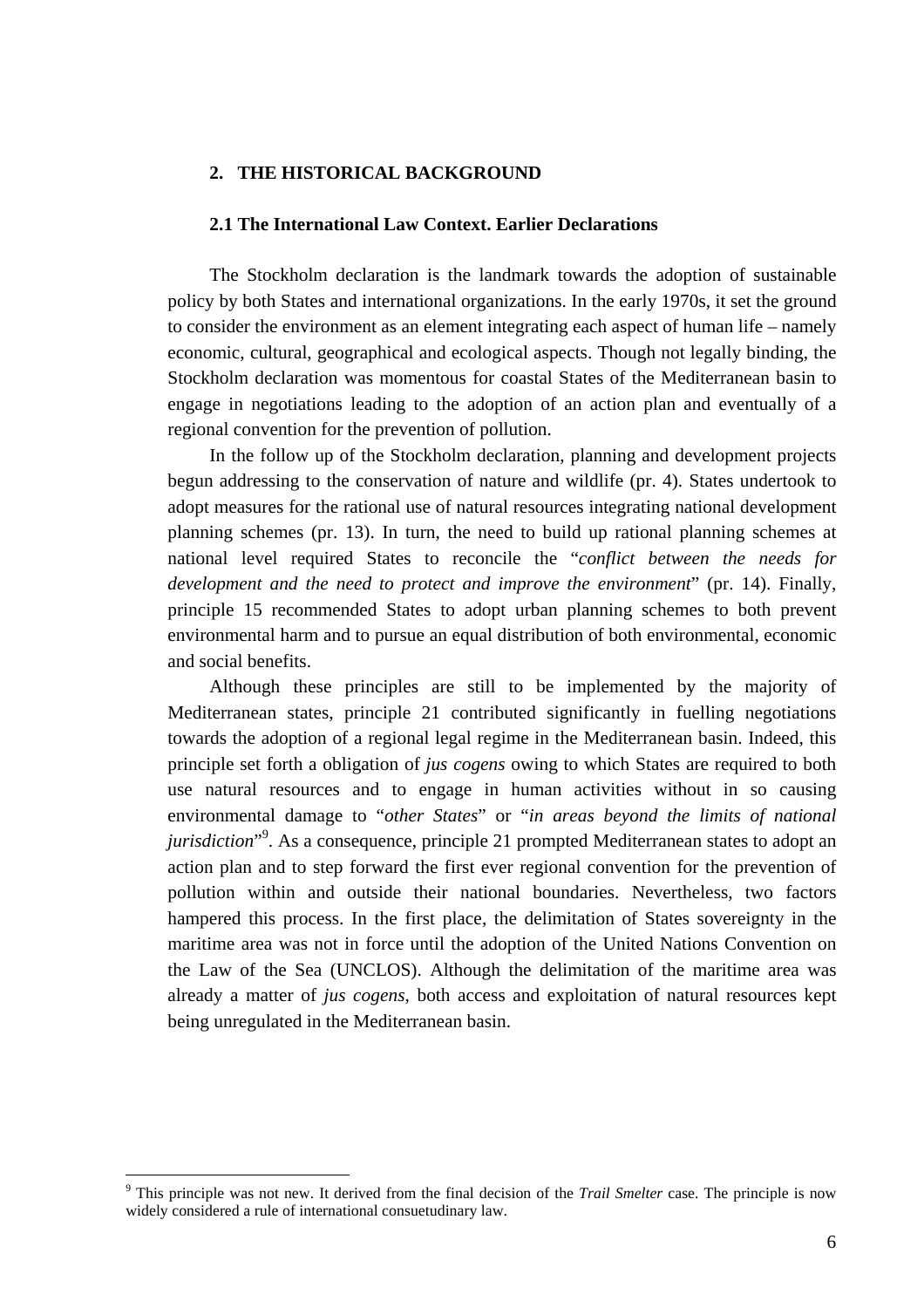The second related – and it is still of actuality – to the fact that most of the pollution in the Mediterranean basin originated from land-based sources and from unrestrained human pressure on coastal areas. Following this latter concern, northern Mediterranean states realised that provisions to be agreed upon in a future regional convention could not be evenly implemented by southern Mediterranean countries – namely because those countries did not posses enough financial resources to acquire technology and planning schemes to control, manage and reduce land-based pollution.

Both development and environmental issues came at the forefront of negotiations with a view to set the most appropriate ground for the adoption of a regional convention enclosing common environmental responsibilities. Eventually, UNCLOS provided a global framework owing to which both these issues would have been overcome. With regard to delimitation of sovereignty, UNCLOS inscribed coastal states as the main actors involved in the management of the marine environment, though not the only ones.

As it appears from the text of the convention, coastal states and inland countries are equally entitled to both access and exploit natural resources. Therefore, the obligation to prevent, control and reduce pollution now addresses to inner and coastal States – i.e. those parties that UNCLOS generally refers as "the States". In addition, UNCLOS sets forth a rule of state responsibility that is transboundary in scope – i.e. the obligation for States to prevent, reduce and control pollution of the marine environment so as "*not to transfer, directly or indirectly, damage or hazards from one area to another or transform one type of pollution into another*" (Art. 195).

All considered that these obligations may prove of difficult implementation by developing States, UNCLOS displays both general and specific obligations on cooperation. In the first place, the convention requires States to cooperate in adopting "*global and regional rules, standards and recommended practices*" in proportion to both their economic capacity and development conditions with a view to prevent, reduce, control pollution from land-based sources (Art. 207(4)). It further specifies that not only States do have a obligation to cooperate in implementing regulations and standards, but even that States do not have equal commitments to prevent, reduce and control pollution of the marine environment (Art. 207(4), final line).

Secondly, UNCLOS Arts. 202-203 require developed states to cooperate for both the transfer of technology and the training of personnel in developing countries. What is relevant in UNCLOS is, nevertheless, that both general and specific duties on cooperation not only do commit coastal states but even inwards countries. As a consequence, even those states not directly involved in the management of the marine environment are obliged to cooperate in adopting "*global and regional rules, standards and recommended practices*" and to provide developing countries with the transfer of technology and the training of personnel.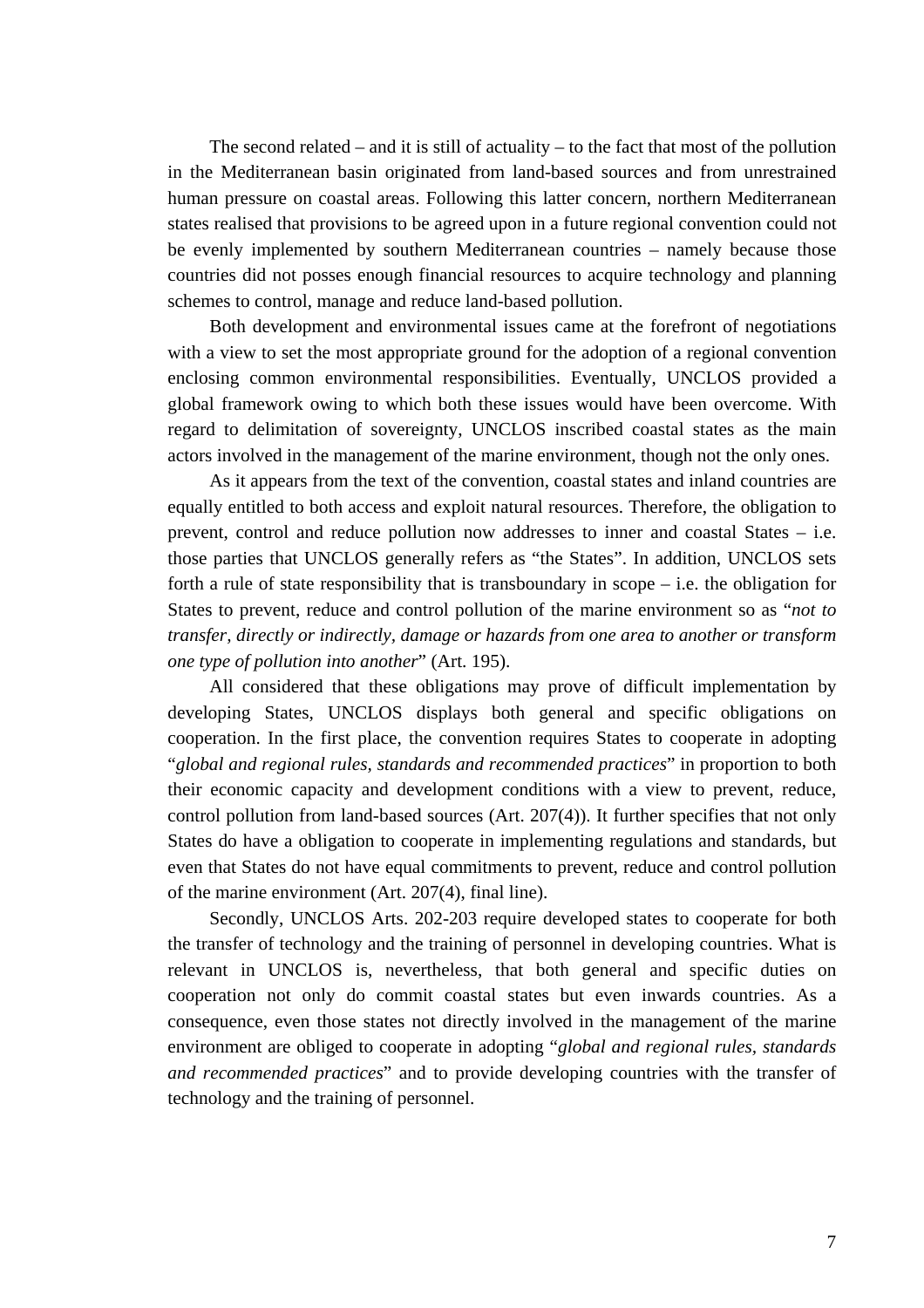All in all, both UNCLOS provisions and the principles of Stockholm declaration considerably contributed to both solving issues relating to the delimitation of maritime area of the Mediterranean basin and to enhance cooperation between developed and developing countries in the implementation of the provisions of the Convention and its protocols. Furthermore, it may be well stated that UNCLOS set the path towards integrated management of the marine environment. For the obligations to cooperate equally address to both inland and coastal States, countries whose rivers, lakes, estuaries may harm the marine environment of other coastal States are compelled to adopt measures to prevent and reduce pollution (Artt. 66, 201(1))<sup>10</sup>.

#### **2.2 From UNCLOS to the 1992 Rio Declaration**

Both UNCLOS and Stockholm are only a blueprint of a process that led all states to adopt in 1992 a more comprehensive global strategy following which sustainable development acquired a prominent environmental significance. In the follow up of Rio, the quest for "*the creation of new levels of cooperation among States, key sectors of societies and people*, with the goal of establishing a new and equitable global partnership" entailed more demanding responsibilities for wealthier States implementing regional, sub-regional and national environmental measures. Henceforth, environmental protection demands States to adopt both national and local sustainable development policies $11$ .

As a consequence, Rio Principle 2 is more demanding than Stockholm principle 21 – in so recognizing States as not only having a responsibility in the exploitation of natural resources, "*following the adoption of environmental policies*", but even in stepping economic growth. In contrast to UNCLOS and the Stockholm Declaration, Rio is more detailed in recognizing responsibilities of both developed and developing countries in achieving the goals of economic growth and environmental protection. Never the less – with a view to achieve a rational and equal use of natural resources and the prevention of environmental damage – developed States share the heaviest burden in implementing specific commitments of conventions while developing countries have the responsibility to "*cooperate in a spirit of global partnership to conserve, restore and protect the health of the Earth's ecosystem*" in proportion to their economic, technical and financial resources<sup>12</sup>. This is what stands under the name of common but differentiated responsibility – i.e. a principle that adds to those of integration and cooperation.

<span id="page-8-0"></span><sup>&</sup>lt;sup>10</sup> IUCN, *The Law of the Sea: Priorities and Responsibilities in Implementing the Convention*, A Marine Conservation and Development Report, 1995<br><sup>11</sup> Principle 4 of the Rio Declaration

<span id="page-8-1"></span>

<span id="page-8-2"></span><sup>&</sup>lt;sup>12</sup> Principle 7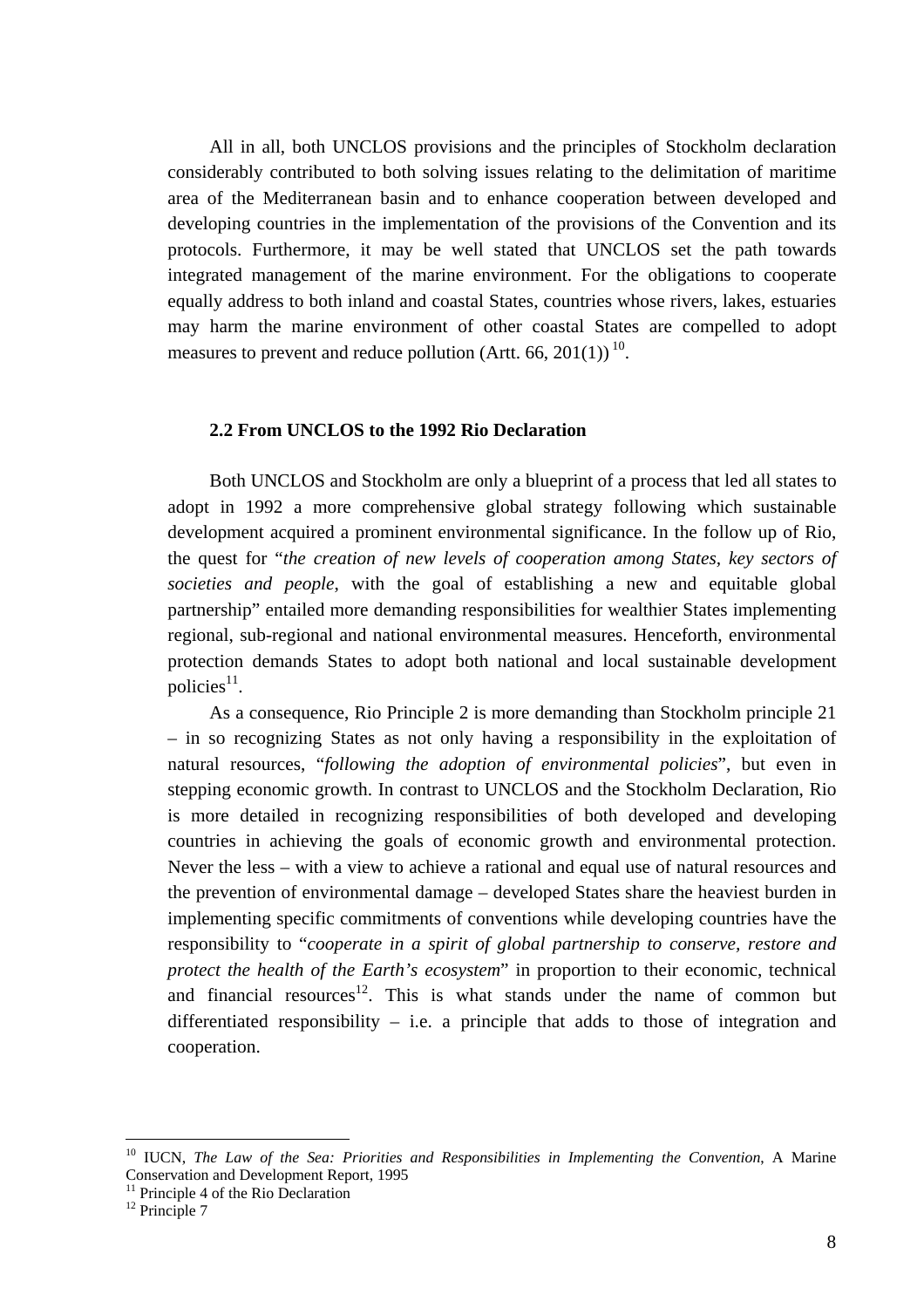Following Rio's, not only cooperation is intended to ensure uniform implementation of obligations of international and other regional conventions but even to provide developing countries with opportunities to build up and acquire technology to engage in economic activities that do not harm the environment. By virtue of this principle, environmental protection and cooperation are now inseparable commitments – and recommendations of Chapter 17 of Agenda 21, "protection of the oceans, all kind of seas, including enclosed and semi-enclose seas, and coastal areas and the protection, rational use and development of their living resources" strongly emphasize them.

Rio Declaration entailed a number of practical consequences for State parties of regional agreements. In the first place, conventions adopted after Rio increasingly demand that states adopt measures based on an ecosystem approach and to support integrated management of the environment. Therefore, environmental protection is to be ensured not only for single ecotypes but even for interactions between ecosystems and the physical environment. Secondly, by virtue of the principle of common but differentiated responsibility developing States are given an opportunity to access technical equipment for the implementation of treaties requiring high technical and scientific expertise of national authorities – namely "surveys of marine biodiversity, inventories of endangered species and critical marine and coastal habitats, establishment and management of protected areas, support of scientific research and dissemination of its results". Finally, by virtue of the principle of integration all policies adopted by State parties of regional and sub-regional environmental agreements should take equally into account the need of society to engage valuable economic activities and those cultural, ecological and geo-morphological values that are likely to be threatened by those activities. This latter principle in turn implies that individuals and social groups should participate those decision making procedures concerning all human activities likely to have adverse social, environmental and economic effects.

Following Stockholm, UNCLOS and Rio, the evolution of the approaches to the environmental protection of marine environment led States to consider both the coastal and the marine environment as a unique dynamic system – wherein the balance of ecological, economic and social interactions play an important role in the achievement of the objectives of sustainable development. Owing to this evolution, guidelines of chapter 17 of Rio's Agenda 21 recommend States to adopt "*land, water use and siting policies, implementation of integrated coastal and marine management, sustainable development plans, preparation of coastal profiles identifying critical areas, development patterns, user conflicts and specific priorities for management*". The complexity of interactions between ecologic, cultural, social and economic factors that constitute coastal areas increasingly demands States to support environmental protection not only at a macro but even at a micro level. Henceforth, cooperation is not only thought to be promoted between States but even among institutions at a international, regional, sub-regional and local level.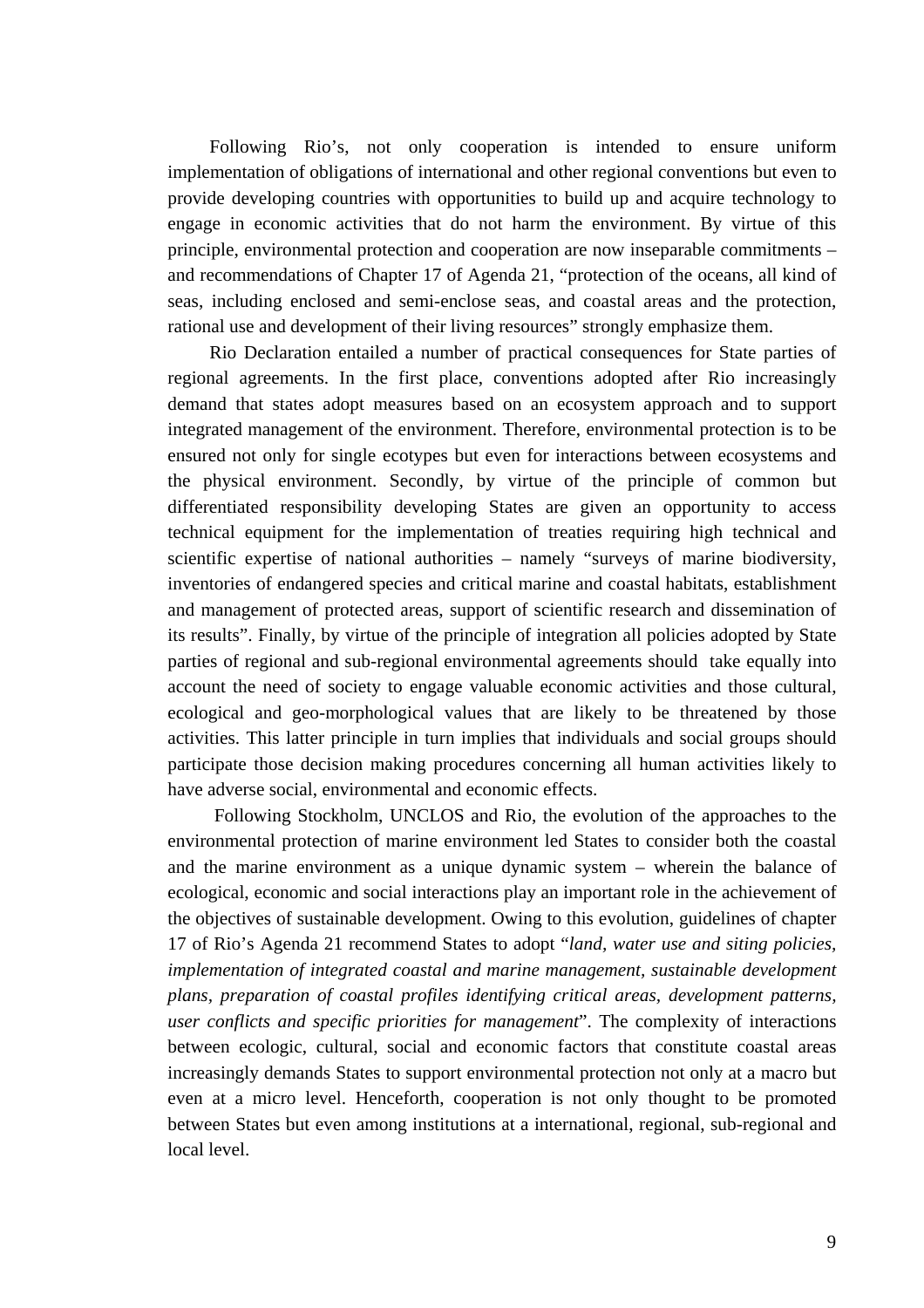#### **2.3 The Mediterranean Regional Context**

The 1994 Barcelona Convention for the Protection of the Marine Environment and the Coastal Region of the Mediterranean is a regional framework agreement establishing general principles and obligations for the protection of the marine environment in the Mediterranean basin. The Convention establishes both general principles and obligations, while its protocols systematically regulate different sources of pollution and in particular; pollution of the sea by dumping from ships and aircrafts or incineration at sea, prevention of pollution from ships and, in cases of emergency, pollution from the Mediterranean sea, pollution from land-based sources and activities, specially protected areas and biological diversity in the Mediterranean, pollution resulting from exploration and exploitation of the continental shelf and the sea-bed and its subsoil and pollution by transboundary movements of hazardous wastes and their disposal. Although not all protocols have so far been adopted by Mediterranean States, the convention-protocol approach is of capital importance in the evolution of the Barcelona system. Indeed, the convention-protocol approach is a dynamic model that gives parties to the Convention the chance to negotiate and to further adopt measures to both regulate new sources of pollution and to explore new patterns in environmental management. In this respect, each protocol may oblige Mediterranean states with the adoption of different management schemes, limits, guidelines and legal obligations. It is owing to such a dynamic nature that the Convention requires Mediterranean states to show a real interest before acceding the Barcelona system. Therefore, the Convention requires that States whishing to become parties to the Barcelona system adopt at least one protocol (Art. 23 old text;. Art. 29).

Similarly to UNCLOS, the Barcelona system provided innovative provisions addressing to different sources of pollution of the marine environment. Nevertheless, provisions set forth in the old version of both the Barcelona Convention and its related protocols did not focus on the protection of ecosystems and mirrored a static approach to environmental management. Therefore, the coastal area was considered as a land portion whereby few provisions of the Barcelona system had both a indirect and singled application. Following UNCLOS and Rio's Agenda 21, State parties prompted a significant evolution of the Barcelona system. In so far as it concerns UNCLOS, not only did it contribute to the delimitation of states sovereignty in the Mediterranean basin but even in adding the Convention with relevant provisions concerning cooperation, prevention of pollution from rivers, canals and other watercourses and a ecosystem approach. On the other hand, Chapter 17 of Rio's Agenda 21 was of relevant inspiration for Mediterranean States to adopt a new Action Plan (MAP II), to step forth a ecosystem based approach and integrated management of natural resources. Furthermore, States plied to adopt recommendations of Rio's Agenda 21 (Agenda MED 21).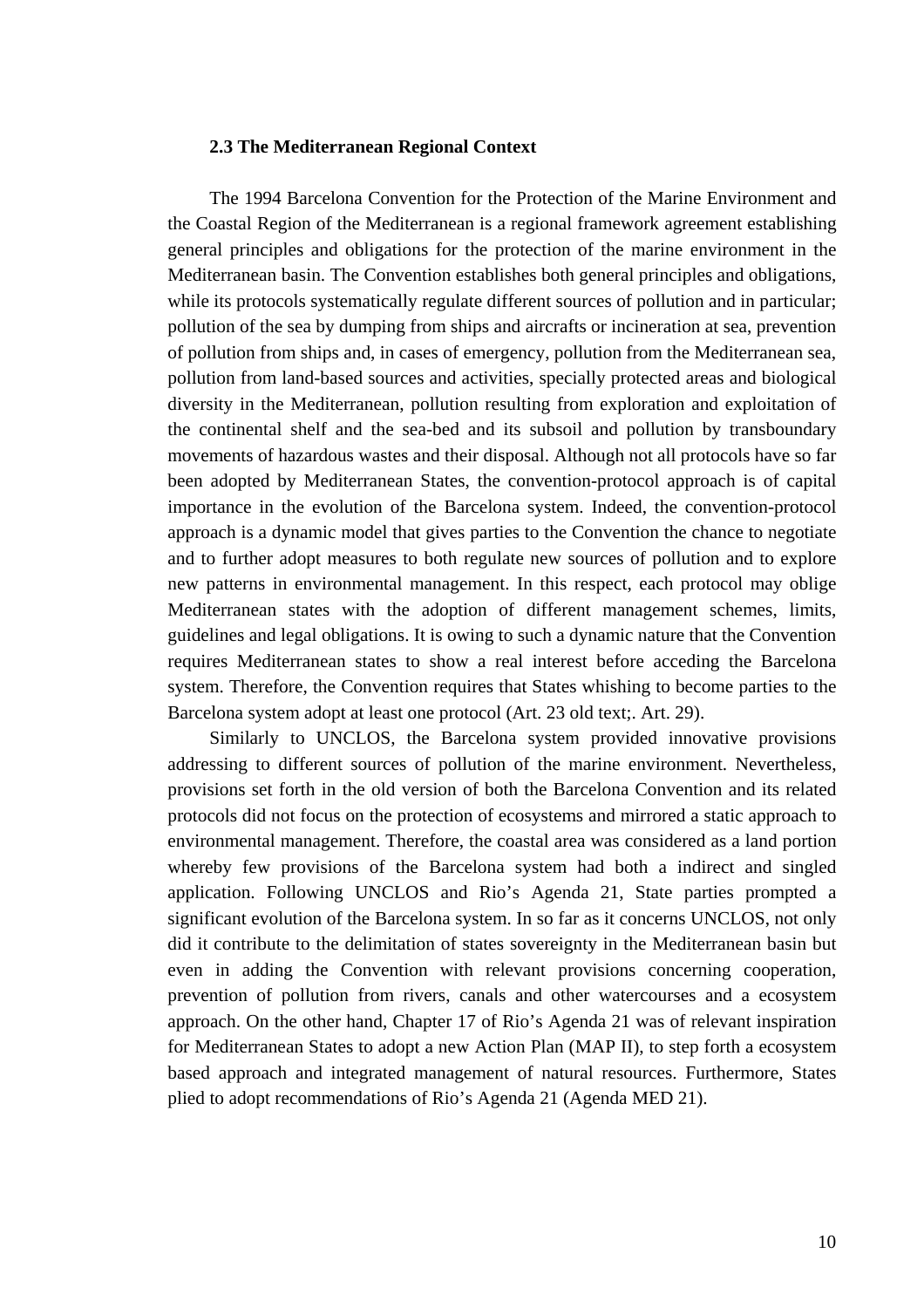Agenda MED 21 displays some relevant recommendations regarding financing, economic activities having an impact on the marine environment and coordination of national competent institutions. Therefore, few recommendations are intended to trigger developed Mediterranean States towards the use of the debt of developing countries to finance in those states environmental protection programmes and sustainable development plans. Moreover, recommendations are even addressed to Mediterranean States to ensure that decision making centres at national, regional and local level coordinate their decisions for the adoption of conservation measures. Finally, Agenda MED 21 recommends Mediterranean States to consider coastal areas as like as dynamic systems and to encourage the adoption by national, regional and local authorities of a comprehensive coastal management approach to assess social, economic and environmental impacts of land-based sources of pollution, dumping of waste, tourism activities and water and soil resources. Since the paragraphs of MAP II on energy policy, tourism, transport, urban management and the environment, water resources and soil provide meaningful references to the protection of coastal natural resources, strategies of active urban policies, financial instruments and participation mechanisms address to coastal areas as a natural asset whose protection and management concern all level national authorities. These strategies are resumed in the paragraph 1.4 of the MAP II on ICAM. As it clearly appears, coastal areas are increasingly gaining momentum within the Barcelona system.

It is owing to those developments that both measures and policies for environmental management are now increasingly deserving attention of national authorities not only for those activities that are engaged within coastal areas but even for those that are either directly or indirectly connected to the coast. As Chapter 17, Agenda 21 suggests, both the need to guarantee states with opportunities to develop their economies and to manage marine and coastal areas "*requires new approaches at the national, sub-regional, regional and global levels, approaches that are integrated in content and are precautionary and anticipatory in ambit*" (17.1). It is owing to both these reasons that the Feasibility Study for a Legal Instrument on Integrated Coastal Area Management in the Mediterranean defines the approach to coastal areas as Integrated Coastal Areas Management (ICAM) – i.e. "*a continuous, proactive and adaptive process of resource management for environmentally sustainable development in coastal areas*".

ICAM aims at achieving cross-sector cooperation, the protection of biodiversity and the rational use of coastal resources. In regard to cross-sector cooperation, ICAM addresses to different sources of pollution and activities. Therefore, ICAM embraces land-based activities, such as agriculture and aquaculture, seabed activities having negative impacts to the inland waters of the coastal states, dumping of wastes from ports, from ships and installations.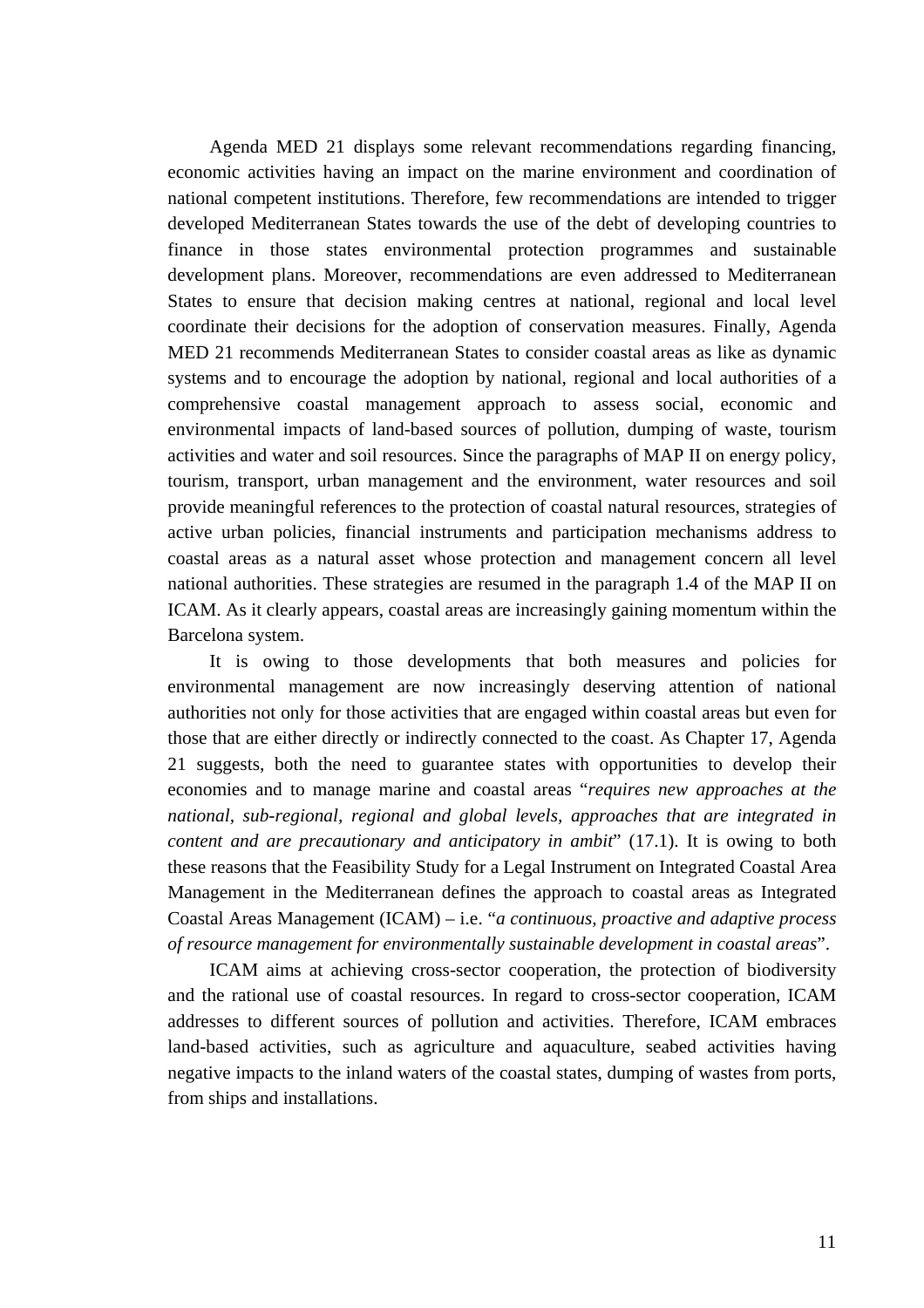Cross sector cooperation further requires Mediterranean developed States to elaborate jointly with developing Mediterranean countries the most appropriate planning methodologies to be applied to all activities likely to affect coastal ecosystems. With reference to both protection of biodiversity and rational use of coastal resources, ICAM is meant to discipline and manage activities having a impact on wetlands, to regulate fisheries, to manage littorals, rivers and land areas whereby construction of roads and harbours is likely to take place.

As it appears from such a brief summary on the evolution of the Barcelona system, the process of negotiation leading to the adoption of a protocol on ICAM may represent an important step towards the achievement of the goals of a stable and sustainable development in the Mediterranean basin. With this in mind, coastal areas demand a coherent legal framework. That is a treaty owing to which not only Mediterranean states are given the opportunity to engage in vital economic activities in the field of tourism, commerce, fishing and services, but even to commit to protect environmental assets belonging or connected to coasts. Nevertheless, these objectives are not easily achievable. In the first instance, because ICAM demands Mediterranean States to engage in relevant expenditures to both develop and transfer Best Available Techniques and Best Environmental Practices for coastal structures. It is noteworthy to further notice that most of the countries of the South Mediterranean still find it financially challenging to develop adequate coastal zone planning and management schemes. Secondly, it is only recently that the amended version of the Convention entered into force. While those protocols to the Convention that may be relevant for the implementation of ICAM still did not enter into force – namely the land-based, the dumping and the offshore protocols.

Although financial limits may be overcome through projects and programs for capacity building supported by the GEF and METAP, those related to the adoption of both the amended Convention and its protocols appear to be more challenging. Indeed, Mediterranean States do not have a legal obligation to report on the implementation of provisions of those protocols that still await entry into force. Even though States may decide to adopt regulations and measures according to the provisions of the revised Convention and protocols, both the Secretariat of the Convention (UNEP/MAP) and other Mediterranean States will not be able to further propose and recommend innovative solutions for the reduction of impacts of human activities on both the coastal and the marine environment. What is at risk is then that those recommendations and guidelines enclosed in Chapter 17 of Agenda 21, Agenda MED 21 and MAP II will be completely disregarded by the majority of Mediterranean States. This risk further entails that the majority of Mediterranean States may face significant delays in both developing and adopting tools to prevent pollution and to manage human activities to be engaged in coastal areas. That is to say that the protocol on ICAM remains a simple proposal.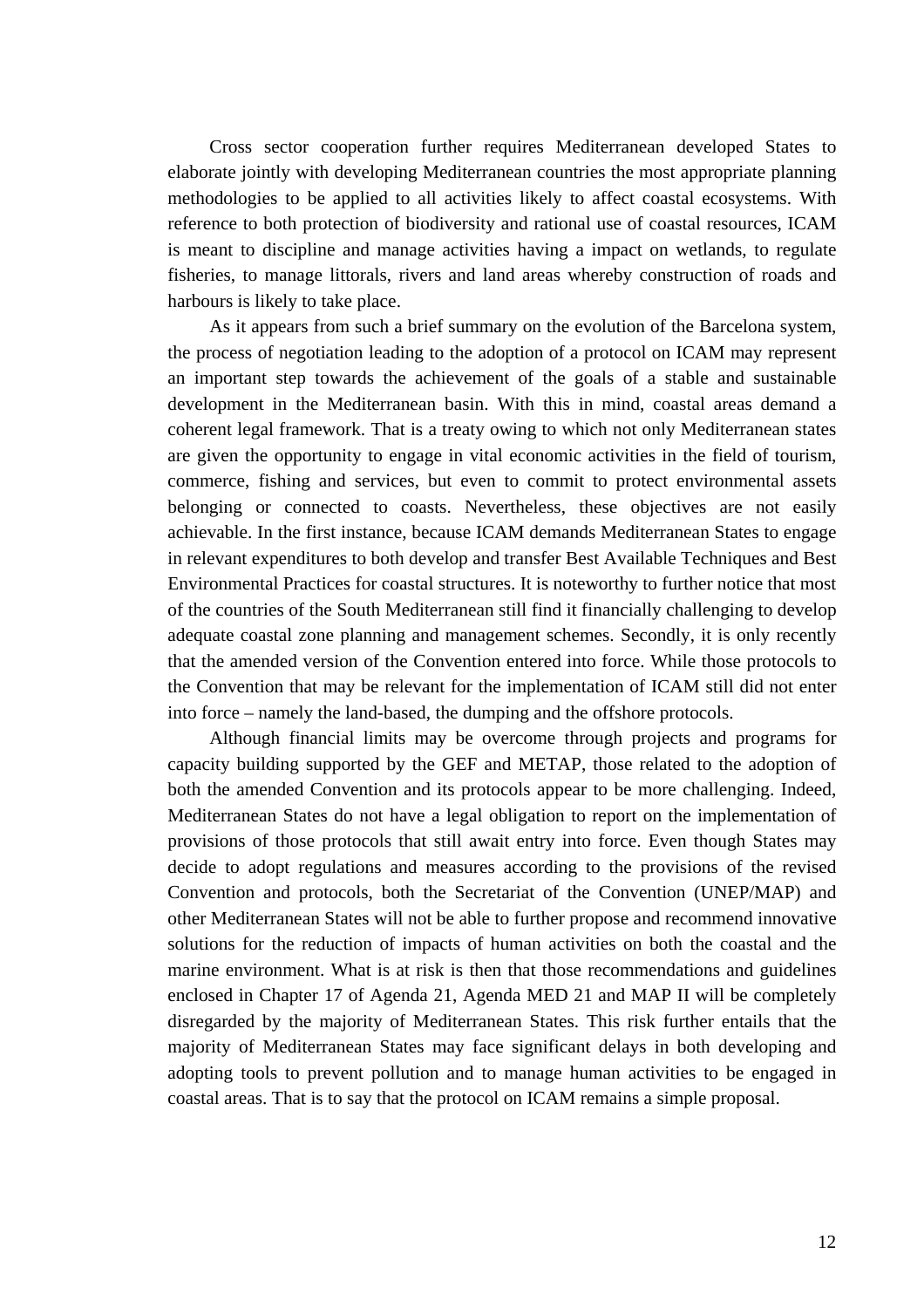## **3. LEGAL ASSESSMENT OF THE ICAM PROTOCOL**

#### **3.1 General Principles**

#### **A. Intergenerational Equity**

The undertaking of Mediterranean States to adopt proactive and preventive approaches is stated in the preamble of the Convention. As a guiding principle of the Barcelona system, it requires States to pledge to "*consider the environment as a common concern and interest*" – that is to adopt policies and measures based on the principle of intergenerational equity<sup>13</sup>. By virtue of the principle of intergenerational equity Mediterranean States should use and manage natural resources taking into account the needs of present and future generations. The principle further entrusts States with a duty to preserve natural resources regardless their geographical location. Therefore, State have a clear responsibility in the use, protection and conservation of marine and land natural resources. In implementing such a principle, Mediterranean States have additional responsibilities; not only to avoid the transfer of pollution to other states but even to implement policies that allow both long-term and a rational distribution of benefits. Both these responsibilities further demand Mediterranean states to adopt precautionary approaches to the management of natural resources under conditions of scientific uncertainty.

Although previous protocols do not display any similar pledge, the  $2<sup>nd</sup>$  paragraph of the preamble of the draft protocol expressively considers the coastal zone as "*the common and cultural heritage of the peoples of the Mediterranean*". This paragraph further displays that contracting parties pledge to "*use coastal zones resources judiciously for the benefit of present and future generations*". Both these objectives are further specified in the text of the draft protocol. For instance, Art. 5, "General Principles and Objectives of Integrated Management", paragraph i, shall require parties to adopt policies on both use and management of coastal resources that take into consideration the needs of local populations. Moreover, paragraph j shall demand parties to integrate those "*traditional practices of local populations that are compatible with the sustainable use of natural resources*" in the policies for the preservation of coastal ecosystems.

With a view to ensure that parties implement general principles enclosed in Art. 5(i),(j), the participation of "*the territorial communities and public entities concerned*" in "*the various phases of the formulation and implementation of coastal strategies, plans and programmes*" (Art. 12) shall be momentous. Nonetheless, as it will be addressed in the section concerning Environmental Impact Assessments (EIAs), the protocol does not recognize any stance for EIAs to be undertaken at local level.

<span id="page-13-0"></span><sup>&</sup>lt;sup>13</sup> The Vienna Convention on the Law of the Treaties states that interpreters can take into account the preambles of the treaties to determine their objects and purposes (Art. 10).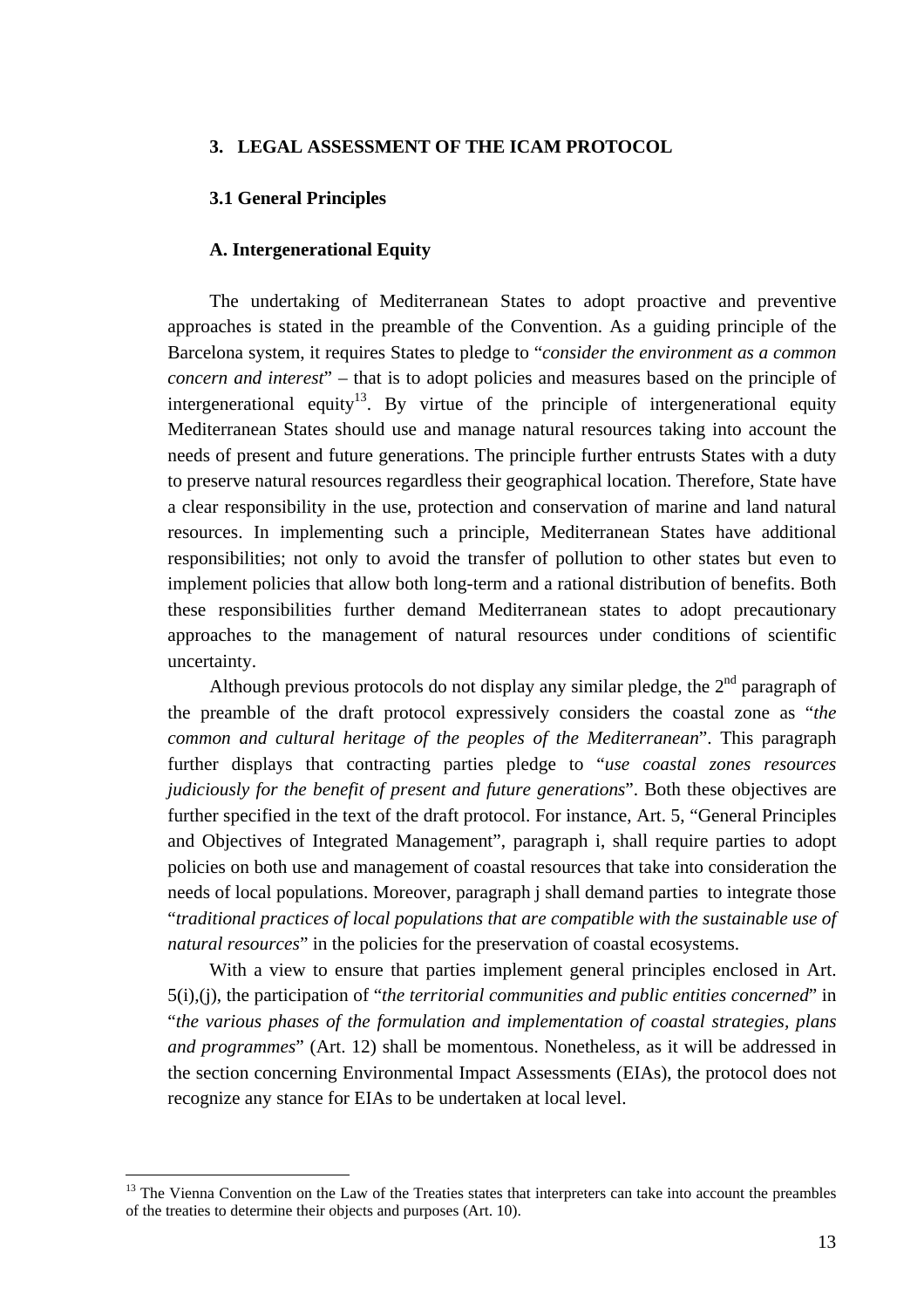Despite its narrow scope, however, the integration of both the traditional knowledge and traditional activities of coastal populations in the formulation and implementation of coastal strategies, plans and programmes will help States and local authorities in the adoption of management practices based not only on scientific parameters but even on local knowledge $14$ . As a consequence, participatory procedures that allow integration of traditional knowledge of local communities in the implementation of coastal strategies, plans and programmes shall be valuable when planners and decision makers will be faced with the challenging task of designing solutions to restore coastal zones subject to massive erosion. With this in mind, some authors suggest that with a view to help local planners and administrators to restore both the aesthetical and the ecological value of landscapes, local communities may provide agencies with their direct experiences on the historical and ecological features of those places<sup>15</sup>.

In addition, both the preamble and the text of the draft protocol seem to display enough scope for Mediterranean states to implement not only measures for adaptation<sup>16</sup> but even to halt and reverse processes of coastal degradation caused by uncontrolled human pressure. This approach provides some relevant elements of innovation in the Barcelona system. As a consequence, while both Art. 5(j),(i) and 12 of draft protocol offer opportunities for Mediterranean States to adopt practices for restoration and reclamation that fully integrate traditional knowledge of local communities, Art. 18 of the SPA protocol only refers to "*the traditional subsistence and cultural activities of […] local populations*" as a limit to the establishment of Special Protected Areas (SPAs). The scope of both provisions seems to be different, indeed. The former provision allows traditional knowledge of local communities to shape national strategies, plans and programmes. The latter measure takes into consideration "*traditional subsistence and cultural activities of […] local populations*" as a limit to the right of Mediterranean states of establishing  $SPAs<sup>17</sup>$ .

<span id="page-14-0"></span><sup>14</sup>Bradbury, J., Rayner, S., *reconciling the Irreconcilable*, in Abaza, H., Baranzini, A.(Eds.), *Implementing Sustainable Development – Integrated Assessment and Participatory Decision-Making Processes*, Edward Elgar Publishing, Ltd. For UNEP, Cheltenham, 2002, pgs. 25-26<br><sup>15</sup> Darvill, T., *Landscapes: myth or reality?*, in Jones, M., Rotherdam, I.D. (Eds.), *Landscapes – Perception*,

<span id="page-14-1"></span>*Recognition and Management*, Conference Proceedings, Sheffield Hallam University, 1996, pgs. 9-18; and Jones, M., *The Concept of Cultural Landscape: Discourse and Narratives*, in Palang, H., Fry, G. (Eds.), *Landscape Interfaces, Cultural Heritage in Changing Landscapes*, Kluwer Academic Publishers, 2003, pgs. 21-

<sup>51&</sup>lt;br>
<sup>16</sup> Art. 4(1)(e) UN Framework Convention on Climate Change

<span id="page-14-3"></span><span id="page-14-2"></span><sup>&</sup>lt;sup>17</sup> See also Annex I of SPA Protocol, Common Criteria for the Choice of Protected Marine and Coastal Areas that Could Be Included in the SPAMi List, Paragraph B(2)(f) and D(3)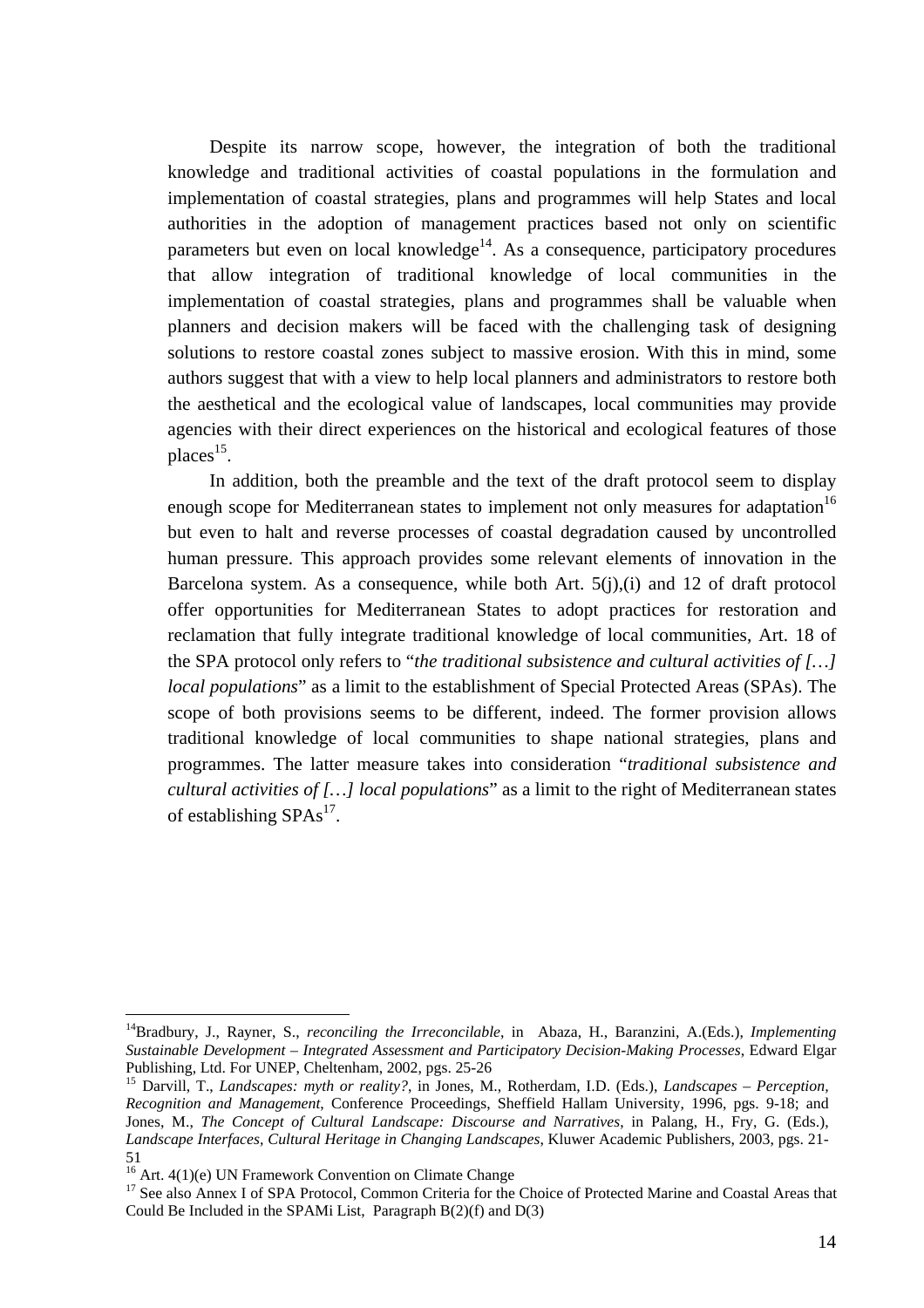## **B. The Precautionary Principle**

#### **B.1 Contents and the Listing Approach based on Regulatory Defaults**

Although the precautionary principle is inscribed in the Convention as a general obligation (Art. 4(3)), Hansson argues that the principle is not prescriptive in scope<sup>18</sup>. Likewise principle 15 of Rio Declaration, its content is argumentative<sup>19</sup>. As a consequence, it is not a principle entailing legal obligations for decision makers but rather a "*base to motivate arguments in favour of both pre-emptive decisions and policies*". Paragraph asserts;

- *3. In order to protect the environment and contribute to the sustainable development of the Mediterranean Sea Area, the Contracting Parties shall:*
- *a) apply, in accordance with their capabilities, the precautionary principle by virtue of which where there are threats of serious or irreversible damage, lack of full scientific certainty shall not be used as a reason for postponing costeffective measures to prevent environmental degradation;*

 The principle inscribed in the Convention does not oblige parties to take preventive measures in case of threats of serious or irreversible damage under conditions of scientific uncertainty. With this in mind, paragraph 3 refers only to cost-effective measures to be adopted by parties to prevent environmental degradation. Despite lacking meaningful legal enforceability, significant application of precautionary principle has so far been ensured by scientists and experts through regulatory defaults. Regulatory defaults consist in assumptions used "*in the absence of adequate information and to be replaced when such information is obtained*". Regulatory defaults are applied by scientists and decision makers when there is scientific uncertainty over the toxicity of persistent substances discharged into the sea. Therefore, regulatory defaults are displayed through blacklisting substances whose knowledge over their eco-toxicological persistence is poor<sup>20</sup>. These lists are attached to the 1980 and 1996 Land-Based protocol; to the Annex of the 1978 and 1995 Dumping protocol (Paragraphs A and C); to Annex I and II of the 1994 Offshore protocol.

<span id="page-15-0"></span><sup>18</sup> Hansson, S.O., Rudén, C., Sandin, P., *The Role of Precaution in Marine Risk Assessment*, Background Paper for the NewS Policy Forum, Javea, Spain, pg 4-9 available in [www.infra.kth.se/~cr/NewS/](http://www.infra.kth.se/~cr/NewS/precaution_marine.pdf)**precaution**\_**marine**.pdf

<span id="page-15-1"></span><sup>&</sup>lt;sup>19</sup> Principle 15 of Rio Declaration; "in order to protect the environment, the precautionary approach **shall be widely applied** by States **according to their capabilities.** Where there are threats of serious or irreversible damage, lack of full scientific certainty shall not be used as a reason for postponing **cost-effective measures to prevent environmental degradation**<sup>"</sup><br><sup>20</sup> Petersen, A.C., *The Precautionary Principle, Knowledge Uncertainty, and Environmental Assessment, Paper* 

<span id="page-15-2"></span>for NOB/NIG workshop "Knowledge Uncertainty", 30-31 October 2002, Erasmus University, Rotterdam, pg. 14, available at [www.uitgezocht.nl/VU/Docs/Precautionary\\_Principle.pdf](http://www.uitgezocht.nl/VU/Docs/Precautionary_Principle.pdf)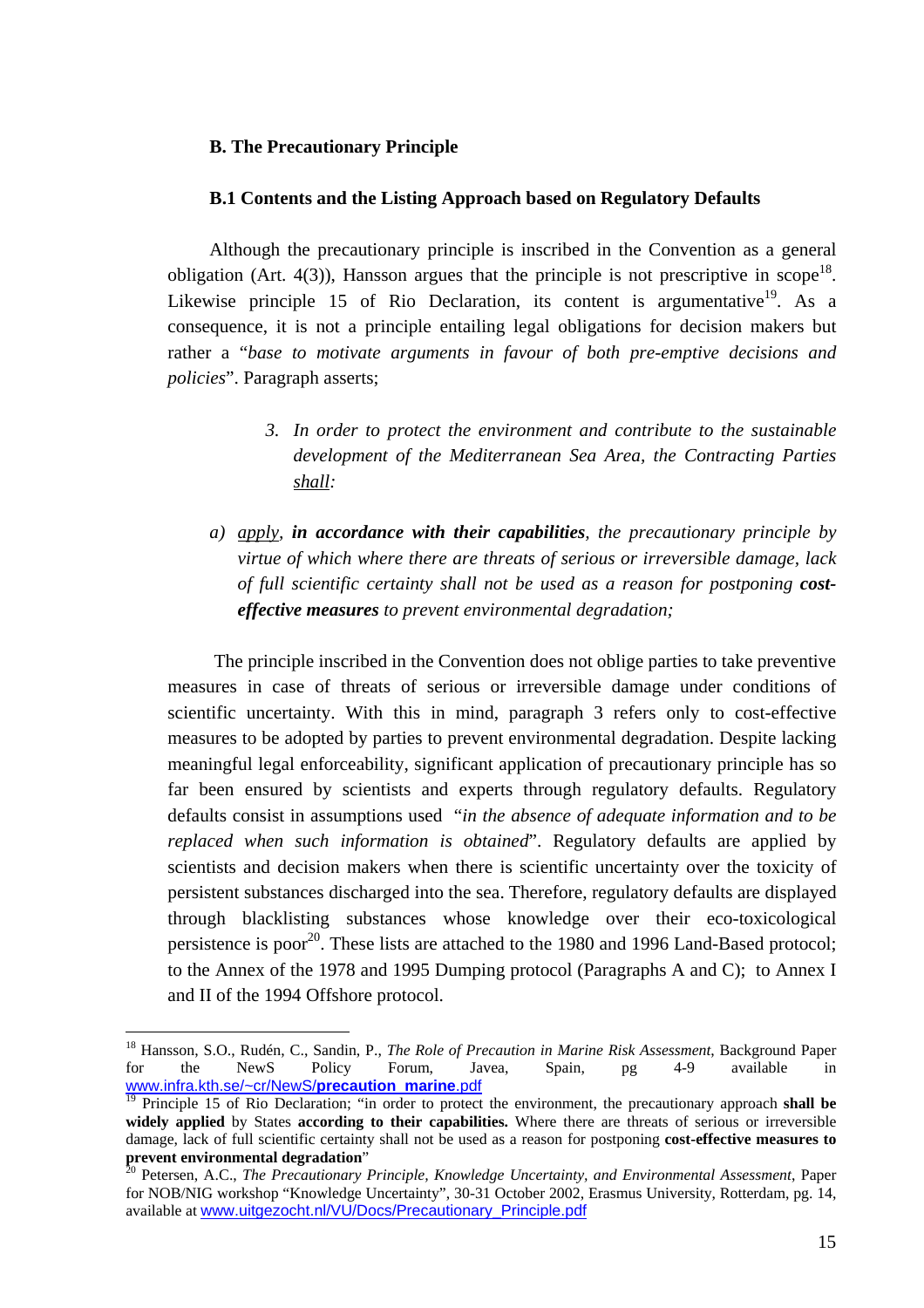In contrast with previous protocols, regulatory defaults have not been displayed in the draft protocol in a systematic way. Nor obligations for States to either prohibit or authorize specific activities have been clearly established. On the one hand Art. 7(c-g) "Protection and Use of the Coastal Zone" attempts to provide a descriptive list enclosing specific conducts that are likely to result in damages to the coastal environment. On the other hand provisions set forth in Art. 8 "Economic Activities" paragraphs 1 to 6, display few binding provisions and general criteria drafted in ambiguous terms.

Inclusion of annexes in the protocols integrating lists based on regulatory defaults becomes critical when national and local authorities will be faced with enduring uncertainty over the impacts of public works (harbours) and aquaculture plants. This approach appears to be even justified by the commentary on the draft protocol that recommends that the implementation of precautionary policies be based on rational decisions. As outstanding doctrine underlines<sup>21</sup>, Environmental Impact Assessments procedures (EIAs) may provide decision makers and planners with a scheme allowing rational decisions to be taken, according to the precautionary principle. In this regard, the commentary of the draft protocol suggests Mediterranean states to develop indicators on the impact of tourism on coastal areas that integrate environmental impact studies and local planning schemes<sup>22</sup>. All these elements submit that in order for States to implement adequate environmental impact studies and planning schemes technical guidelines should be provided in the protocol as a base to address decisions.

Put in this way, both Art. 7 and 8 do provide only indirect reference to those guidelines that are available in the Barcelona system<sup>23</sup>. Indeed, Art. 8 grasps short insights from the 1995 FAO Code of Conduct for responsible Fisheries and those related guidelines adopted in the Barcelona system. As it is even the case for agriculture and industry, Art. 8(1) falls short of reference to further guidelines drafted by experts<sup>24</sup>. What seems to run counter the object of the draft protocol is especially the lack of lists based on regulatory defaults defining BATs and BEPs or enclosing specific ecotypes of coastal landscapes to be taken into account by planners and competent authorities in assessing the impacts of human activities.

<span id="page-16-0"></span><sup>21</sup> Davies, P.G.G., *European Union Environmental Law – An Introduction to Key Selected Issues*, Ashgate

<span id="page-16-1"></span>Editors, Aldershot, 2004<br><sup>22</sup> UNEP/MAP, *Draft Protocol on the Integrated Management of Mediterranean Coastal Zones – Comments, final version, pgs. 31-34* 

<span id="page-16-2"></span><sup>&</sup>lt;sup>23</sup> See also UNEP/MAP/PAP, *Guidelines for Carrying Capacity Assessment for Tourism in the Mediterranean Coastal Areas*, Split, 1997; UNEP/MAP/PAP, *Conceptual Framework and Planning Guidelines for Integrated Coastal Area and River Basin Management*, Split, 1999; UNEP/MAP/MEDPOL, *Guidelines for the Application of Best Environmental Practices (BEPs) for the Rational Use of Fertilizers and the Reduction of Nutrient Loss from Agriculture for the Mediterranean Region*, Technical Report series, 143, 2004<br><sup>24</sup> See: UNEP/MAP/MEDPOL, *Guidelines for the Application of Best Environmental Practices (BEPs) for the* 

<span id="page-16-3"></span>*Rational Use of Fertilizers and the Reduction of Nutrient Loss from Agriculture for the Mediterranean Region*, Technical Report series, 143, 2004, Annex 8, pg. 130.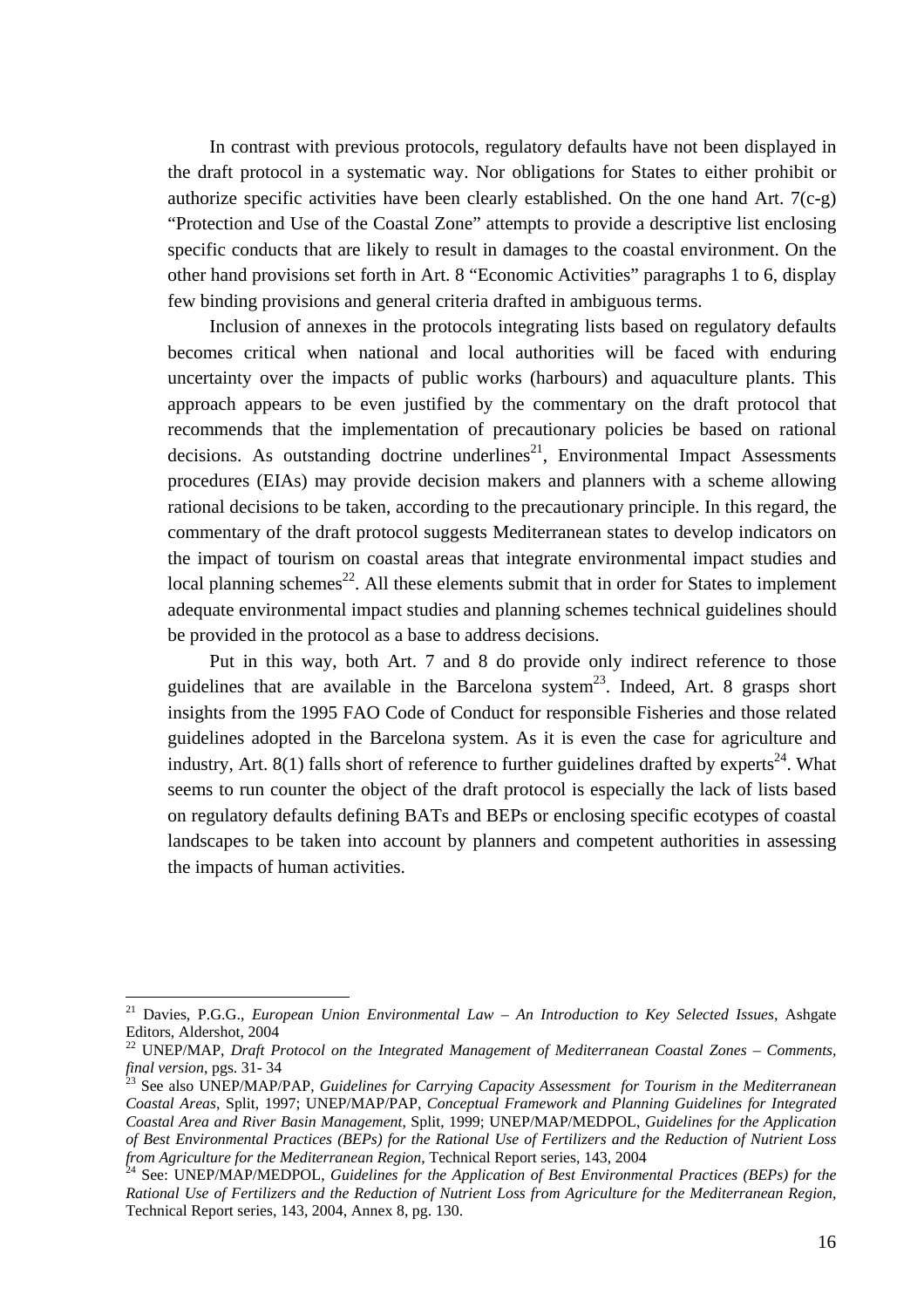All these issues considered, it is expected that lists displaying specific guidelines addressing to States' authorities be included in annexes adding to the protocol. For instance, these lists should provide clean operation methods; ecological characters of ecosystems inhabiting coastal landscapes; environmentally friendly management systems for tourism establishments; prohibition of certain fishing techniques; technical criteria for water distribution and purification; impact assessment schemes.

#### **B.2 Environmental Assessments**

Despite both Chapter 17 of Rio's Agenda 21 and Agenda MED 21 recommending states to implement EIAs at both the national and local level, the draft protocol does not set forth obligations fostering adoption of these procedures by national authorities. While Art. 17 "Environmental Assessments" encourages Mediterranean states to implement assessment procedures such as Strategic Environmental Assessments (SEAs), some authors infer that EIAs may prove the most appropriate tools in preventing conflicts on land uses at a local level<sup>25</sup>. In addition, implementation of EIAs procedures in decision making processes at local level is supported by legal scholars not only to evaluate impact of human activities in ecologically sensible areas but even for the assessment of risks that are likely to occur on those buffer areas surrounding protected areas<sup>26</sup>. Although SEAs can be considered of proven utility to ensure that potential cumulative impacts of several activities on coastal areas are assessed at a earlier stage than EIAs, they nevertheless fail to provide participation schemes that allow the public to "*systematically set out ideas about land-cover change*"<sup>27</sup>. If not integrated with a second tier of assessments (EIAs), the implementation of SEAs do not allow local administrators to fully appreciate the impacts of human activities on coastal areas $^{28}$ .

<span id="page-17-0"></span><sup>&</sup>lt;sup>25</sup> See Resolution 3.3, 1990 Guidelines on Wise use, Paragraph 5;

**<sup>5.</sup> Actions to address problems at particular wetland sites**, including:

<sup>(</sup>a) integration from the outset of environmental considerations in planning of projects which might affect the wetland (including full assessment of their environmental impact before approval, continuing evaluation during their execution, and full implementation of necessary environmental measures). The planning, assessment and evaluation should cover projects upstream of the wetland, those in the wetland itself, and other projects which may affect the wetland, and should pay particular attention to maintaining the benefits and values listed in 3b above;

<sup>(</sup>b) regulated utilization of the natural elements of wetland systems such that they are not over-exploited;

<sup>(</sup>c) establishment, implementation and, as necessary, periodic revision of management plans which involve local people and take account of their requirements;<br><sup>26</sup> Farrier, D., Tucker, L., *Wise Use of Wetlands under the Ramsar Convention; a Challenge for Meaningful* 

<span id="page-17-1"></span>Implementation of International Law, Journal of Environmental Law, n. 12, 2000, pgs. 22-25; 35-41<br><sup>27</sup> Haines-Young, R.H., *Environmental Accounts for Land Cover: their contribution to state of the environment* 

<span id="page-17-2"></span>*reporting*, Transactions of the Institute of British Geographers, n. 24, 1999<br><sup>28</sup> Davies, P.G.G., *European Union Environmental Laws*, Ashgate Editors, Aldershot, 2004, pg. 179

<span id="page-17-3"></span>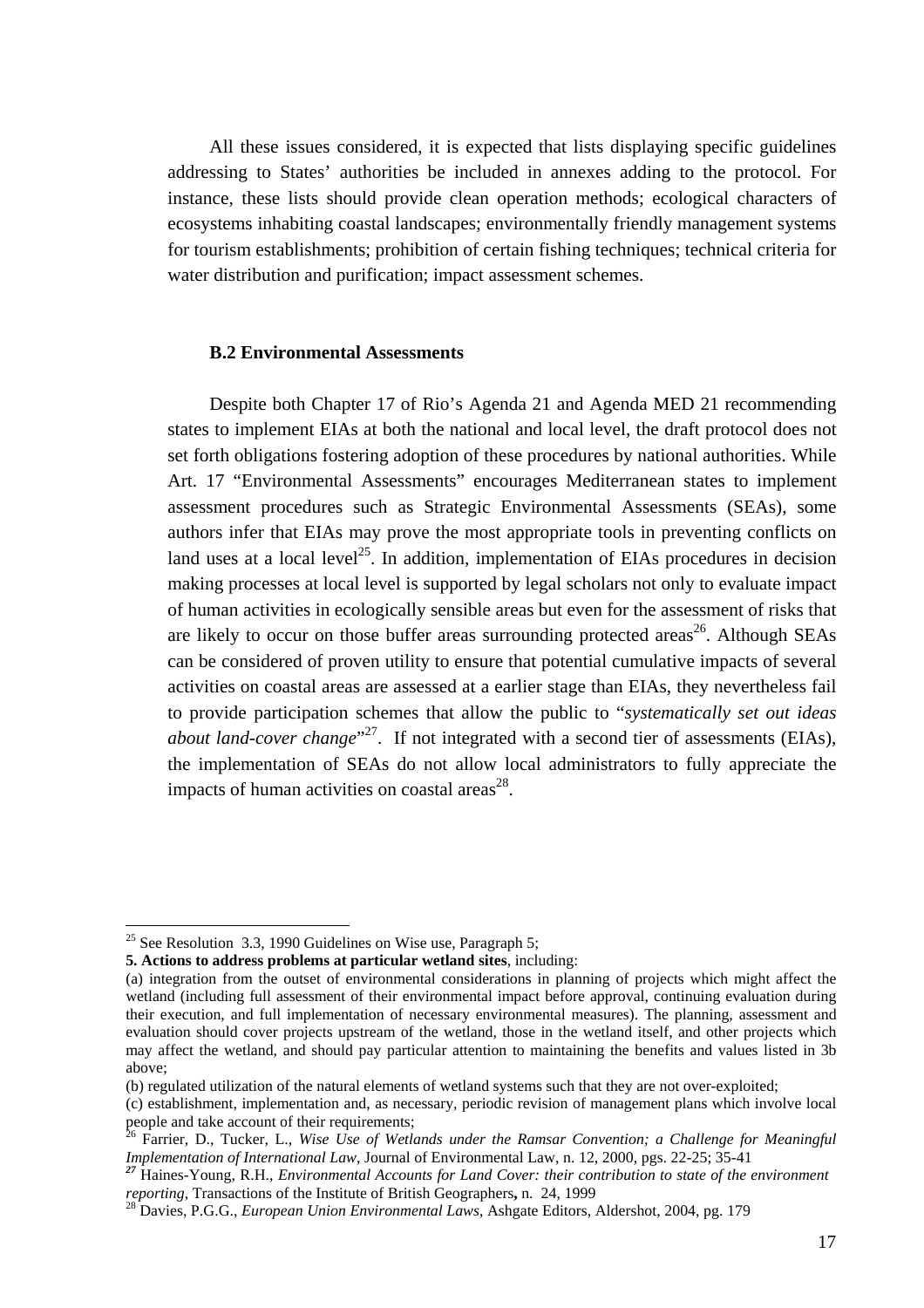As it clearly appears, the draft protocol does not display provisions that will possibly allow states and local authorities to assess environmental impacts at a local level. In contrast, it supports an approach that is rather limited to those data on the average of coastal changes that usually are made available to competent governmental authorities through statistics. As a consequence, local authorities and planners will be set apart from those evaluations regarding the impacts of human activities on costal areas. Haines-Young<sup>29</sup> suggests that "*while net statistic data on the land cover areas can supply planners with the information on the condition of the natural ecosystems of a given state or region*", statistics are not alone valuable to assess "*the quality and sustainability of the changes landscapes are going to face*" at a local level. This approach contrasts with those adopted by both the Land-Based (LBS) and the SPA protocols and with those recommendations on ICAM adopted at both the European and Global level.

In the first place, the LBS protocol requires that national and regional action plans and programmes for the reduction of emissions from point sources are based on guidelines, standards or criteria that integrate "*local* ecological, *geographical* and physical characteristics […], and *the real absorptive capacity* of the marine environment" (Art. 7(2)). In addition, when preparing action plans, programmes and measures for the implementation of the protocol, parties should establish priorities "for action on the basis of the *relative importance of their impact on public health*, the environment and *socio-economic and cultural conditions*" (Annex I, 3<sup>rd</sup> preamble). Although this protocol does not explicitly endorse EIAs, it nevertheless provides national and local authorities with useful criteria to assess impacts of land-based emissions at local level. Secondly, the SPA protocol requires parties to continuously monitor "*ecological processes, habitats, population, dynamics, landscapes as well as the impact of human activities*" (Art. 7(2)(b)). Furthermore, it demands parties to include in planning measures "*the active involvement of local communities and populations*" (Art.  $7(2)(c)$ ).

Thirdly, while Chapter III of the EU Recommendation of the European Parliament and the Council, 30 May 2002, on the Integrated Coastal Zone Management in Europe adopts a policy-oriented strategy to assess measures for sustainable management of coastal zones, it partially endorses locally-based approaches. Therefore, while Member States are recommended to consider in their planning policies Coastal Zone Management "*a long-term perspective* which will take into account the precautionary principle and the needs of present and future generations", Chapter II, paragraph d, suggests those states to integrate in the ICAM policies "*the local specificity and the great diversity of European Coastal zones*". Finally, the 1992 Recommendation of the OECD Council on the Integrated Coastal Zone Management explicitly supports Environmental Assessments to be undertaken at both the policy and local levels $^{30}$ .

<span id="page-18-0"></span><sup>&</sup>lt;sup>29</sup> Haines-Young, R.H., *Sustainable Development and Sustainable Landcsapes; Defining a New Paradigm for Landscape Ecology*, Fennia, n. 178, 2000, pgs. 7-14<br><sup>30</sup> OECD, *Recommendation of the Council on ICZM*, C(92)114/FINAL, 1992

<span id="page-18-1"></span>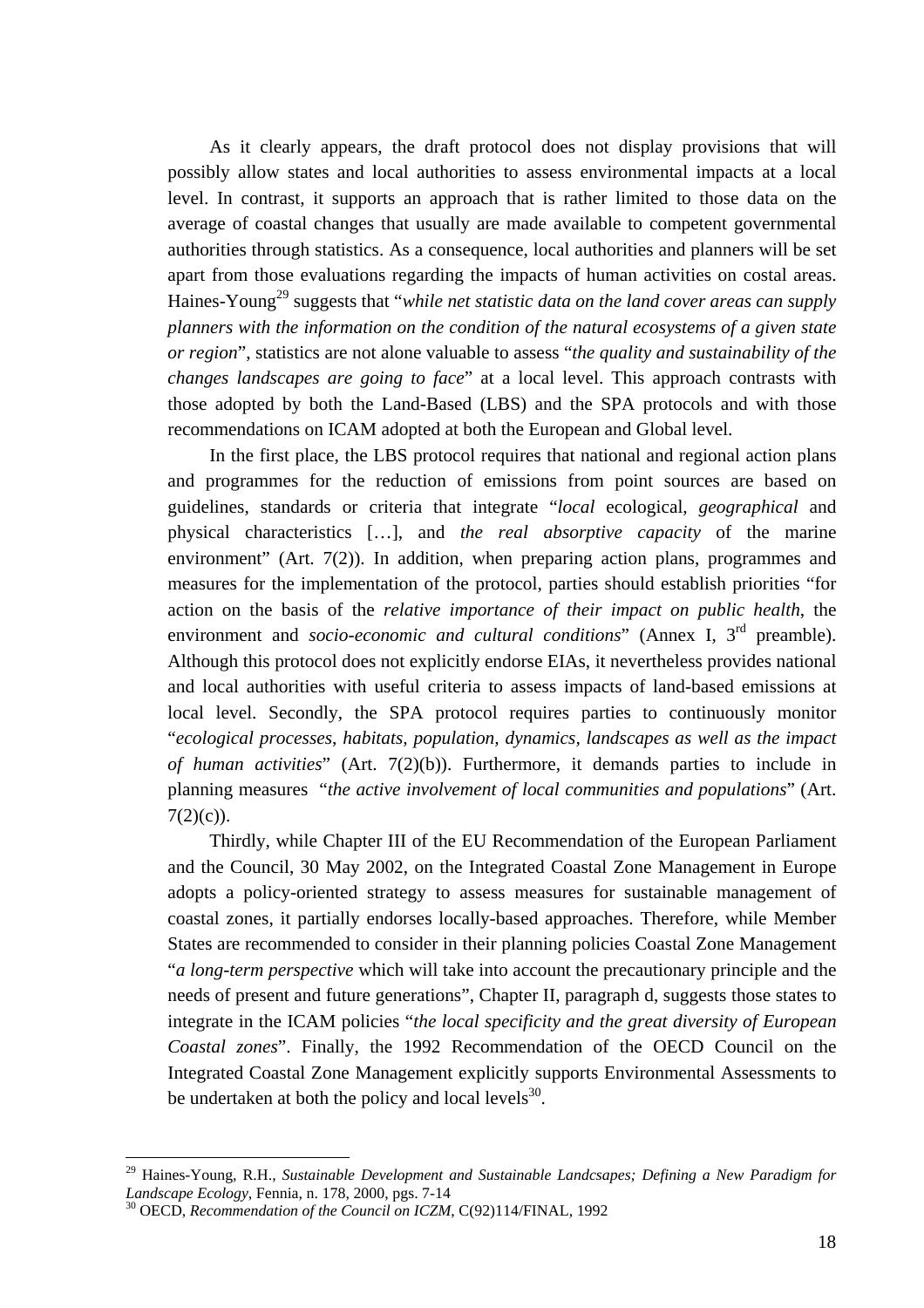The recommendation suggests OECD members to adopt policy instruments including "*Environmental Assessment incorporating economic and social criteria*" and "*participation of public in decision-making at an early stage of policy formulation and project assessment*" in a view to prevent "*conflicting uses and pressures on coastal zone resources*". As a consequence, the OECD Council Recommendation seems to provide all level authorities with decisions that are rational and more sensitive to those land uses and landscape changes that coastal areas support at a local level.

Apart from criticisms, further provisions in the draft protocol may offer Mediterranean States that are not members of the EU significant chances to implement EIAs according to OECD suggestions. Therefore, Art.  $5(1)(a)$  of the protocol maintains that "the Coastal Zone shall be managed […] *through a global and concerted approach*". Admitting that States are bound to implement EIAs according to customary international  $law<sup>31</sup>$ , contracting parties shall be bound to resort to EIAs if Coastal Zone is to be managed through a concerted approach. As a consequence, States shall have at least a chance to put in place EIAs procedures that incorporate economic and social criteria and participation of public in decision-making at an early stage of policy formulation and project assessment. Even so, the choice whether governmental departments or local authorities should implement SEAs or EIAs risks to rest on those criteria established by poor or absent national laws. Stemming from these latter considerations, it could be desirable that Art. 17 of the draft protocol be integrated with commitments that at least require EIAs to be undertaken at local level. As a consequence, Art. 17(1) could be reviewed as follows; "*taking into account the fragility of coastal zones, the impact studies for public and private works and activities which may affect the environment of the coastal zone shall take into consideration the regional and local specificity [instead of specific sensitivity] of the coastal environment".*

## **C. The Polluter Pays Principle**

 $\overline{a}$ 

The Polluter Pays Principle (PPP) may provide multilateral and regional treaties with useful criteria allowing both governmental and local authorities to identify and qualify liability of public and private stakeholders engaging in economic activities. At the outset, it sets standards of conduct for States, private enterprises and other actors that either support or carry out investments likely to entail significant environmental harm<sup>32</sup>. Secondly, it requires States and public authorities to hold these actors responsible for environmental harm. Therefore, PPP obliges those liable for environmental damage to restore or compensate loss in those cases in which either preventive or precautionary measures have not been adequate to avoid harm.

<span id="page-19-0"></span><sup>&</sup>lt;sup>31</sup> Marong, Alhaji B.M., *From Rio to Johannesburg: Reflections on the Role of International Legal Norms in Sustainable Development, Georgetown International Environmental Law Review, n. 16, 2003* 

<span id="page-19-1"></span><sup>&</sup>lt;sup>32</sup> For instance, *Trail Smelter* case was the leading case in establishing obligations for States to control emissions throughout its national territory, and to either remediate or compensate damages caused to other States.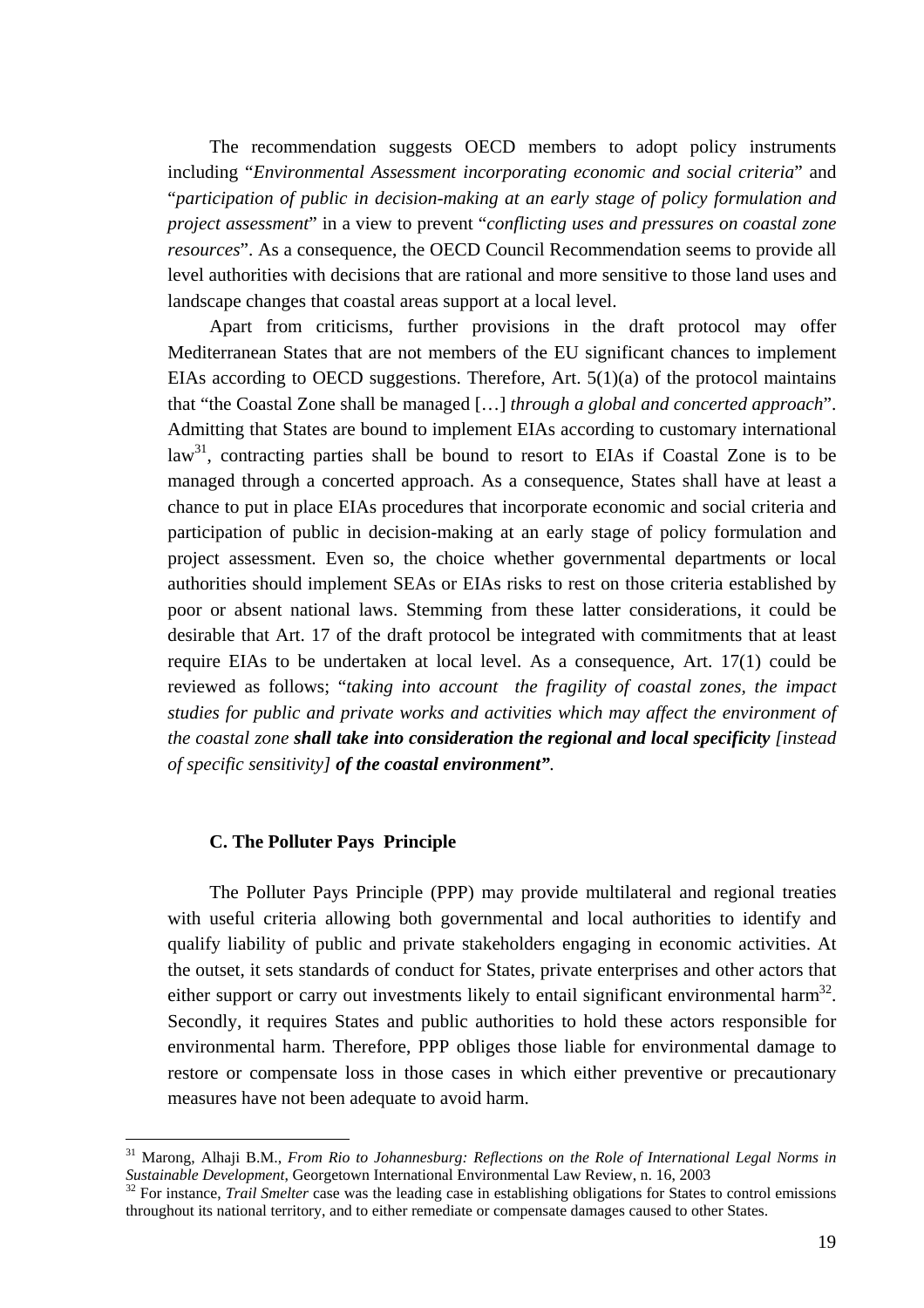The PPP puts in place a regime of environmental responsibility that not only is thought to identify liability of competent authorities but even requires those conducting polluting activities to prevent significant damage<sup>33</sup>. Even though the White Paper of the Commission of the European Communities on Environmental Liability infers that "*liability is only effective where polluters can be identified, damage is quantifiable and a casual connection can be shown*" [34,](#page-20-1) the PPP provides incentives for more responsible behaviour by firms and managers because "*liability [is] focused on the operator in*  control of the activity that caused the damage<sup>35</sup>. Therefore, an effective system of controls to be established by States may ensure that potential polluters will be cautious and take all measures to avoid damage to the environment. Nevertheless, liability of those charged of conducting and controlling harmful activities does not exempt States from a duty to "*ensure[ing] effective decontamination and restoration or replacement of*  the environment in cases where there is a liable polluter<sup>336</sup>.

The Barcelona system is conducive to considering both States and polluters directly liable for environmental damages subsequent to their activities. Nevertheless, the Convention and its protocols are above all concerned with State responses to damages rather than with liability of single polluters. Despite Art. 4 of the Convention "General Obligations" dealing with a notion of responsibility that aims at establishing a obligation for the polluters to cover the costs of "*pollution prevention, control and reduction measures, with due regard to the public interest*", the protocols only display few provisions explicitly addressing to environmental liability of polluters. Similarly, the draft protocol establishes limited obligations that are mostly transboundary in scope.

As a consequence, both the Land-Based and the Specially Protected Areas protocols charge States parties to enact response measures for pollution originating from "*a watercourse which flows through the territories of two or more Parties or forms a boundary between them*" (Art. 11, Land-Based protocol) and to approve national contingency plans that "*incorporate measures for responding to incidents that could cause damage or constitute a threat to the specially protected areas*" (Art. 7(3), SPA protocol). Owing to the nature of pollution both the Land-Based and the SPA protocols deal with, the implementation of obligations for pollution prevention and protection should not be a duty of the States alone but even of natural and juridical persons engaging activities on coastal areas. Since such a duty relies on an obligation of *jus cogens [37,](#page-20-4)* Art. 235 of UNCLOS also recognizes a duty for States to ensure "*prompt and adequate compensation in respect of damage caused by pollution[...] by natural or juridical persons under their jurisdiction*"(Art. 235(2)).

<span id="page-20-0"></span><sup>33</sup> OECD, *Guiding Principles Concerning International Economic Aspects of Environmental Policies*, Recommendation C(72)128, 1972<br><sup>34</sup> Commission of European Communities, *White Paper on Environmental Responsibility*, COM(2000) 66 final,

<span id="page-20-1"></span><sup>2000,</sup> pg. 3<br> $35$  Commission, *Idem*, pg. 3

<span id="page-20-2"></span>

<span id="page-20-4"></span>

<span id="page-20-3"></span><sup>&</sup>lt;sup>36</sup> Commission, *Idem*, pg. 12<br><sup>37</sup> Birnie, P.W., Boyle, A.E., *International Law and the Environment*, Oxford University Press, Oxford, 2002, pgs. 118-125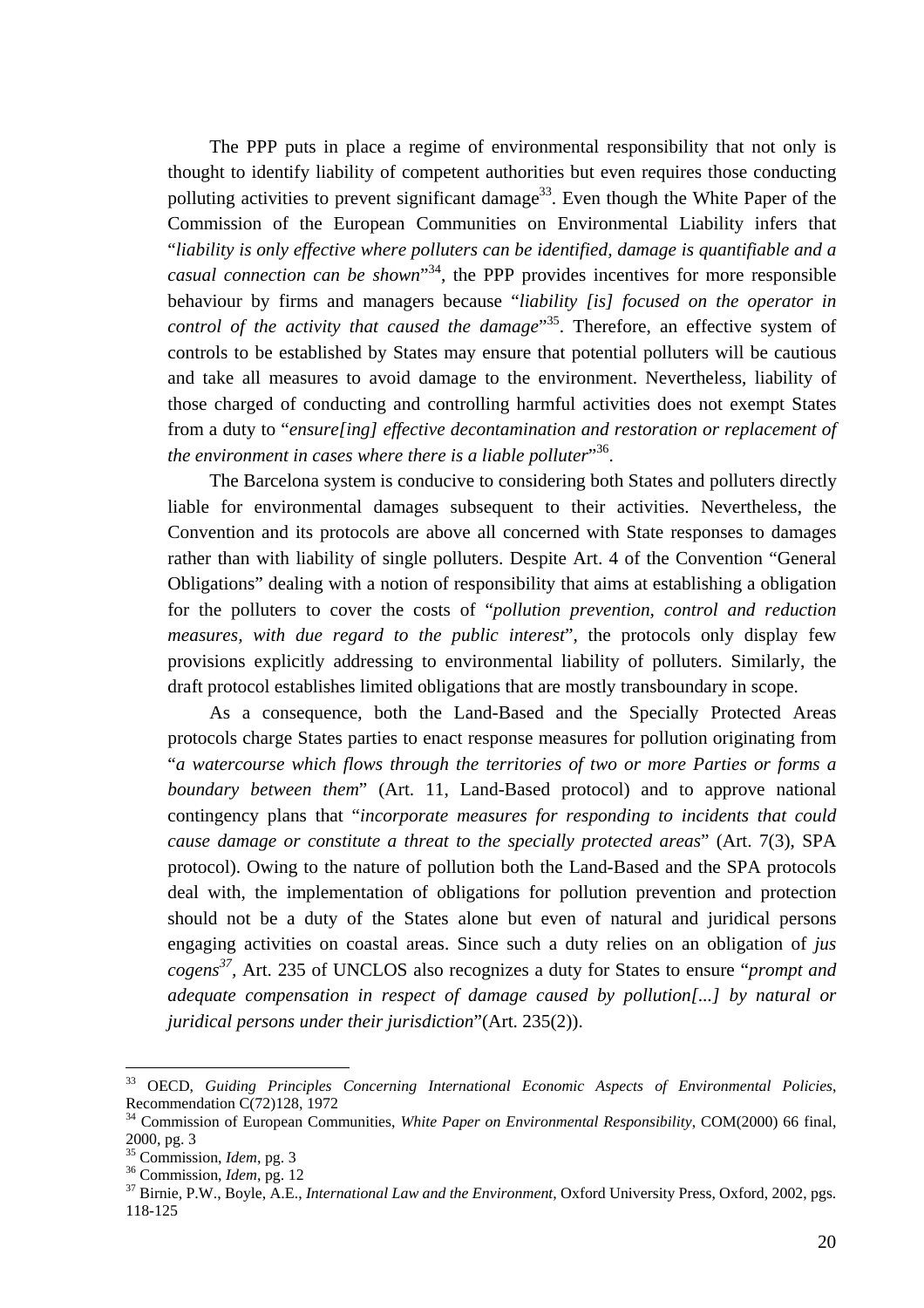In supporting such an obligation of *jus cogens*, the Offshore protocol sets forth clear provisions on responsibility addressing to single polluters. Indeed, protocol demands the competent authority of States to put in place "*at the operator's expense, such action or actions as may be necessary to remedy the operator's failure to act*" those procedures required for the removal of installations (Art. 20). Moreover, both Art. 26(4) and Art. 27(2)(a)(b) refer explicitly to the obligation of States to put in place laws and regulations ensuring a thorough response by operators for damages caused or likely to originate from exploration and exploitation of the Continental Shelf, the Seabed and its Subsoil. These measures require the operator "*to pay prompt and adequate compensation*" and "*[to] have and maintain insurance cover and other financial security*". Similarly, the Emergency protocol establishes specific responsibilities for both masters of ships and persons in charge of sea ports to report accidents to the competent State authorities, to REMPEC and the competent Organization (Art. 9(2)(3)).

The draft protocol does not put forward any such obligations. According to Hassan, innovative institutional mechanisms for ICZM are to be adopted by States to achieve an effective control of both Land-Based sources of marine pollution and the competitive uses of coasts and oceans<sup>38</sup>. Nevertheless, the draft protocol does not support responsibility of either single polluters or authorities for remedial of damages to the coastal environment occurred under national jurisdictions. It rather commits States to engage in consultations, negotiations and to implement transboundary impact assessments in cases in which activities are likely to cause harm to bordering States (Art.  $25(a)(b)(d)$ ).

Although two provisions of the draft protocol seem to provide scope for both remediation and compensation measures, these are not supported by obligations addressing to single polluters<sup>39</sup>. For instance, protocol endows States to adopt "*mechanisms for the acquisition or expropriation of land for public ownership and any control of human development*" (Art. 18(1)) and to "*impose rights of way on properties*" (Art. 18(2)) to ensure preservation of areas that are not urbanized. Certainly, States and competent authorities shall be obliged to either acquire or expropriate land once human activities prove to contaminate the coastal environment. Nevertheless, there is nothing in the provision indicating who will bear the costs of remediation once lands have been acquired or expropriated.

<span id="page-21-0"></span><sup>38</sup> Hassan, D., *International Conventions Related to Land-Based Sources of Marine Pollution Control: Applications and Shortcomings*, Georgetown International Environmental Law, n. 16, 2004, notes 112-115

<span id="page-21-1"></span><sup>&</sup>lt;sup>39</sup> It is worth noting that the draft protocol **neither** provides any obligation for remediation of damages addressing to those polluters that do not enact transboundary impact assessments for contiguous coastal areas. Recalling transboundary issues concerning the regulation for the protection of the ozone layer as a common concern of mankind; Lawrence, P.M., *International Legal Regulation for Protection of the Ozone Layer: Some Problems of Implementation*, Journal of Environmental Law, n. 1, 1990, pgs. 50-51. Still the Montreal protocol and the 1979 Long Range Transboundary convention lack of specific standards of due diligence to be enforced once States are caught not to comply with their requirements. Likewise, it becomes difficult for affected Mediterranean States to seek compensation of damages caused by a private person or by a competent authority of another Mediterranean country being it party or not to any of the Barcelona protocols.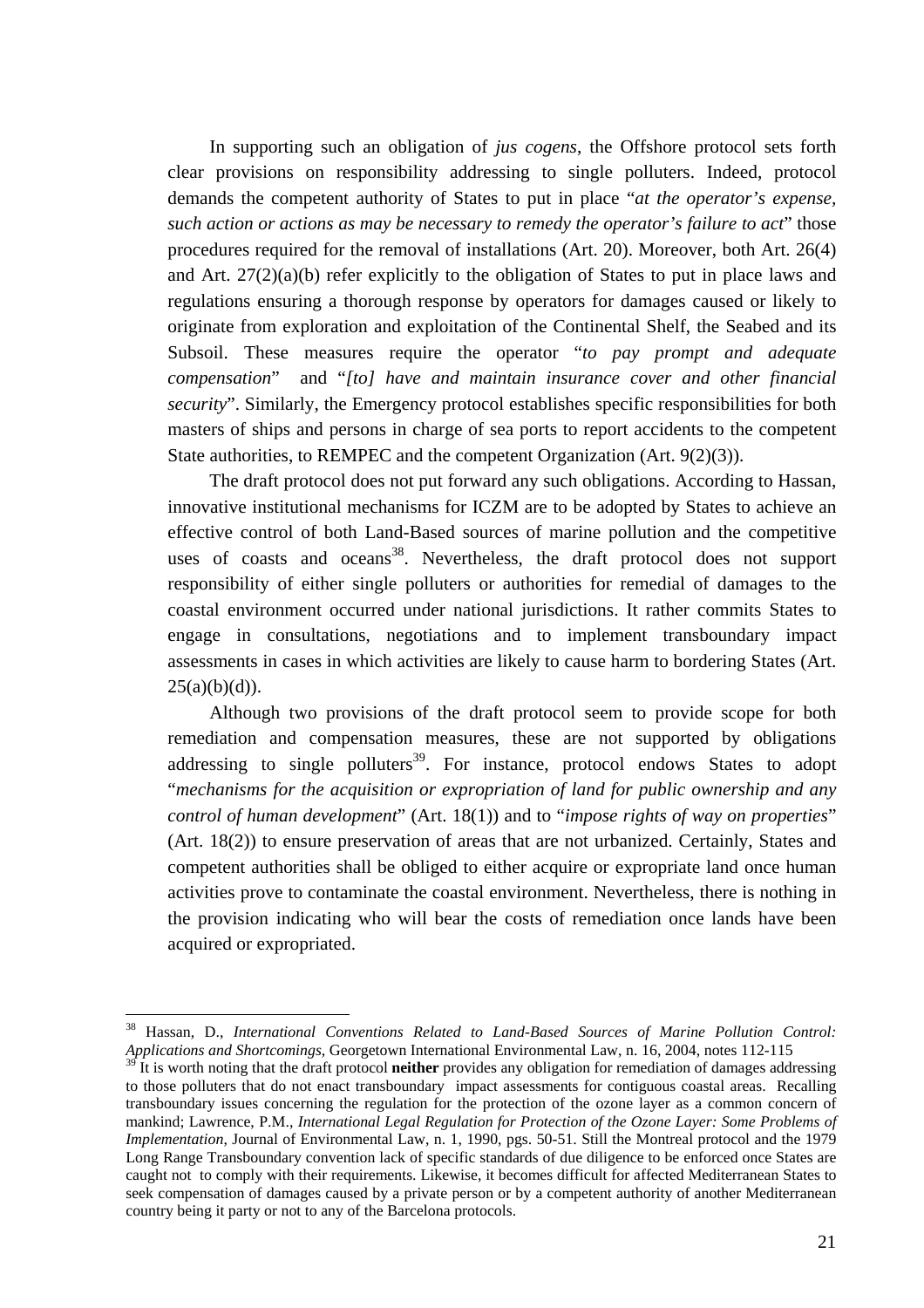One could probably infer that economic and financial instruments (Art. 19) may well support polluter's liability for the remediation and compensation of contaminated lands. It is undeniably difficult, however, that protocol will oblige States and authorities to impose taxes and charges to the potential contaminator "*intended to dissuade and prevent activities damaging the coastal zone, the product of which shall be assigned to the maintenance and management of coastal areas*" (Art. 19(2)). At the outset, because the imposition of taxes and charges is a matter of exclusive sovereignty of States – that is why Art. 19(2) is drafted in a soft-law fashion. Secondly, because funds for the management and the maintenance of coastal areas are not adequately managed often because taxes and charges are subject to condemnation by governments and local authorities<sup>40</sup>. Finally, because the majority of Mediterranean coastal States rely on economic activities engaged on coastal areas.

Those issues should not be underestimated, indeed. As it clearly appears from a NGO report<sup>41</sup>, both governments and local authorities appear to have huge discretion in deciding the uses to whom to designate lands on coastal areas. It stems from these considerations that in some realities the need to build further tourism infrastructures on coastal areas (such as harbours) led port authorities to have huge discretion in managing both public lands on coastal areas and financial funds. Although most of these projects are financed through European funds requiring EIAs, port authorities do not often comply with these obligations. As it is the case for Galicia and Catalonia in Spain, damage not only result on destruction of coastal ecosystems but even of fishing banks and reeves<sup>42</sup>. By the same token, funds for remediation are increasingly being used to regenerate sand dunes bordering natural sites hosting habitats of Community's interest. As it is reported below in Section 3, 3.2, paragraph F.4 of this report, the practice of beech nourishment may result in negative impacts for coastal ecosystems unless it is supported by adequate assessment of sediments diversion.

Local authorities exercise huge discretion even with reference to the planning of hotels and golf courses connected to both natural parks, sites and habitats of European importance. The new urban plan for Sanlúcar de Barrameda in Spain is a example of how local authorities may even dismiss judicial obligations to compensate land extension illegally deforested to give way to the construction of a hotel and a golf course<sup>43</sup>. Similarly, the case of the discharges of a Spanish mill producing fertilizers (Fertiberia) in Andalusia was the main factor to eradicate marshes in the Huelva province. This case evoking the Doñana and the Santoña marshes emergency is the result of the reckless behaviour of competent authorities.

<span id="page-22-0"></span><sup>&</sup>lt;sup>40</sup> This opinion contrasts with that of the comment on Art. 19 of the ICAM draft protocol in UNEP/MAP, *Draft Protocol on the Integrated Management of Mediterranean Coastal Zones – Comments, final version*, pg. 45; see also UNEP/MAP, *Report on the Meeting on Legal and Management Instruments for the Protection of the Mediterranean Coasts*, Sevilla/Cabo de Gata, 12-15 December 2001, UNEP(DEC)/MED WG.195/1

<span id="page-22-1"></span><sup>&</sup>lt;sup>41</sup> Greenpeace, *Informe sobre la Situación del litoral Español – Destrucción a toda Costa*, Julio 2005 available at http://www.greenpeace.es

<span id="page-22-2"></span><sup>&</sup>lt;sup>[42](http://www.greenpeace.es/)</sup> Greenpeace, *Idem*, pg. 18 and 61<br><sup>43</sup> Greenpeace, *Idem*, pg. 21

<span id="page-22-3"></span>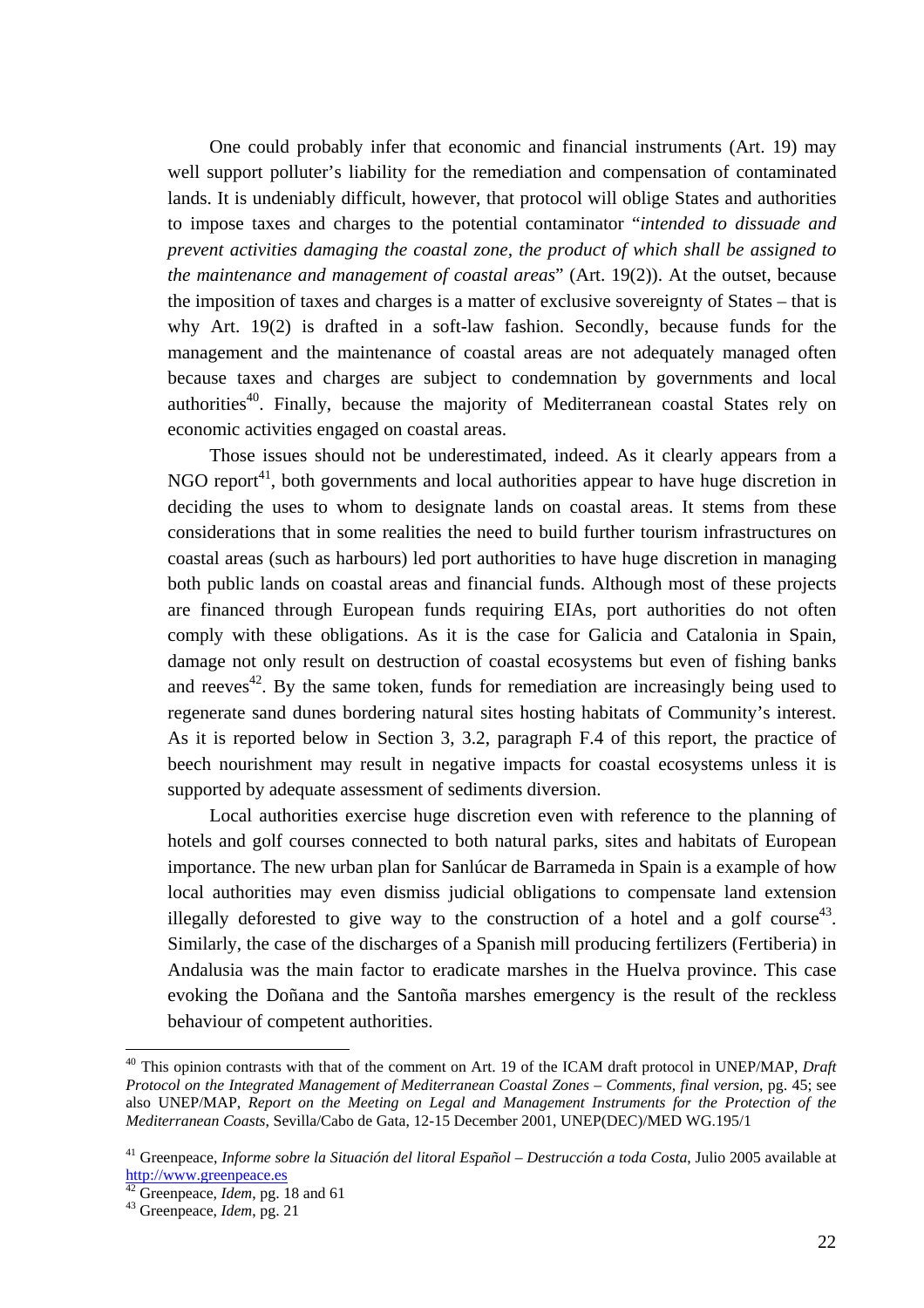Drawing upon these issues, it is expected that negotiators be more sensitive to agree upon obligations to enforce responsibility of single polluters within national boundaries. Together with innovative provisions on Economic and Financial Instruments and transboundary responsibility of coastal States, it could be expected that the draft protocol be added with provisions intended to both limit discretion and strengthen enforcement capacity of local authorities. It is nevertheless difficult that negotiating parties approve such provisions. What negotiators may realistically achieve is a provision addressing directly to the potential polluters. This provision may consist of a obligation for socioeconomic actors to either anticipate compensation of cleared land with afforestation or regeneration of habitats to be displayed in other areas of the coast before activities are engaged. Both these provisions will add substance to both Art. 18 art 19 of the draft protocol.

#### **3.2 Obligations**

#### **A. Common but Differentiated Responsibility**

Though common but differentiated responsibility and cooperation should be considered as general principles for the scope of this report, they are nonetheless a source of obligations to be implemented by State parties. Indeed, these principles significantly contribute to the success of both global and regional conventions. Bearing in mind that that the Mediterranean basin is not only a geographical area but even a region with lasting economic and social inequalities, cooperation is momentous in providing less developed States with opportunities to implement the provisions of the Barcelona system. Not only this, but even principles through which all States may contribute to achieve the objectives of sustainable development as established throughout the Barcelona system. Herein, provisions on cooperation not only do oblige States bordering closed or semienclosed seas but even all those countries that may contribute to prevent, control and reduce pollution in the environment.

According to UNCLOS Art. 123, most of the obligations concerning cooperation in the enclosed sea regions regard coordination of implementation of measures for the protection and preservation of the marine environment as well as scientific research and management of the living resources. Within the framework of cooperation, UNCLOS displays comprehensive obligations addressing to developed States – in so helping less developed countries to meet those commitments. Therefore, UNCLOS Art. 202 displays provisions for States to provide assistance to developing countries in many areas – namely scientific and technical training of personnel (i), participation in international programmes (ii), equipment and facilities supplying (iii), capacity and manufacture building for equipment (iv), developing facilities for research, monitoring, educational and other programmes (v). All these commitments are furthered in the Barcelona system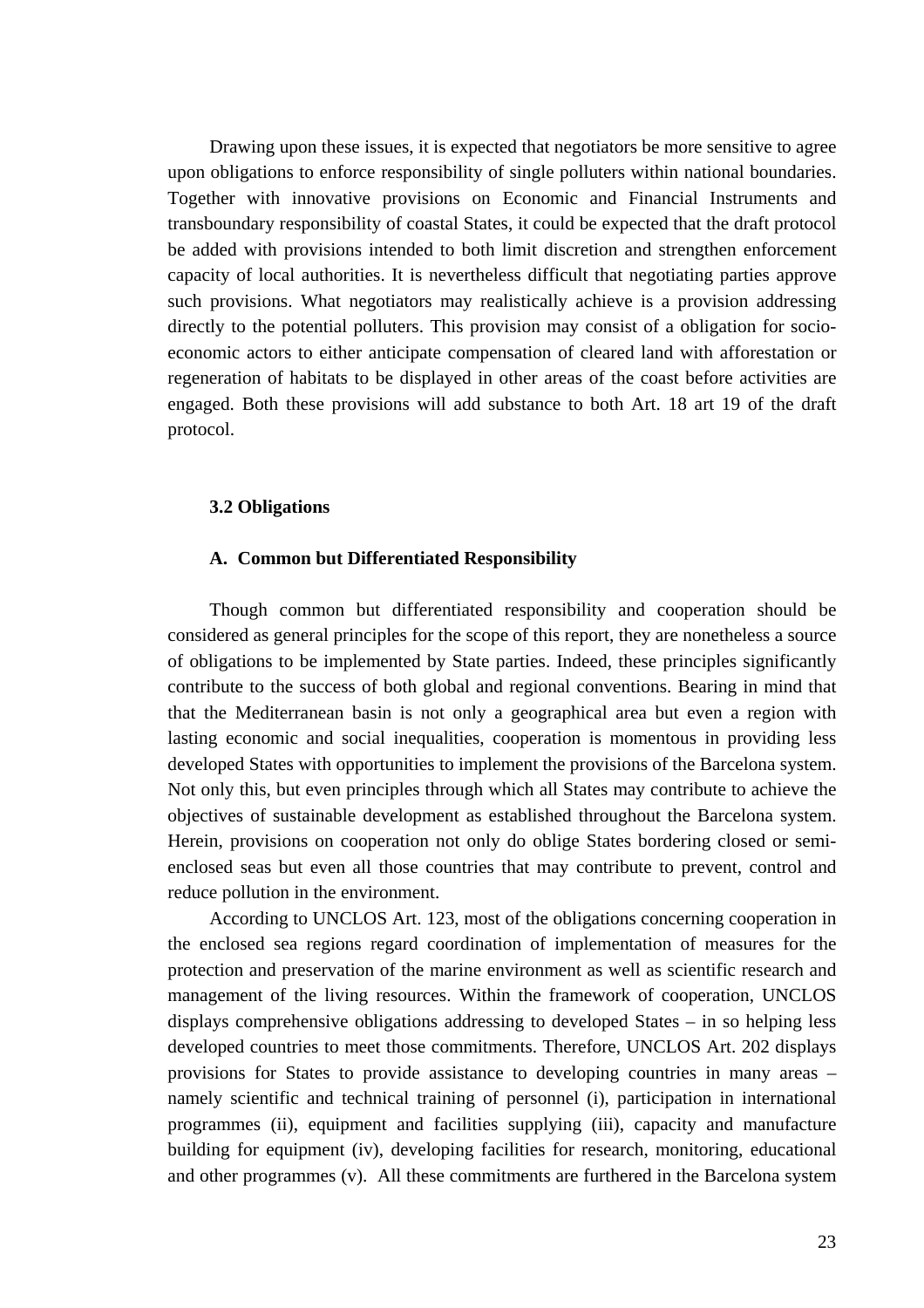due to the momentous evolution that both the Convention and its protocols witnessed since UNCLOS was negotiated and further adopted.

It is clear, however, that the Convention does not display any provision on differentiated implementation of obligations for developing Mediterranean countries. This may sound strange for a regional system tackling issues concerning transboundary pollution. Contrary to the United Nation Framework Convention on Climate Change (UNFCCC), all claims leading negotiators to agree on differentiated treatment for less developed countries have not persuaded Mediterranean states to inscribe in the Convention specific obligations addressing to developed countries – i.e. to provide commitments on reporting emissions inventories, monitoring and screening. As a consequence, both the Convention and the protocols do not provide commitments for implementation of differentiated targets and timetables as instead the 1985 Vienna Convention for the Protection of the Ozone Layer and its protocols<sup>44</sup> and the 1979 Convention on Long Range Transboundary Air Pollution and related protocols<sup>45</sup>.

Even though the Barcelona system put in place general obligations for parties to "*adopt programmes and measures which contain, where appropriate, time limits for their completion*" (Art. 4(4) Convention); to apply the precautionary principle according to their capabilities  $(Art. 4(3)(a))$ ; to apply the PPP with due regard to the public interest (Art. 4(3)(b)); to "*draw up and implement plans for the reduction and phasing out of substances that are toxic, persistent and liable to bioaccumulate arising from land-based resources*" (Art. 8); to develop and adopt "*management plan*" (Art. 7(2)(a) SPA protocol); to "*implement, individually or jointly, national and regional action plans and programmes, containing measures and timetables for their implementation*" (Art. 5(2) LBS protocol); to "*take, individually or through bilateral or multilateral cooperation, all appropriate measures to prevent, abate, combat and control pollution[…]*" resulting from offshore activities (Art. 3 Offshore protocol), both the Convention and the protocols demand Mediterranean States to meet commitments independently from their socioeconomic conditions. Consequent to this strategy, it is rather indirectly that parties accomplish commitments in proportion to their economic and technical capability.

<span id="page-24-0"></span><sup>&</sup>lt;sup>44</sup> Both these instruments display different reporting obligations, timetables, production and emission targets for developed and developing countries. See for instance the provisions of the amended 1987 Montreal protocol Artt. 2 and 6. Also, Art. 2(8) on Joint Implementation, Art. 5, Art. 7 and Art. 10A on Technology Transfer. The UNFCCC Convention and the Kyoto protocol took inspiration from the 1987 Montreal protocol, both setting emission targets, timetables and differentiated obligations. See for instance Artt. 2, 3, 4(1),(2), (3), (4), (5) and 12(3) of UNFCCC and Art. 2, 3, 4, 6,9, 12, 16 and 16 bis of the Kyoto protocol.<br><sup>45</sup> See the 1994 UN ECE Sulphur Protocol Artt. 1(12), 2(1), 2(2) and Annex II, 2(3), 2(7). See further provisions

<span id="page-24-1"></span>of the 1991 Protocol Concerning the Control of Emissions of Volatile Organic Compounds, the 1988 "Sofia" Protocol.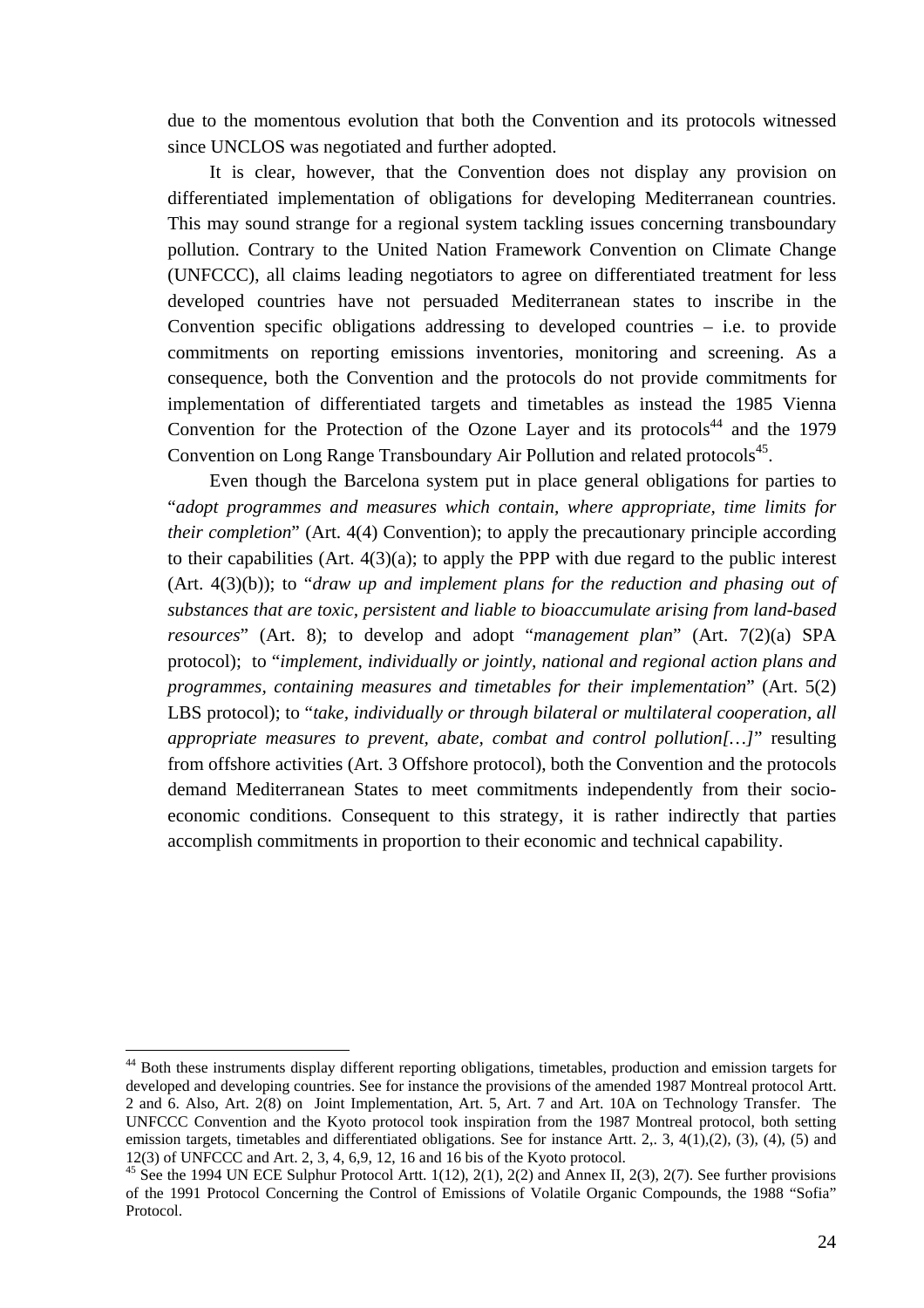As a consequence, priorities in adopting action plans, programmes and measures for the elimination of pollution from land-based resources and activities depend on the impact those measures may have on, inter alia, socio-economic conditions (Annex I, third paragraph LBS Protocol). Furthermore, Art. 7(2),(3) LBS protocol displays that all Parties while adopting common guidelines and action plans, programmes and measures to eliminate pollution from Land-Based resources shall integrate in those measures "*the economic capacity of the Parties and their need for development*" and "*the capacity to adapt and reconvert existing installations, the economic capacity of the parties and their need for development*". Similarly, Annex I, Section D, paragraph 3 of the SPA protocol requires that "*protection, planning and management measures must be based on an adequate knowledge of the elements of the natural environment and of the socioeconomic and cultural factors that characterize each area*". Finally, the Offshore protocol Annex III, paragraph D, advises parties to take into account the availability and feasibility of, inter alia, "*d) Appropriate low waste technologies*". As opposed to these provisions and guidelines, the draft protocol does not contain any specific reference on differentiated responsibility of parties.

#### **B. Cooperation**

 $\overline{a}$ 

Despite Barcelona system lacking significant provisions addressing to differentiated implementation of either reporting or targeted obligations, it nevertheless displays a handful of measures covering assistance for both developed and developing countries. To begin with, the Convention draws on general themes for cooperation that are further specified in each protocol (Art. 13). Cooperation mainly concerns the fields of science and technology, exchange of data and other scientific information as well as research, access and transfer of environmentally sound technology and clean production processes. By virtue of this provision, parties to the Convention and to the protocols undertake to provide assistance to developing countries in the fields of technology as well as in other possible areas (Art. 13(3)). Since adoption of MAP II and the Agenda MED 21 has added the Barcelona system more substance in so far as it concerns both the protection and integrated management of areas that are rich in biodiversity<sup>46</sup>, adoption of lists and guidelines are not alone sufficient in prompting South Mediterranean States to cooperate in the scientific and technological sectors covered by the protocols.

<span id="page-25-0"></span><sup>46</sup> French, V.B., *New Tends for Eliminating Land-Based pollution in the Mediterranean Sea*, in Cataldi, G (Ed.), *La Méditerranée et le Droit de la Mer à l'Aube du 21ème Siècle*, Extrait, Bruylant, Bruxelles, 2002, pg. 290. MAP II subsection 3.2.1 recommends parties to develop technical guidelines for the implementation of measures adopted and to assist developing countries.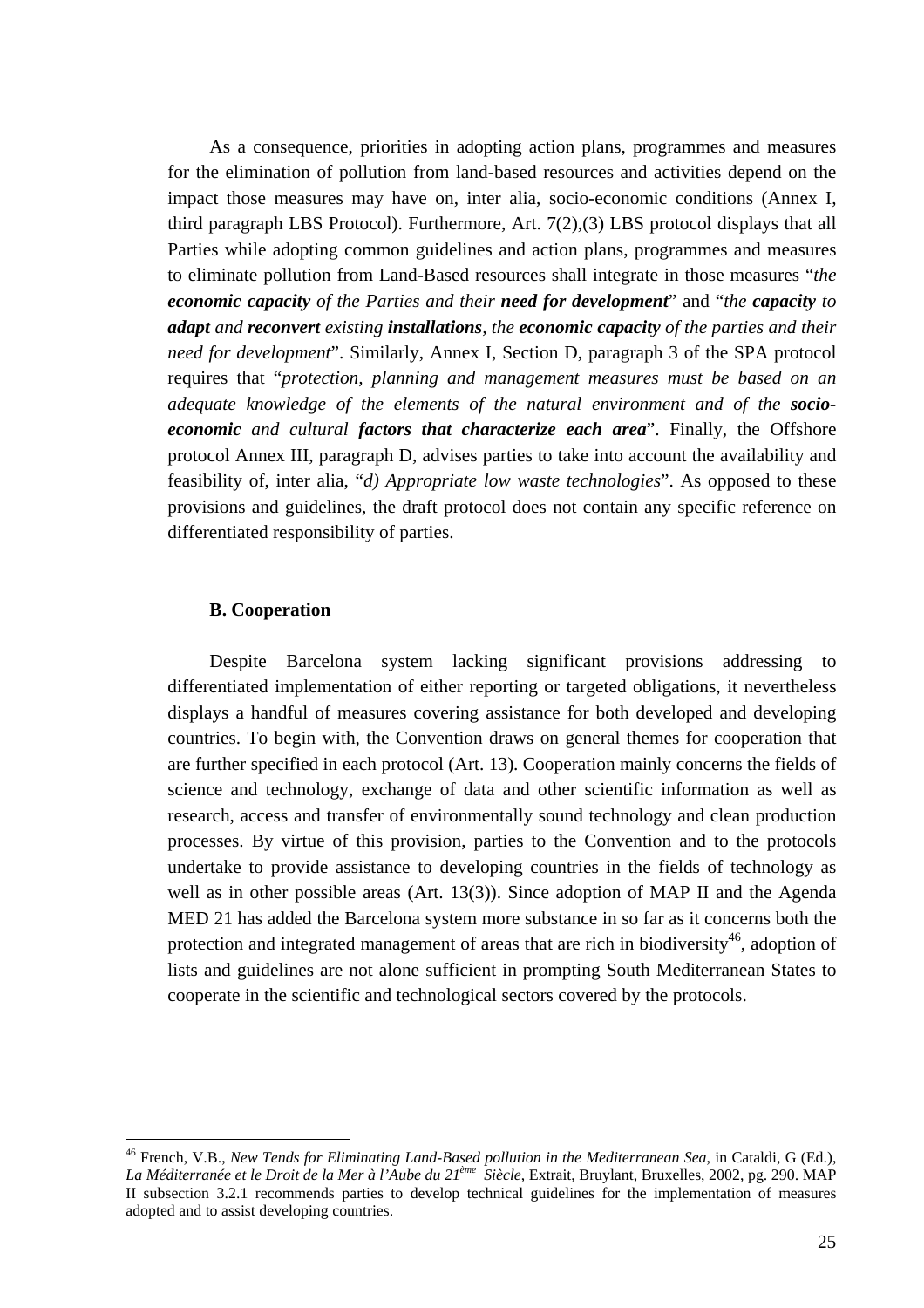Henceforth, cooperation in the Mediterranean basin not only is thought to ensure that assistance to developing countries in both the technical and scientific fields is made more attractive for developed States but even to trigger South Mediterranean countries to acquire innovative management techniques for the protection of biological resources whose exploitation is becoming increasingly important for their economies<sup>47</sup>. This issue has yet been reported in Section 1, pg. 3 of this Report.

Secondly, coordination and planning represent a key benchmark owing to which parties may individually or jointly undertake to exchange technology, experiences and know-how for progressive elimination of emissions from land-based sources (Art.5(2) LBS protocol), to preserve biological diversity and to support sustainable use of marine and coastal biological resources (Art. 3(4) SPA protocol). Plans may consist of national and regional action plans or programmes that commit national authorities to set up timetables and objectives for reduction of pollution. Besides, plans and programmes are both elaborated and implemented in concert with developing countries to provide these parties with assistance in "*reducing or, as appropriate, phasing out inputs of pollutants from land-based sources*" (Art. 10 LBS protocol). Similarly, SPA protocol demands parties to assist developing countries through formulating, financing and implementing programmes of assistance in the management of SPAs (Art. 22(1)).

Among the provisions on coordination, the most relevant are those concerning mutual cooperation and assistance displayed in the SPAs protocol. The SPAs protocol sets forth a clear obligation for all Mediterranean states to elaborate and further implement programmes "*to coordinate the establishment, conservation, planning and management of specially protected areas [...]*"(Art. 21(1)). As a consequence, both the adoption and implementation of measures for the protection and the management of SPAs and SPAs of Mediterranean Importance (SPAMIs) demand States to coordinate their action once listing procedures have been completed. Owing to this obligation, coordination of the management of protected areas further demands States to prompt technical expertise at local and regional level. Therefore, the obligation for wealthier Mediterranean States to provide South Mediterranean countries with "*the training of scientific, technical and management personnel*" through programmes (Art. 21(2)) is not only deemed to enhance coordination between States parties to the protocol but even to ensure capacity building of competent authorities of developing States dealing with the management of biodiversity in SPAs and SPAMIs.

<span id="page-26-0"></span><sup>47</sup> Franch, V.B., *La Protección Internacional de Zonas y Especies en la Región Mediterránea*, Revista del Departamento de Derecho Internacional Publico, Facultad de Derecho de Universidad de Navarra, Vol. XIII, 1997, pg. 34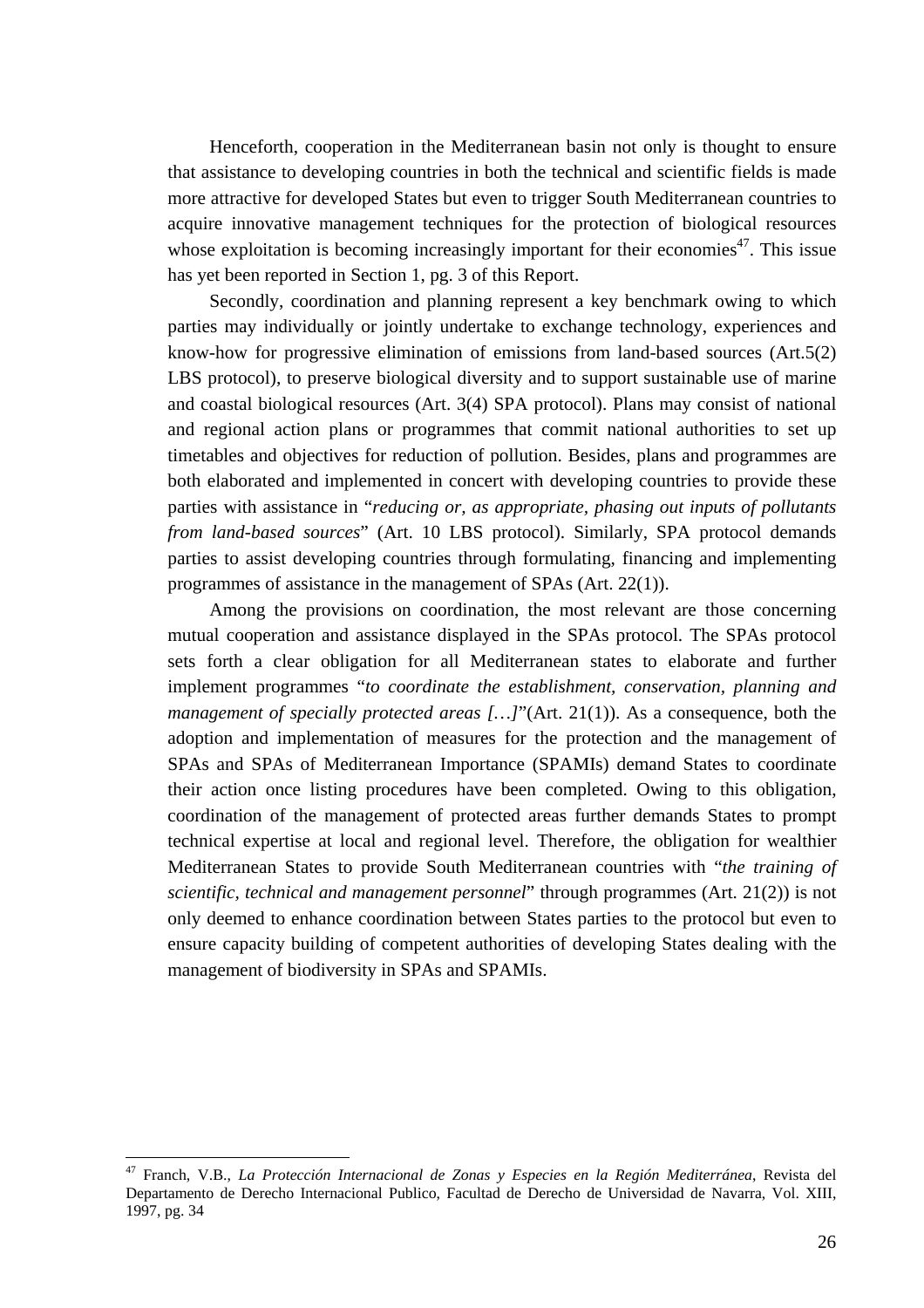Though further protocols do not display comprehensive provisions, coordination is aimed at further calling on all Mediterranean states to provide reciprocal information with respect to "*measures taken, of results achieved and, if the case arises, of difficulties encountered in the application*". This undertaking is established in both the Offshore (Art. 25) and the Hazardous Wastes Protocols (Art. 11). Over and above, the Hazardous Waste protocol sets forth some relevant provisions on both institutional and administrative coordination for "*the effective prevention and monitoring of illegal traffic in hazardous wastes*" (Art. 9(8)). These latter provisions commit States to exchange information, to provide assistance in the field of capacity building and to enhance mechanisms for both the prevention and monitoring of illegal traffic.

#### **B.1 North-South Cooperation and the Protocol. Focus on Coordination**

Despite provisions on cooperation, planning and coordination being comprehensive in scope, it is worthwhile highlighting that the Barcelona system does not oblige States to transfer clean technology and environmental practices to developing countries. Since Art. 13(1) of the Convention only displays that "*Contracting Parties undertake as far as possible to cooperate directly […] in the fields of science and technology and to exchange data as well as other scientific information*"; (2) "*Contracting Parties undertake to promote the research on, access to and transfer of environmentally sound technology, including clean production technologies*"; and (3) "*Contracting Parties undertake to cooperate in the provision of technical and other possible assistance in fields relating to marine pollution, with priority to be given to the special needs of developing countries*", Mediterranean States are given huge discretion in choosing the most appropriate strategy for both the transfer of technology and know-how to eliminate marine pollution.

Protocols even include few more provisions displaying light commitments for all Mediterranean countries. Thus, the Offshore protocol displays that "*the Parties shall, where appropriate, cooperate in promoting studies and undertaking programmes of scientific and technological research for the purpose of developing new methods*" to prevent, abate, combating and control pollution (Art. 22); the LBS protocol displays "*to this end, the Parties shall, in particular, endeavour to…a) Exchange scientific and technical information…c) Promote access to, and transfer of, environmentally sound technology*" (Art. 9); the SPA protocol submits that "*the Parties shall encourage and develop scientific and technical research relating to the aims of this protocol*" (Art. 20(1)); the Hazardous Waste protocol requires that "*the Parties shall cooperate as far as possible in scientific and technological fields related to pollution from hazardous wastes*" (Art. 8(1)).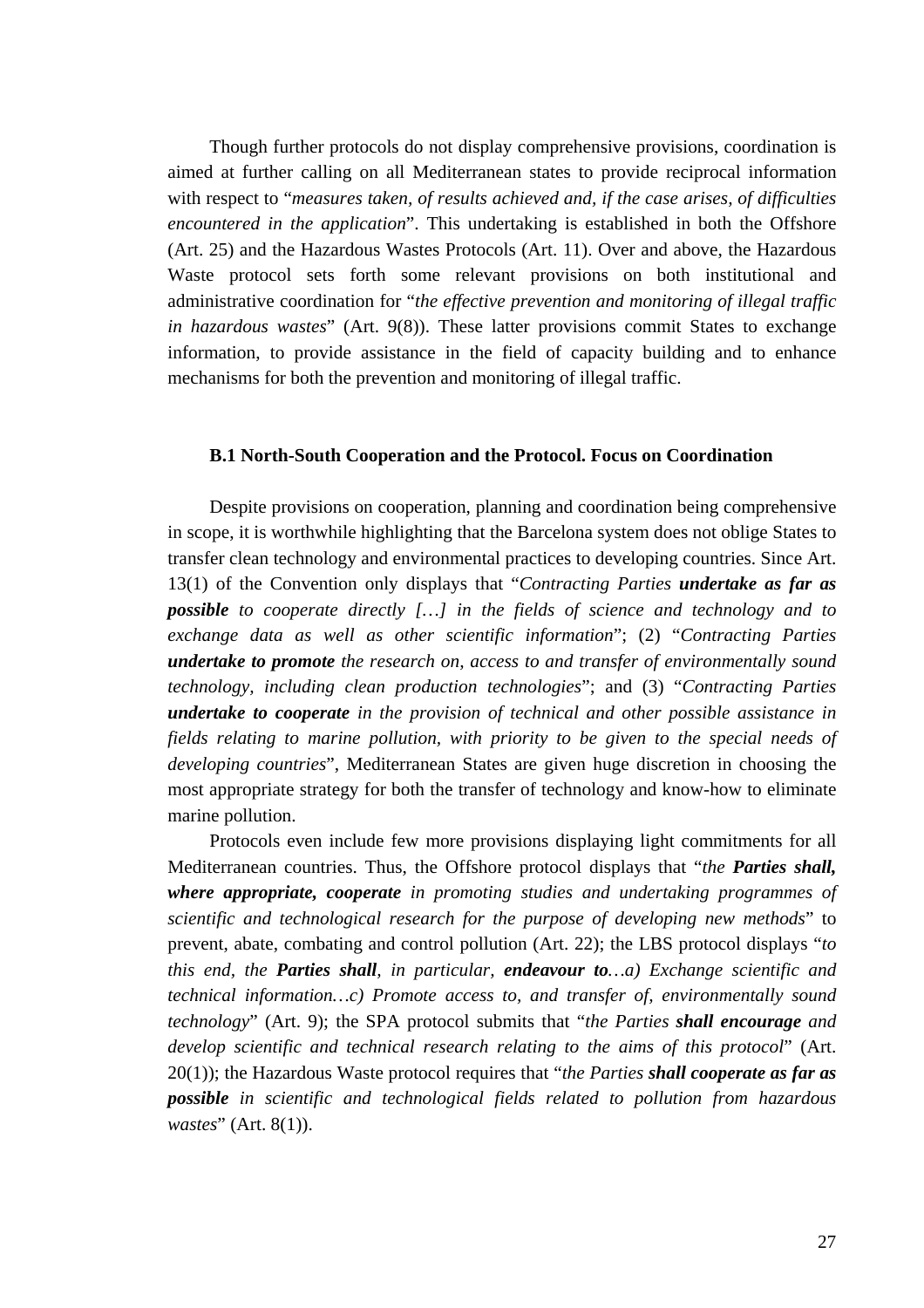What stands behind weak commitments is probably the challenging and never achieved objective of persuading developed negotiating States to commit on technology transfer. Such issues render the formulas used in the above mentioned provisions closely related to those established in the conventions on the protection of the Atmosphere – namely the 1985 Vienna Convention for the Protection of the Ozone Layer, the 1979 Convention on Long Range Transboundary Air Pollution and in the UNFCCC.

Therefore, weak commitments are often the result of negotiations that led negotiating parties to a compromise owing to which both developed and developing countries agreed to not impose an undue pressure on States sovereignty<sup>48</sup>. This compromise is twofold in scope; on the one hand it is probably thought to protect technology and know how from disclosure. Such a purpose is clearly stated in Art. 4(2) of the 1985 Vienna Convention that requires Parties to enact transfer of technology and know-how accordingly to their national laws, regulations and practices. On the other hand, negotiating parties might have agreed upon weak provisions with the aim not to impose approaches that are incompatible with socio-economic, cultural and environmental conditions of developing countries.

Be as it may be, weak commitments call attention to some relevant developmental issues that concern the transfer and use of technology and know how to developing States. For developing States display obsolete technology to control, prevent, abate and eliminate pollution it may be argued that these countries are faced with high costs to substitute or destroy such technology. Put in those terms, developed countries prefer to maintain low transfer costs while ensuring that up-to-grade technology do not constrain the process of economic growth of developing States - "*so as not to harm existing economic structures*" [49.](#page-28-1) As a consequence, it has been argued that developed States find it more convenient to spend far less resources in upgrading technology and reducing pollution in developing countries for early reductions "*are less expensive until the utility of the last reduction equals the advantages in reducing emissions*" [50.](#page-28-2)

On the other hand, developed States may opt to not only avoid high costs resulting from the transfer of brand new technology but even to cut additional expenditures related to the transfer of know how. Therefore, instead of committing to comprehensive obligations entailing enduring training, developed States would rather support developing countries in transferring last-not-latest technology and engage in regional financial programmes for short-medium term training. It is probably true, then, that Mediterranean States agreed upon a "*package deal*" owing to which developed states have often abstained from negotiating binding provisions that would have resulted in a kind of blank cheque covering full costs of pollution reductions<sup>51</sup>.

<span id="page-28-0"></span><sup>48</sup> Fraenkl, A., *The Convention on Long-Range Transboundary Air Pollution: Meeting the Challenge of International Cooperation*, Harvard International Law Journal, n. 30, 1989. pg 465-467<sup>49</sup> Gündling, L., *Multilateral Cooperation*, pg. 22

<span id="page-28-1"></span>

<span id="page-28-3"></span>

<span id="page-28-2"></span><sup>&</sup>lt;sup>50</sup> Fraenkl, A., *The Convention*, pgs. 468-469<br><sup>51</sup> These considerations have been extended to the Barcelona system following insights in Bodansky, D., *The United Nations Framework Convention on Climate Change: A Commentary*, Yale Journal of International Law, n. 18, 1993, pgs. 524-533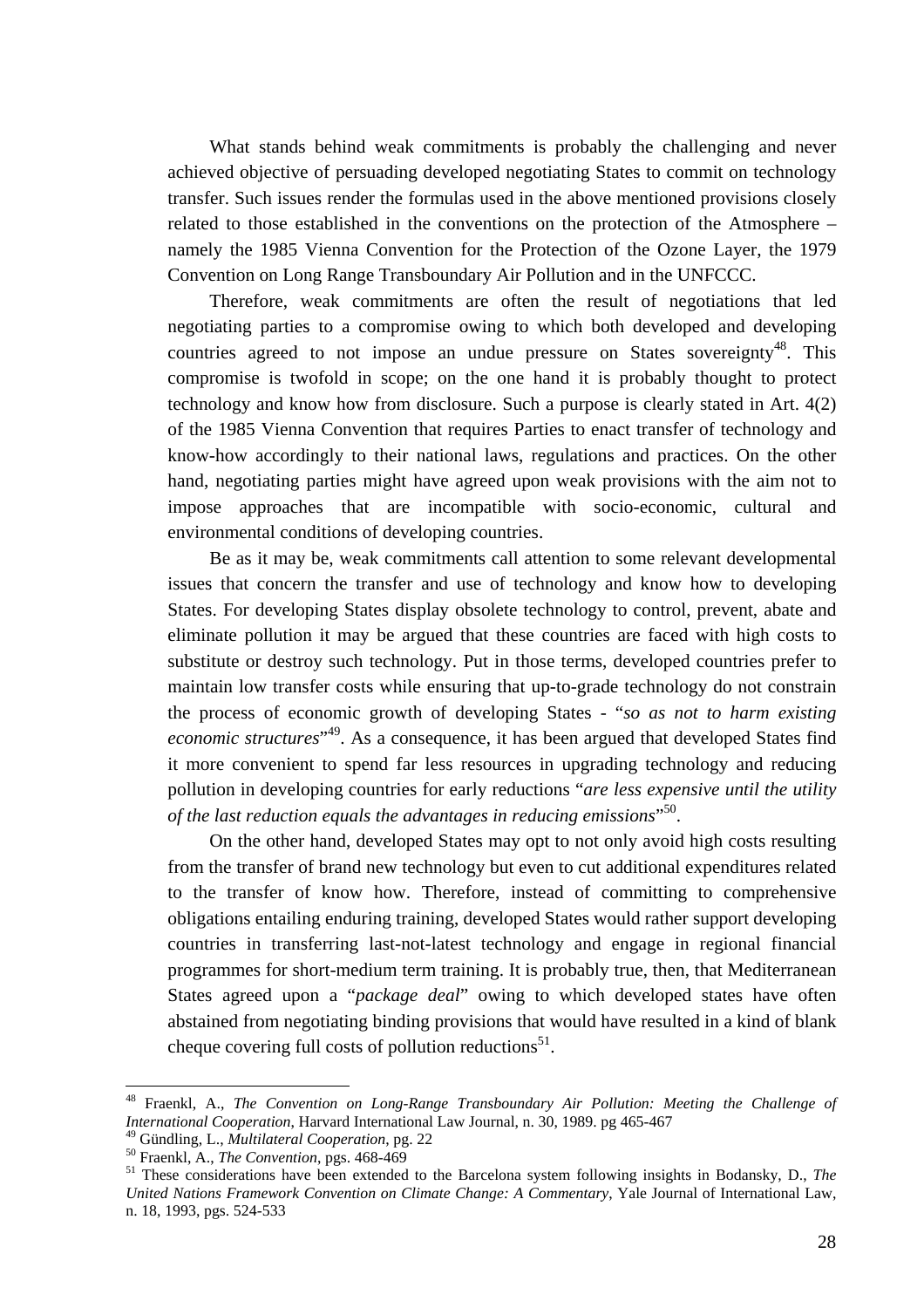With only few exceptions, the draft protocol Part IV "International Cooperation" displays provisions whose formulas contain weak commitments for parties. Therefore, Part IV displays that parties "*undertake to cooperate*", "*undertake to promote*", "*undertake to organize coordination*", "*shall endeavour to coordinate*" and "*may adopt, where appropriate*". Given the intermediate nature of the draft protocol, it should not be expected more from negotiating parties. Nevertheless, provisions on cooperation and coordination as displayed in the protocol feature more detailed and rather new contents.

Therefore, Art. 20 "Training and Research" provides detailed undertakings for all Mediterranean states to promote training of scientific, technical and administrative personnel in the fields of integrated coastal zone management at a local level. It is in virtue of this provision that it may be expected Mediterranean countries to overcome weakness of the formulas such as those displayed in both paragraph 2, "*parties undertake, directly or with the assistance of the Centre or the international organizations concerned, to promote scientific and technical research into integrated coastal zone management, particularly through the exchange of scientific and technical information*" and in Art. 21, "*The Parties undertake[…] to cooperate for the provision of scientific and technical assistance, including access to environmentally sound technologies and their transfer*". Furthermore, in providing meaningful detail on the personnel to whom training shall be addressed, Art. 20 adds substance to the Barcelona system in so evolving in respect to the formula adopted by Art. 7(2),(f) SPA protocol – i.e. "*2. Measures should include for each protected area… f) the training of managers and qualified technical personnel, as well as the development of an appropriate infrastructure*".

In displaying more features for capacity building of Mediterranean coastal authorities, the draft protocol will prove momentous for successful implementation of national strategies, plans and programmes (Art. 20(1)). Once the Mediterranean Strategy on Integrated Coastal Area Management will be adopted, this provision is of value for setting priorities for transfer of technology and information to local or national authorities. Owing to these priorities, governments and local agencies will not be left unacquainted in deciding the kind of technology and information to be exchanged and transferred at a regional level for the adoption of uniform standards on ICAM. Therefore, this provision is intended to provide States with opportunities to pre-empt some of the major obstacles in supporting adoption of uniform strategies, plans and programmes on coastal area management – namely overlapping and conflict between coastal authorities or cultural differences on management patterns<sup>52</sup>.

<span id="page-29-0"></span><sup>52</sup> Cocossis, H., Henocque, Y., *Livre Blanc*, supra note 6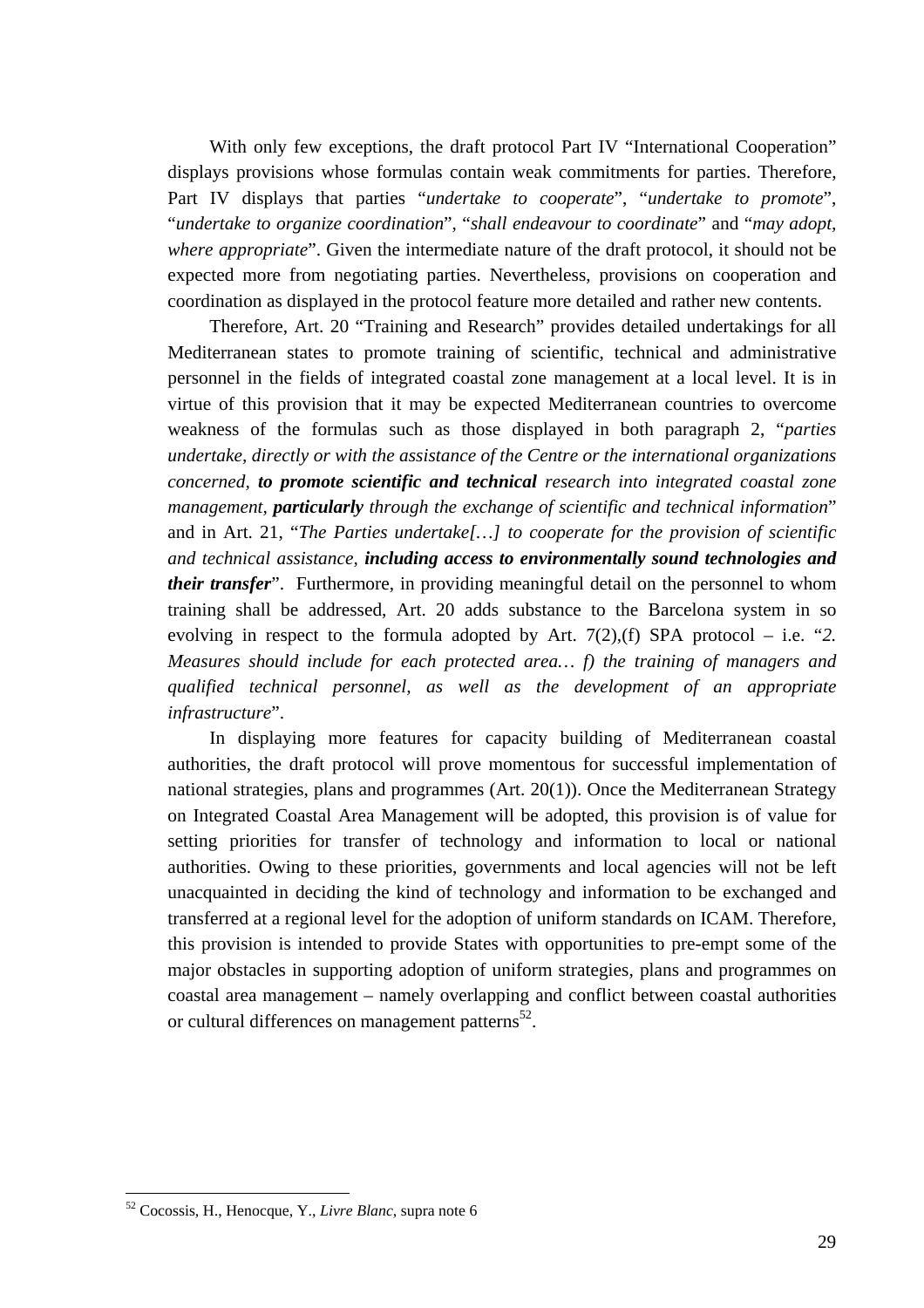With a view to both bring to life and put into practice national and Mediterranean strategies on ICAM, the draft protocol deserves further detailed provisions on coordination. As agreement on uniform management standards and exchange of information and know-how are both elements necessary for regional treaties to work, Arts. 20 and 22 "Exchange of Information and Demonstration Projects" encourage parties to put in place specialized centres at both the national and regional level. Innovating upon the Emergency and SPA protocols<sup>53</sup>, the strategy both Arts. 20 and 22 put forward will provide States with a opportunity to coordinate, control and monitor activity of either national or local level centres in concert with PAP/RAC. The PAP/RAC centre will provide these centres with up-to-date training on coastal management strategies, guidelines and assessment of progress on ICAM national practice. Furthermore, PAP/RAC will facilitate exchange of information on technology and know how between States. These provisions add scope to the draft protocol, as information exchange is not alone sufficient to implement multilateral treaties  $54$ .

It should not sound odd thus that the draft protocol envisages a clear obligation (Art. 22(2)) in between such soft law commitments (Art. 22(1)). Therefore, the undertaking of parties to establish specialized centres and to exchange both information and technology (Art. 22(1)) demands all Mediterranean States to show a real interest in the implementation of the protocol (Art. 22(2)). As a consequence, once a party to the protocol decides to establish either national or local specialized centres – and to further exchange information and technology – it shall be obliged to put in place "*a) coastal indicators; b) establish and maintain up-to-date assessments of the use and management of coastal zones and c) carry out demonstration projects of integrated coastal zone management*" (Art. 22(2)).

Despite this scheme not being much different from those displayed in previous protocols – and particularly in the SPAs protocol – it nevertheless provides more substantive requirements for all States to systematically adopt measures on ICAM. This latter statement appears to be more true especially considering that "*up-to-date assessments of the use and management of coastal zones*" and "*demonstration projects of integrated coastal zone management*" (Art. 22(b),(c)) even demand to be implemented by South Mediterranean States once assistance in the fields of training and research and the transfer of environmentally sound technologies will be supplied. Moreover, as both these provisions will be momentous for UNEP/MAP and the PAP/RAC to evaluate the progress of States in implementing provisions of the protocol, it is of all consequence that should not be considered in isolation from obligations on institutional duties.

<span id="page-30-1"></span>

<span id="page-30-0"></span><sup>&</sup>lt;sup>53</sup> See SPA protocol Arts. 11(7), 20(3), 21(1), (2)<br><sup>54</sup> Similar considerations have been supported in regard to state responsibility in the framework of the 1985 Vienna Convention, in Gündling, L., *Multilateral Cooperation*, pgs. 23-24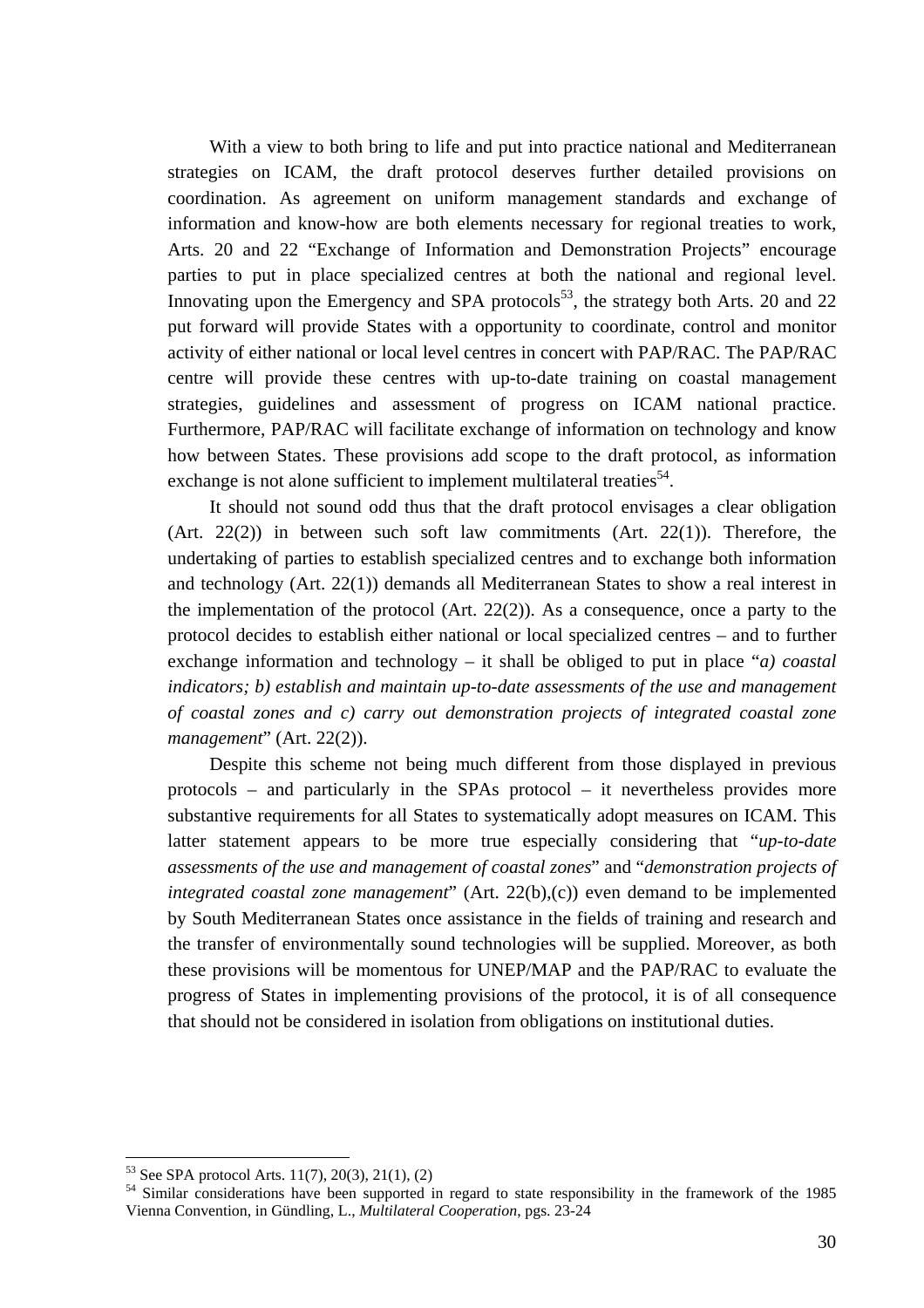In effect, it is in implementing these provisions that the PAP/RAC will be provided with additional tasks to those of reporting and monitoring on "*the state and evolution of integrated coastal zone management*" and "*the effectiveness of the measures taken and the problems encountered in their implementation*" (Art. 27(1)). By virtue of these provisions, not only this Centre will be entrusted by UNEP/MAP to carry out research, organization and coordination, but even to coordinate technical assistance, evaluation of environmental assessments, emergency and transboundary cooperation, preparation of demonstration projects and coastal indicators (Art. 28).

## **C. Transboundary Cooperation**

Although Art. 24 "Transboundary Cooperation" contains the undertaking for parties "*to coordinate national coastal strategies, plans and programmes for the management of contiguous coastal zones*", it further discloses a binding provision requiring Mediterranean States to coordinate functions of both local and regional authorities once strategies, plans and programmes on integrated coastal area management (Art. 16) will be adopted by States and activities on contiguous coastal areas will be engaged. The reason in differentiating binding scope may be that negotiating parties intended to avoid implementing further obligations on coordination of strategies, plans and programmes for human activities having a light impacting nature on contiguous coastal zones. Nonetheless, parties will be required to show real commitment in the minimization of transboundary impacts of such activities once contiguous coastal States adopt national strategies, plans and programmes. Therefore, it is not wrong to assume that this provision will add scope to the obligation established in Art. 22(2).

Although similar provisions have been yet displayed within previous protocols, they are not as much detailed in scope. For instance, the SPAs protocol demands States to agree upon with other countries  $-$  be they or not parties to it  $-$  common measures for the protection, recovery, management of threatened, endangered and migratory species (Artt.  $5(2),(3)$ ) and Artt. 11(4), (7)). Herein, lack of express reference to coordination between local and regional authorities deserves attention to the effectiveness of agreements that are likely to be adopted by States to coordinate management of bordering SPAs (Art. 11(4)). According to De Klemm – on both the effectiveness of Annex II agreements of the Bonn Convention and conservation of natural habitats in Ramsar – if negotiation and implementation of agreements for the management of bordering habitats is left to competent ministerial departments alone, the result may be that local authorities of bordering coastal States will adopt conservation schemes that may result to be incompatible in the long term. This strategy will favour loss of both habitats and species ranging between either borders<sup>55</sup>.

<span id="page-31-0"></span><sup>55</sup> De Klemm, C., *The Problem of Migratory Species in International Law*, Green Globe Yearbook, n. 67, 1994, pgs. 69-71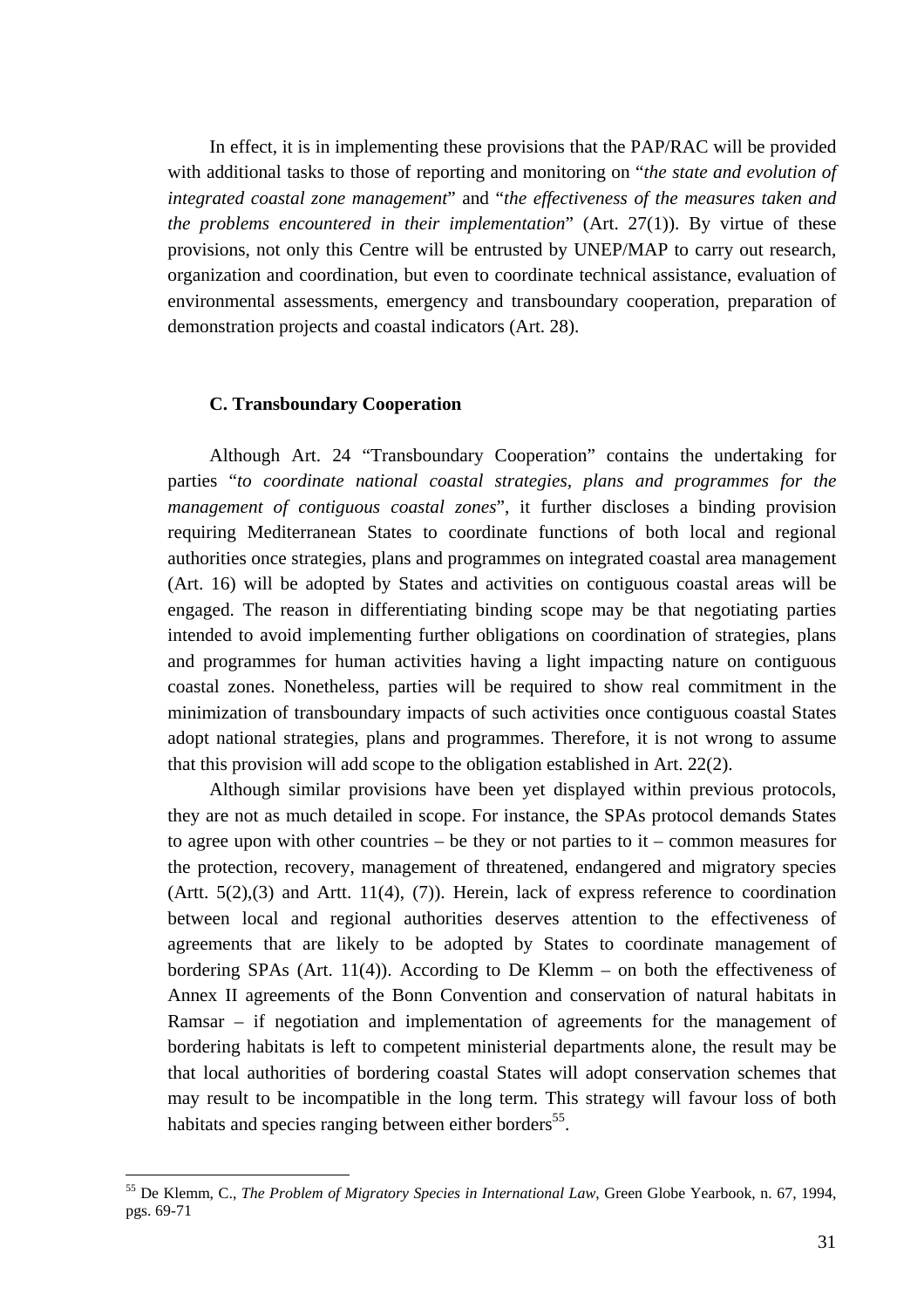Grasping useful experience from implementation of both the Bonn and Ramsar conventions, agreements for the protection and recovery of habitats and migratory species – as those displayed in Art. 11(4) of SPA protocol – may prove effective when costs and economic benefits are equally shared between bordering states authorities<sup>56</sup>. In contrast to the commitments of SPAs protocol, the draft protocol will provide bordering local and regional authorities of contiguous coastal States with the opportunity to communicate and exchange plans, programmes and strategies adopted at both the ministerial and local levels. This scheme proves effective for the purpose of developing common projects and programmes on conservation of both natural habitats and coastal protected areas. Furthermore, it will reasonably allow contiguous authorities to adopt and monitor progress of Memoranda of Understanding (MoU) according to financial capacity and to the ecological character of the coasts.

#### **D. Transboundary Impact Studies and Strategic Assessments**

In contrast to Art. 24, the draft protocol displays a clear obligation for all Mediterranean States to engage in transboundary impact studies and strategic assessments (Art. 25). Though provision will not oblige States to prevent transboundary harm, it encloses specific obligations demanding States to act in respect of both the goodfaith and non-discrimination principles. Therefore, protocol sets forth obligations and parameters that shall oblige parties to conduct EIAs and SEAs according to due diligence, good faith and non-discrimination (Art. 25). In addition, the provision shall require States, regional and local authorities to act with due diligence and good faith in adopting national plans and programmes. Herein, it clearly appears that obligations envisaged in Art. 25 may widen the scope of Art. 17 on Environmental Assessments.

What is significant, in effect, is that draft the protocol will require States, regional and local authorities to have due regard to specific factors before approving activities, plans and programmes that are likely to result in polluting the environment of other States. Owing to these factors, the draft protocol will demand States to conduct high profile assessments in so preventing them from implementing weak laws on EIAs and  $SEAs<sup>57</sup>$ . With this in mind, draft protocol's Transboundary Impact Studies and Strategic Assessments will add the Barcelona system with relevant provisions of the 1991 Espoo Convention on Environmental Impact Assessment in a Transboundary context. Following a thorough analysis of the article, it may well be stated that the draft protocol furthers Espoo's strategy in a regional context – in so making its provisions closer to those of Rio's Principle 5.

<span id="page-32-0"></span><sup>&</sup>lt;sup>56</sup> See for instance De Klemm, C., *Idem*, pgs. 71-72; 74-76

<span id="page-32-1"></span><sup>&</sup>lt;sup>57</sup> Knox, J.H., *The Myth and Reality of Transboundary Environmental Impact Assessment*, American Journal of International Law, n. 96, 2002, notes 156 and notes 166-168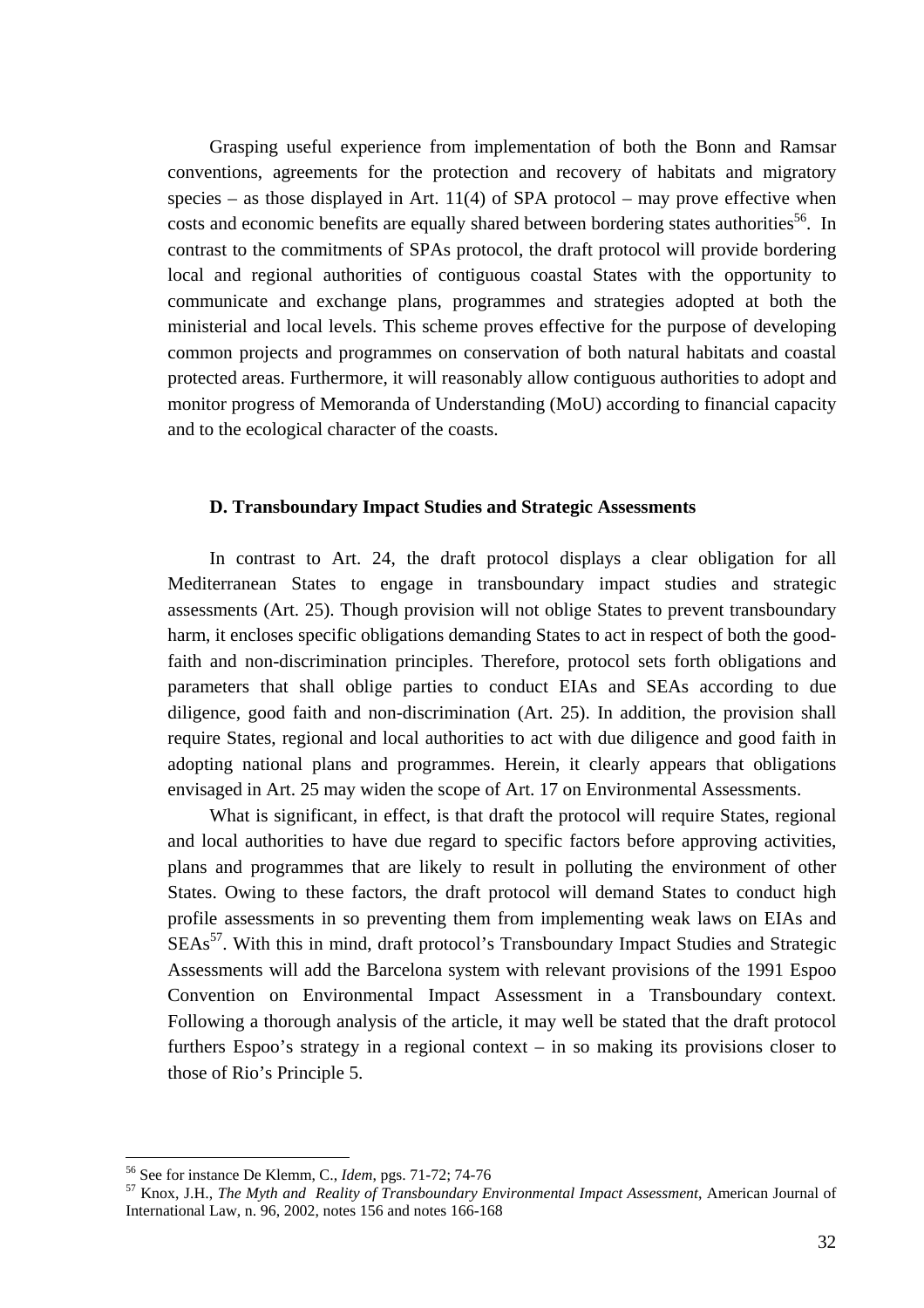Obligations set forth in the provision appear to be more demanding than those put in place in Art. 26(2),(4) Offshore protocol. Although Offshore protocol displays a obligation for States to take into account any adverse environmental effects of activities that "*are being envisaged or carried out*" in the maritime area, it nevertheless puts forward only a broad commitment without in so providing specific requirements for countries conducting such activities (Art. 26(2)). The only measures to be put in place by States concern notification to both the REMPEC and other countries of a imminent danger or damages occurred within their jurisdiction. In addition, owing to weak formulation of Art. 26(4) ("*Parties shall endeavour*", *"where appropriate*"), Offshore protocol does not commit parties to grant equal access to both administrative proceedings and information to people affected by pollution in other States (Art. 26(4)).

In contrast, the draft protocol displays an obligation for States to cooperate "*to assess the environmental impact of activities, plans and programmes that are likely to cause a significant adverse effect to the coastal zones of other States or the marine environment of the Mediterranean Sea*" (Art. 25(1)). Though apparently broad in nature, the article establishes a threshold (significant adverse effect) owing to which contiguous coastal States shall be obliged to engage in notification, exchange of information and consultation before any activity is approved. Furthermore, the draft protocol shall require States to notify States likely to be affected information on the content of plans, programmes and activities before their approval (Art. 25(1)).

In implementing the principle of non-discrimination, States shall have a duty to inform both the public concerned and NGOs of activities, plans and programmes subject to EIAs and SEAs. The duty of States to inform the public shall be restricted to a "*due time*" – that is a time lag that allows both public considerations and counterproposals to be taken into account before activities, plans or programmes are approved by national authorities (Art. 25 (c) and (a)).Eventually, concerned States shall have to submit to the State of origin "*within a reasonable time*" observations and counterproposals to be transmitted to the competent national authority. In demanding States to engage in consultations before the approval of activities, plans and programmes, not only Art. 25(b),(c) will put in place a strong participatory mechanism but even will provide countries with a decisional scheme owing to which decisions shall be concerted with all levels national authorities of interested States with due account of reciprocal economic and social interests.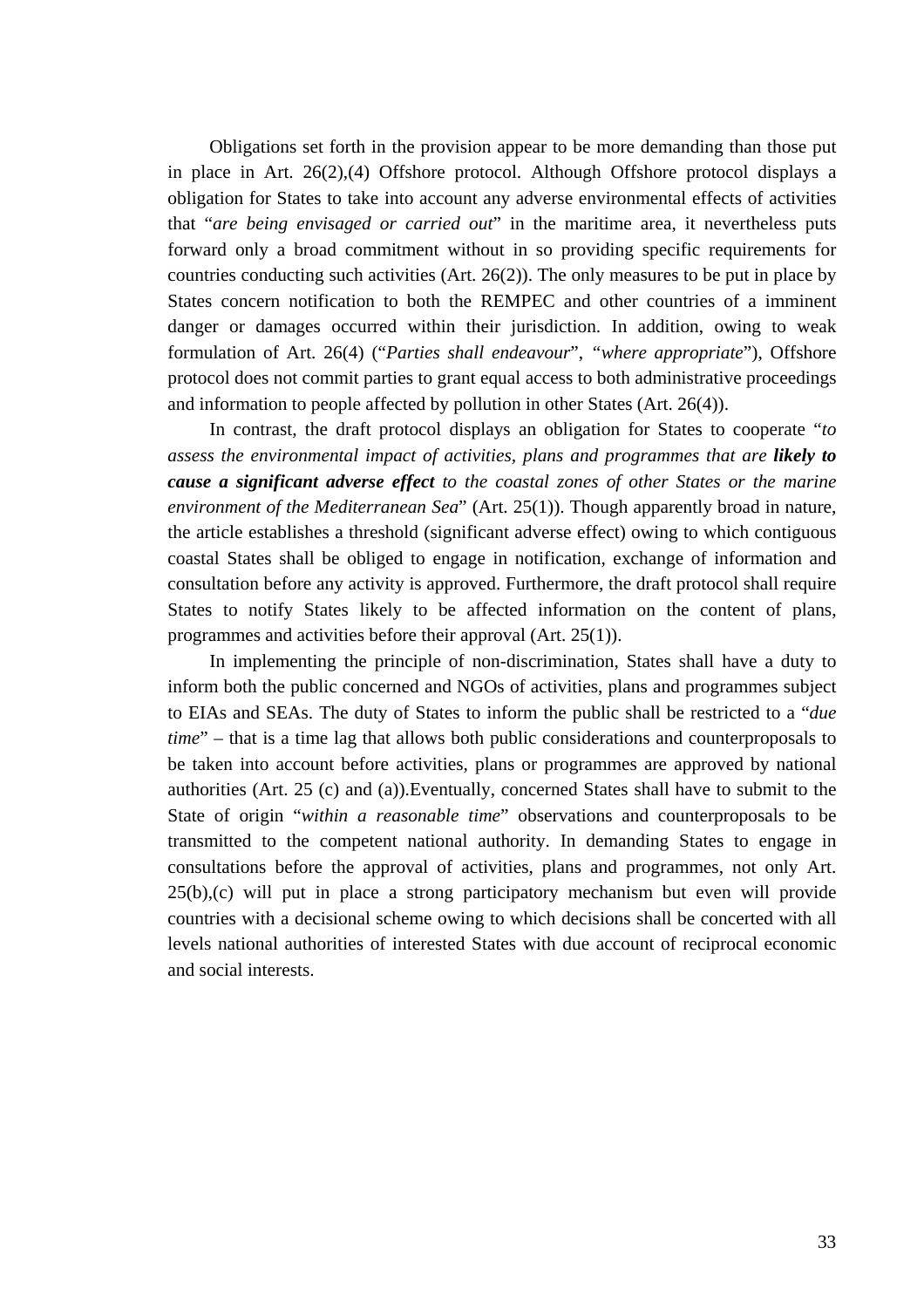By virtue of this provision, all Mediterranean States shall adopt laws on both EIAs and SEAs that ensure participation in their national decision making processes of both concerned authorities and public of affected States (principle of equal access). Therefore, this obligation in turn entails that access to environmental information shall **not** be granted according to conditions enclosed in national laws but rather in relation to the draft protocol's specific requirements. Owing to these requirements, it is not wrong to expect parties to equate laws and procedures on EIAs and SEAs to those criteria enclosed in this provision<sup>58</sup>.

Further criteria are even displayed, owing to which States shall be required to take in due account in their assessments and subsequent documentation "*the specific sensitivity of coastal zones, their carrying capacity and their inter-relationship between the maritime and land areas*" (Art. 25(1)(b)). In satisfying these criteria, parties of the draft protocol shall be more constrained in balancing their own economic interests once the bordering State decides to participate to EIAs and SEAs. Therefore, in adding national laws and procedures with further criteria the draft protocol will result in enhancing standards of protection and in addressing special focus on protection of coastal ecosystems [59.](#page-34-1) 

It is worth adding, however, that by giving States chances to negotiate "*the potential transboundary impact of the proposed activity and appropriate measures to reduce and eliminate this impact*", consultations would offer States opportunities to jeopardize implementation of TEIAs  $(Art. 25(1)(d))$ . One the one hand, it may be that entering into consultations to reduce and eliminate transboundary impacts will provide States with chances to make parties' legislation better suited to specific risks. On the other hand, loopholes ("*where appropriate*") will offer States too huge a discretion to bargain available standards or to impose to other countries low profile criteria. This latter concern seems to be more true when considering that the consultant State may appeal to such a clause before a final decision is taken by its authorities. This statement appears to be even more appropriate with reference to those consultations that may be engaged between Member States of the European Union and other Mediterranean countries.

As a conclusion of this paragraph, it is worth adding some considerations on Art. 23 "Natural Disasters". For the provision has been established to tackle emergency situations that are likely to be caused by natural disasters, this provision shall encourage parties to adopt measures that are deemed to prevent further damage on coastal areas and to prompt humanitarian and technical assistance to local communities.

<span id="page-34-0"></span><sup>&</sup>lt;sup>58</sup> See, with this respect, Section 3: 3.1, B.2 "Environmental Assessments" in this Report

<span id="page-34-1"></span><sup>59</sup> Knox, J.H., *idem,* notes 149-152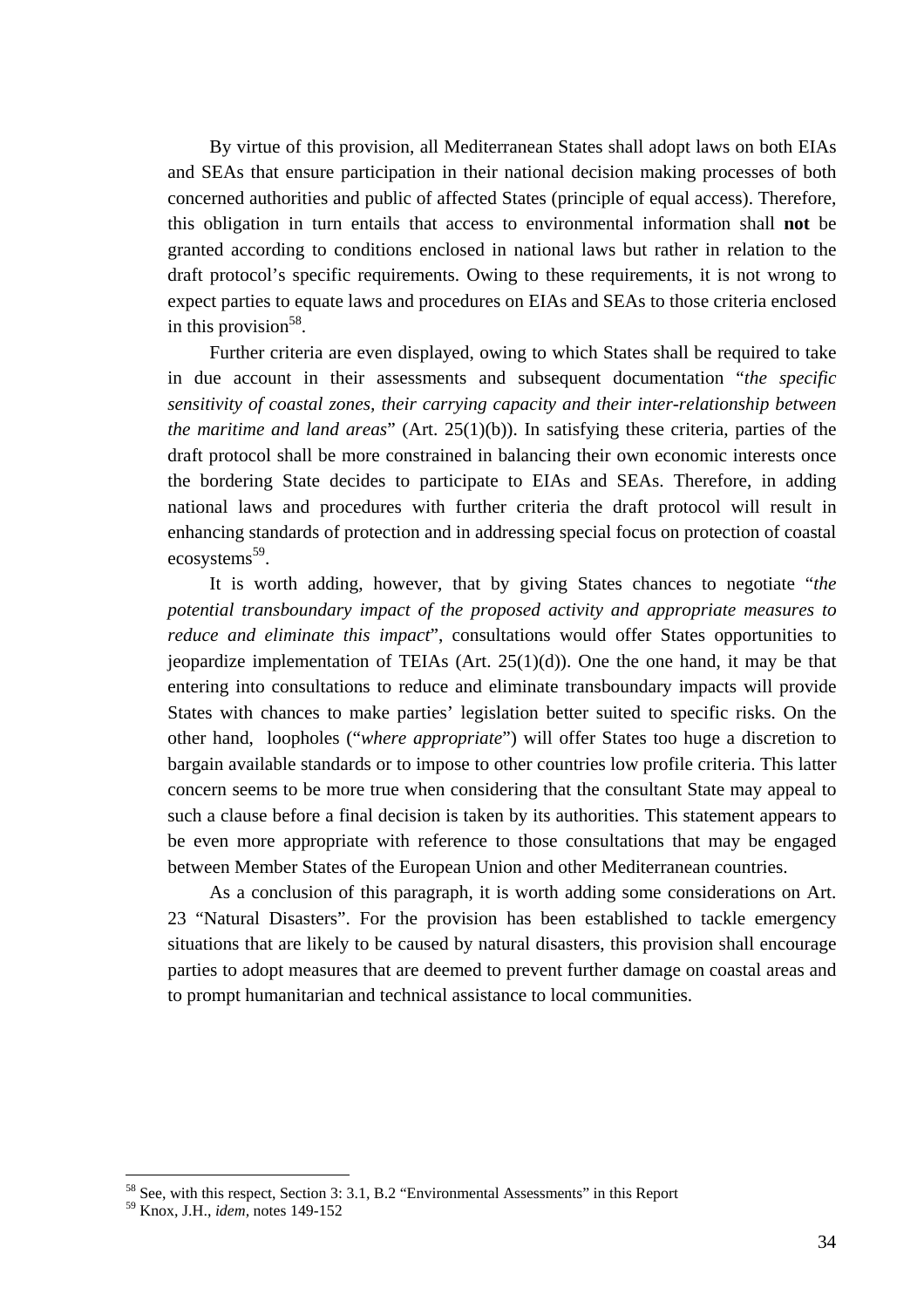Despite Art. 23 being inspired to UNCLOS Arts. 198 and 199, the provision is intended to call on all Mediterranean States to cooperate in tackling emergency situations affecting the whole coastal areas. On the one hand, the draft protocol innovates upon previous international and regional regimes for it will prompt assistance to coastal states for natural disasters occurring in both the marine and land areas. On the other hand, the draft protocol shall require parties to integrate emergency measures in national strategies, plans and programmes (Art. 5(d)).

As it will be reported above, the provision will be of momentous implementation. This is especially true all considering that integration of emergency measures in national strategies, plans and programmes may impulse parties to the protocol, national focal points, local and regional authorities to express their views on the safety of urban and coastal plans. Owing to the scientific evidence that most of the consequences of natural disasters that involve both bordering and coastal areas are worsened by massive building and consequent soils waterproofing, the provision may prove strengthening enforceability of prohibitions to build on both the coastal fringe and other connected areas (Art. 7(a), (b)).

In addition, Art. 23(3) displays undertakings by Mediterranean States to cooperate for the provision on an urgent basis of "*all humanitarian and technical assistance in response to a natural disaster affecting the coastal zones of the Mediterranean Sea*". Furthering a bottom-up approach, the provision is intended to guarantee States and local coastal communities not only with a intergovernmental intervention (PAP/RAC Centre) but even with direct and immediate contribution of NGOs. In so doing, the protocol integrates emergency measures as established within the Barcelona system in so displaying for the first time ever a humanitarian law provision within a environmental law framework.

## **E. Institutional Framework**

 $\overline{a}$ 

In contrast to the static approach supported by the Convention, the draft protocol envisages a global strategy owing to which both horizontal and vertical coordination between land and coastal authorities<sup>60</sup> is encouraged. Following support of such a strategy, national focal points will be demanded additional competences. As a consequence, not only national focal points shall be required to assess implementation of scientific and technical aspects of plans, programmes and strategies adopted at national level but also to evaluate those plans and programmes to be adopted and implemented at both the regional and local level. Furthermore, the draft protocol shall invite States to empower existing authorities with a view to ease top-down and bottom-up institutional arrangements.

<span id="page-35-0"></span><sup>&</sup>lt;sup>60</sup> This provision has been drafted according to Agenda MED 21, Chapter XVII, paragraphs 10-11,1994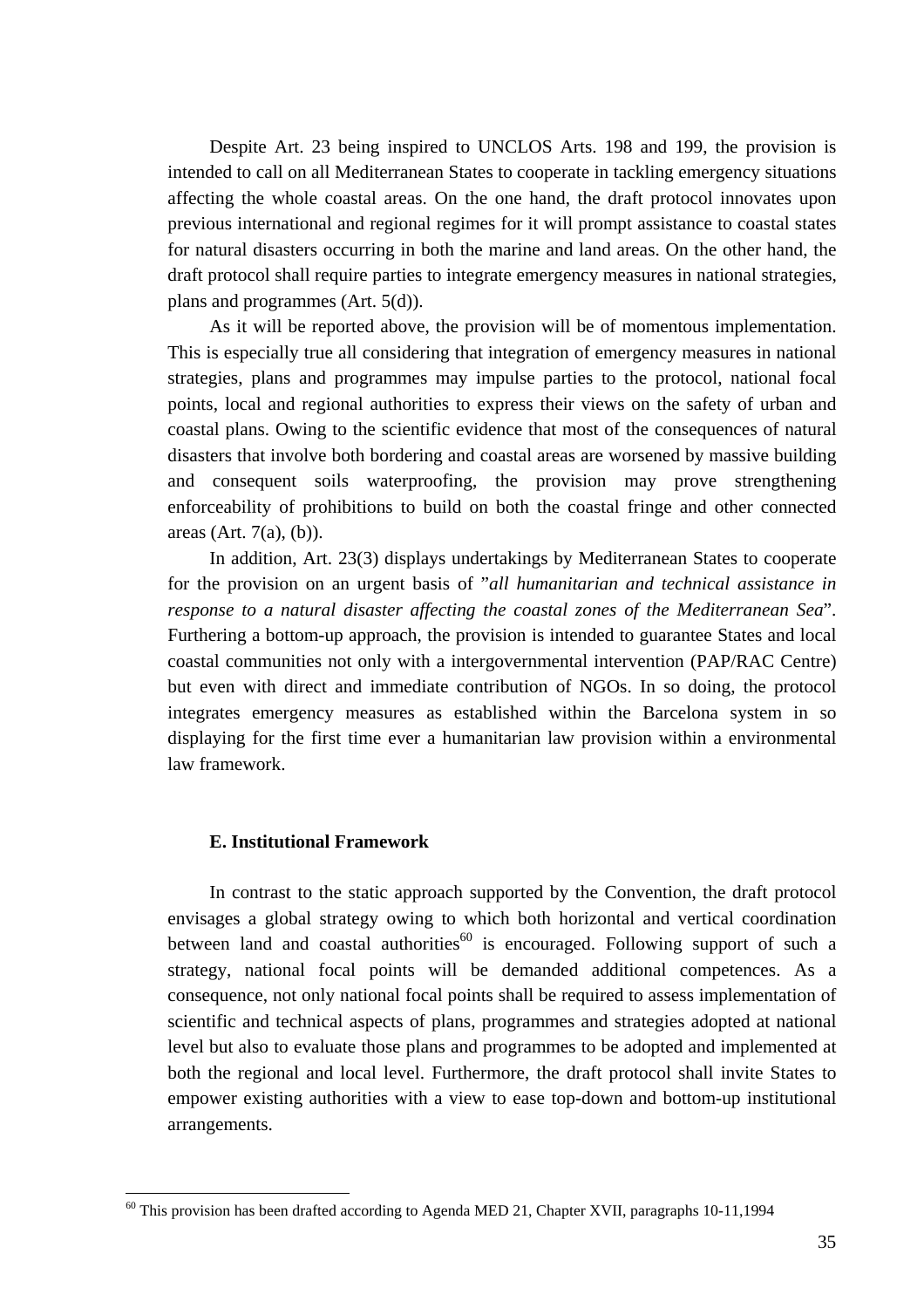Owing to such a global strategy, even the Convention secretariat will be ostensibly charged with further competences. These additional competences will require UNEP/MAP to increase in expertise and allow adequate coordination with the PAP/RAC centre. As a consequence, both the MAP structures will further integrate the Convention with additional legal, technical and scientific information available at both the regional and the local levels.

All these aspects considered, the draft protocol displays obligations for States to set up horizontal coordination between "*the various maritime and land authorities in the different administrative services competent in coastal zones, at both the regional and local levels*" (Art. 6). In particular, Art. 6(3) displays a relevant provision on coordination between "*national authorities and local and regional bodies*" in so establishing vertical coordination. This approach differentiates in scope from that provided in Art. 6(4) – whereby local and regional bodies play a relevant role in setting close administrative partnership. Coordination between maritime and land authorities together with vertical coordination and close administrative partnership are new in scope. Relevant regional agreements neither contain such an approach nor make reference to local authorities as those entities to be involved in the protection of the coastal environment.

In requiring both horizontal and vertical coordination at both the national and local levels, the draft protocol draws upon some relevant guidelines adopted in the framework of both the UNEP and the Ramsar Convention – i.e. the UNEP *Guidelines for Integrated Management of Coastal and Marine Areas*<sup>[61](#page-36-0)</sup> and guidelines n. 2.7 and 2.8 of Resolution VIII.4<sup>62</sup>. What is worth highlighting here is that both guidelines not only would lead Mediterranean States to show real commitment in breaking management barriers between land and sea areas, but also to set up concerted administrative procedures (Art. 6(4)) for the implementation of coastal plans and programmes.

Taking hold of these guidelines, these provisions unfold new opportunities for all States to put in place negotiating procedures that entrust regional and local authorities with the implementation of national strategies, plans and programmes. With this in mind, the Slovenia CAMP provides valuable examples of both coordination and negotiating procedures supporting ministerial and local authorities in the adoption and development of management schemes for coastal protected areas, sustainable tourism, spatial planning, awareness raising and training programmes<sup>63</sup>. All in all, the scope of these procedures is not only to provide training and institutional empowerment at the national and the regional levels but even to enhance and promote public participation, environmental awareness and new management approaches.

<span id="page-36-0"></span><sup>61</sup>Brachya V., Juhasz F., Pavasovic A., Trumbic I., *Guidelines for Integrated Management of Coastal and Marine Areas with Special Reference to the Mediterranean Basin*, Split, Croatia, PAP/RAC (MAP-UNEP), 1994, pg. 24

<span id="page-36-1"></span><sup>62 8</sup>th Meeting of the Conference of the Contracting Parties to the Convention on Wetlands, *Wetlands, Water, Life and Culture*, Resolution n. VIII.4, Guidelines 2.7 and 2.8, available in [http://www.ramsar.org/res/key\\_res\\_viii\\_04\\_e.doc 63](http://www.ramsar.org/res/key_res_viii_04_e.doc) Slavko. M., *Camp Slovenia*, November 2005, PPP available in [http://www.unepmap.gr,](http://www.unepmap.gr/) pgs. 14-38 on projects.

<span id="page-36-2"></span>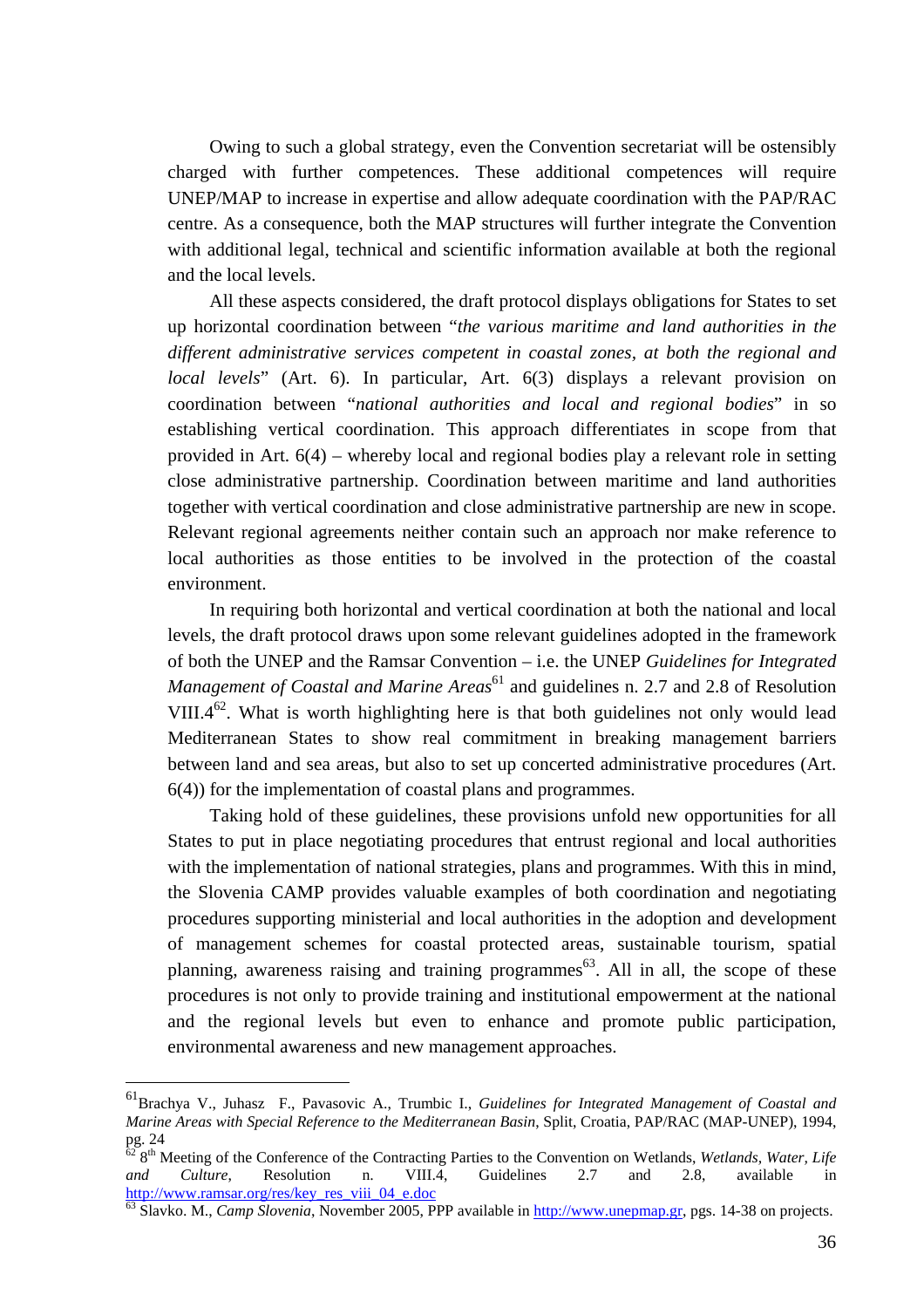Despite few Slovenia CAMP projects entailing challenging development – in particular for the lengthy implementation of those SEAs and EIAs procedures by still inexperienced regional and local authorities<sup> $64$ </sup> – they nevertheless allow both regional and local authorities to exchange information and to set out priorities for plans and programmes to be adopted at the local level. The strategy those projects put forward is further aimed at giving both the regional and local authorities timely instruments to further engage in coordination and to help these structures in solving regional and local conflicts on environment/spatial planning<sup>65</sup>. Therefore, it may well be stated that the CAMP Slovenia shall provide a unprecedented benchmark owing to which national, regional and local authorities will not be left unaware on those steps to be undertaken in engaging forthcoming strategies, plans and programmes of the protocol.

The institutional framework put forward in the draft protocol will contribute in both integrating and enhancing those strategies yet envisaged in the Dumping protocol (Art. 10 and 12), in the Land-Based protocol (Art. 6) and in the Emergency protocol (Art. 4(1). It will further enhance implementation of provisions addressing to coordination between local authorities, non-governmental organizations and socio economic actors as displayed in the Emergency protocol (Art. 3(2)). Finally, it will improve coordination as envisaged in the SPA protocol (Art. 7(4)).

## **F. Commitments on Coastal Zone protection and Use**

## **F.1 Protection and Use of Coastal Zones**

Although Art. 7 "Protection and Use of the Coastal Zone" does put in place flexible obligations for parties, it nevertheless shall be considered momentous in providing all Mediterranean states with a list of provisions owing to which parties may prompt proactive measures  $66$ . These provisions shall not be implemented separately from the general principles established in Art. 4 of the Convention; in particular, from those displayed in paragraph 3(e). Indeed, the principle of Integrated Coastal Area Management (Art.  $4(3)(e)$  Convention) demands parties to fulfil two commitments – namely to protect areas of ecological and landscape interest and to make rational use of natural resources. According to both these commitments, the cap of Art.7 of the draft protocol shall require parties to ensure that various coastal uses do not threaten "*coastal habitats, landscapes, natural resources and ecosystems*".

<span id="page-37-0"></span><sup>64</sup> Slavko, M., *Idem*, pg. 24, especially with regard to vulnerability assessment, the conception of detailed spatial arrangement of the coastal strip, the adoption of the guidelines for municipal spatial planning documents and the definition of measures to be implemented at regional level.<br><sup>65</sup> Slavko, M., *Idem*, pg. 8<br><sup>66</sup> UNEP/MAP, *Draft Protocol – Comments*, pgs. 29-30

<span id="page-37-1"></span>

<span id="page-37-2"></span>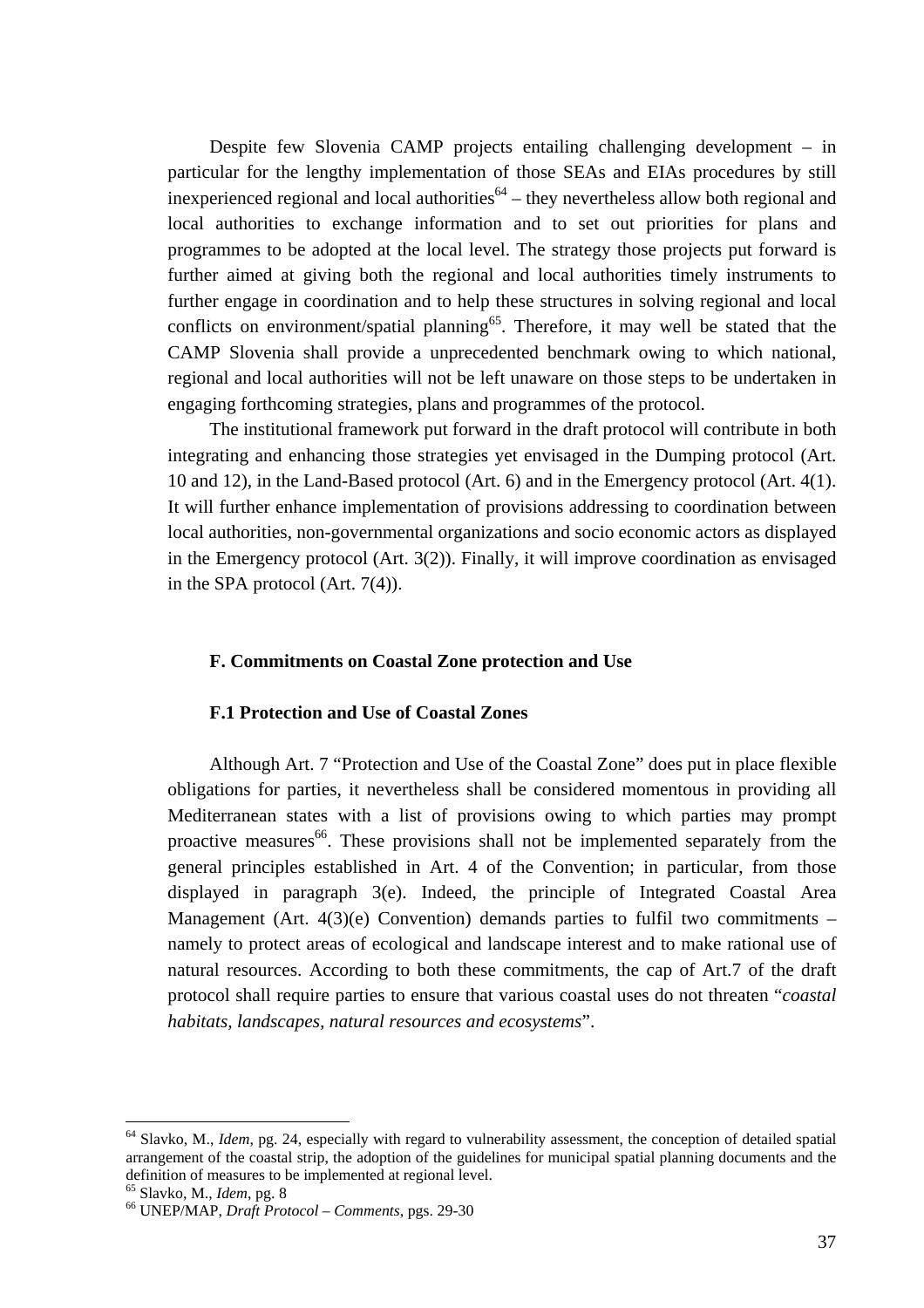Therefore, both the Convention Art. 4(3)(e) and Art. 7 of the draft protocol shall require States not only to adopt legislation for the defence of coastal fringes but also for granting protection to those marine and terrestrial habitats, landscapes and natural resources that are linked with those habitats and landscapes lying within the seaward and the landward limit of territorial seas. Owing to such comprehensive requirements, parties shall be further committed to adopt coastal plans and programmes entailing specific prohibitions and duties. In so far as duties are concerned, parties have both a obligation "*to identify and delimit […]natural areas*", to establish "*specially protected areas*" (Art. 7(b)) and to further "*establish, as from the highest winter waterline, a land fringe*" whose width "*may not be less than 100 metres*" (Art. 7(a))<sup>67</sup>. On the other hand, states shall be prevented from engaging and carrying out building and other activities within the coastal land fringe (Art. 7(a)) and those protected and natural areas (Art. 7(b)). It appears clear that the draft protocol supports an approach that does not differentiate protection between coastal protected areas and other natural areas connected thereto.

In fulfilling these obligations, parties may grasp useful insights from those guidelines set forth in the Report of the Third Meeting of the Standing Committee to the 1979 Berne Convention on the Conservation of European Wildlife and Natural Habitats. According to these guidelines, a systematic establishment of nature reserves shall be helpful in ensuring parties with meaningful conservation of both the marine and terrestrial habitats. Furthermore, Lyster<sup>68</sup> infers that the maintenance of buffer areas to be added to protected areas makes protection of ecosystems more effective. All these planning and management strategies are further confirmed by prohibitions set in the Recommendation 16 of the convention<sup>69</sup>. Stemming from these guidelines and the interpretation of legal scholarship, parties to the draft protocol shall have meaningful references for taking hold of these management strategies that have never been adopted for the protection of coastal ecosystems in the Mediterranean basin<sup>70</sup>.

<span id="page-38-0"></span> $\overline{a}$  $67$  Despite the provision appearing advanced in scope, it nevertheless represents a compromise. In contrast to the draft protocol, yet in 1994 HELCOM (Commission to the 1992 Helsinki Convention) Recommendation 15/1 (*Protection of the Coastal Strip*) suggested parties to consider a distance between 100 and 300 meters from the main waterline landwards and seawards for a protected coastal strip to be established outside urban areas and existing settlements. This latter measure seems to be more realistic in scope in so far as it takes into consideration the nature and landscape values of the coasts. Furthermore, the recommendation appears to be in line with those laws establishing obligations on protected areas. See for instance in Italy the regime of protection for Coastal Lands (Law n. 490/1999) granting protection to contiguous lands and natural assets whose breadth is 300 metres from the seashore winter line, in Caravita, B., Rodomonte, M.G., *Beni Paesaggistici*, in Caravita, B.(Ed.), *Diritto*

<span id="page-38-1"></span>*dell'Ambiente*, Bologna, Il Mulino, 2005, pg 256.<br><sup>68</sup> Lyster, S., *International Wildlife Law: an Analysis of International Treaties Concerned with the Conservation of Wildlife, Cambridge, 1985, pgs. 136-137* 

<span id="page-38-2"></span>Council of Europe, Convention on the Conservation of European Wildlife and Natural Habitats, *Recommendation No. 16 (1989) of the Standing Committee on Areas of Special Conservation Interest*, paragraph 3(d).

<span id="page-38-3"></span> $70$  Mediterranean countries have always been unfriendly with the protection of both protected habitats and those surrounding natural areas that stand within coastal areas. See for instance the *Laganas Bay case*, case C-103/00, Commission of the European Communities v Hellenic Republic; see even criticisms forwarded in the Greenpeace report, pgs. 20-22, note 41 in this Report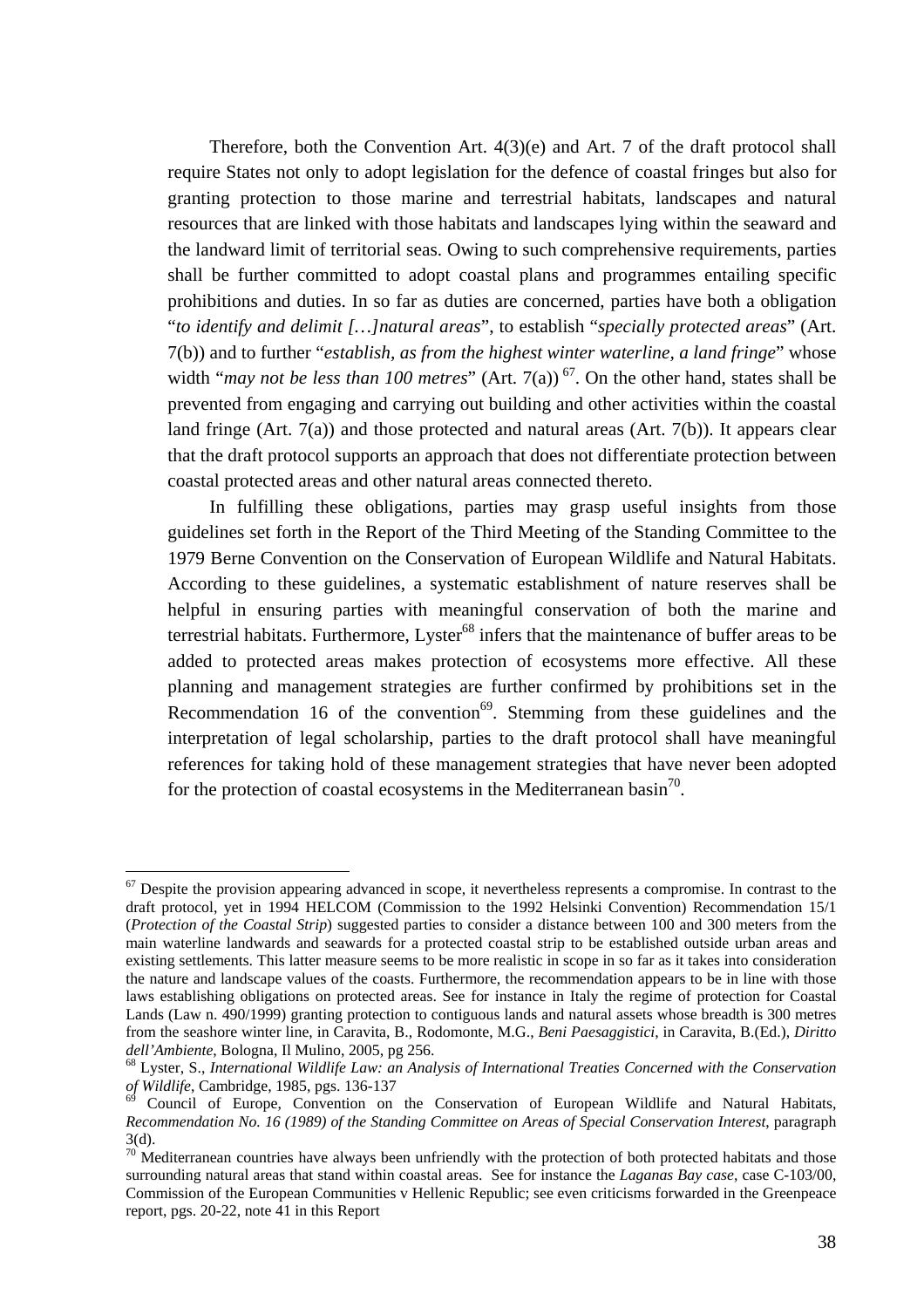Furthering an examination of previous protocols, there is not available reference to analogous commitments and prohibitions for activities that affect coastal ecosystems. In supporting a black-grey listing strategy addressing to ships, aircrafts, platforms and manmade structures at sea, the Dumping protocol only indirectly commits parties to prevent pollution on coastal areas (Art. 2). Therefore, guidelines enclosed in the Annexes address to single aspects of coastal environment – namely amenities, spawning, nursery and fishing areas (Annex, B(1)) and areas of special importance for scientific and conservation purposes (Annex, C(3)).

Similarly, both Art.  $1(1)(d)(iv$  and v) and Art.  $9(1)(b)$  of the Emergency protocol refer to the protection of coastal "related interests" as those concerning both human activities and cultural, aesthetic, biological values that are secondary to those of industrial and commercial importance engaged in coastal areas. Despite the Land-Based protocol being the most detailed in nature in so far as it concerns guidelines and criteria addressing to specific sectors of activity (Annex I(A)), States are nevertheless demanded to implement action plans, programmes and measures whose coverage is limited to "*Brackish waters, coastal salt waters including marshes and coastal lagoons, and ground waters communicating with the Mediterranean sea*" (Art. 3(d)). Finally, the SPA protocol does not provide any reference to measures of management and protection that oblige States to establish buffer areas surrounding SPAs. In contrast, the SPA protocol displays a regime of protection limited to coastal wetlands (Art.2(1)) and more generally to those "*biological processes contributing to the maintenance of those ecosystems*" of SPAs (Art. 3). Recalling the above remarks on both the cap of Art. 7 and the general principle on ICAM, it may well be affirmed that both Arts. 7(a) and (b) are instrumental to prevent the protocol from being an unsuccessful commitment exercise.

#### **F.2 Effectiveness of Provisions. General Principles**

Some problems are likely to emerge by the use of terms in the provisions of the draft protocol and the Convention – in so raising doubts on the binding nature of both general principles and subsequent obligations. These doubts regard both the general principles and some core obligations of the draft protocol. With due reference to the formers, the paragraph concentrates on the principles of ICAM, sustainable and environmentally friendly development (Art. 5(1)(a)), sustainable management and use of coastal zones (Art. 2(f)) and consequent obligations. Admitting, for instance, that general principles are binding in scope, it should be expected that following provisions addressing to risky human activities contain either binding commitments or be integrated with guidelines that clarify vague formulas. Some of these reflections have already formed the object of the assessment of Section 3, paragraph 3.1 B of this report.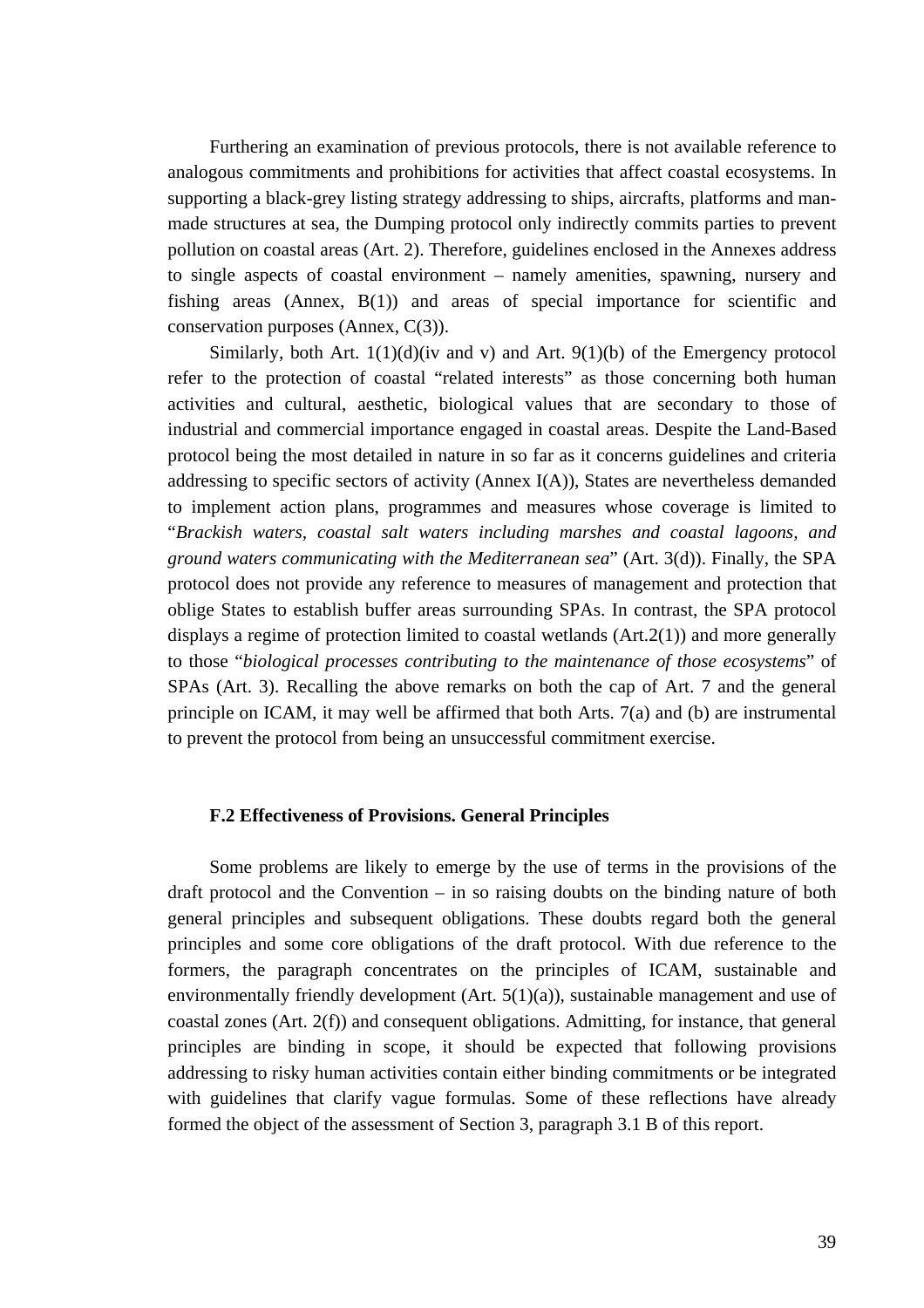Therefore, it is worth noting that despite relevant efforts by negotiating parties to give both general principles and consequent obligations a binding nature, what the Convention instead makes clear is that States would rather implement ICAM in a programmatic fashion rather than through punctual requirements. As such, the obligation to "*promote ICAM*" (Art. 4(3(e) Convention) entails that contracting parties are projecting commitments for implementation of strategies, plans and programmes in the future rather than in the present time. As of lacking binding nature in the present, ICAM principle allows States to design and implement measures that accomplish the principle of sustainable management and use of coastal areas (Art. 2(f) of the protocol) and the principle "*environmentally friendly development*" (Art. 5(a)) for the medium-long term.

Delivering commitments for spanned implementation of sustainable management practices may have positive significance that override naive conclusions over the intermediate binding nature of the protocol. In effect, in supporting a programmatic stance the ICAM principle demands States to rely on well established experience owing to which both policy and soft law instruments are in some cases better suited than simple command and control legislation. In this regard, the draft protocol displays both binding and non-binding provisions – in so offering more chances for States to make efforts in adopting more or less flexible measures that are better tailored to specific coastal issues in the future.

While the draft protocol may undeniably prove valuable in providing parties with flexible measures to step adoption of both adaptive and proactive measures on coastal areas management, it nevertheless fails to integrate the text with recommendations that guide state, regional and local authorities towards a prompt and lasting implementation of sustainable management and use practices and environmentally friendly development techniques. These conclusions appear to be more significant in the light of the formulas used in both Art. 7 (c-g) and Art. 8. As a consequence, while Art. 2(h) of the draft protocol defines coastal plans and programmes as "*any document with legal value having the purpose or effect, directly or indirectly*, *the siting and development of human settlements and activities*", both Art. 7 and 8 do not put forward guidelines on specific forms of siting, settling and activities that are compatible with sustainable practices of coastal management and use. Despite the fact that activities enlisted in both Arts. 7(c-g) and 8 are the first cause of massive destruction of coastal ecosystems, it is a pity to notice that negotiating parties have missed the opportunity to agree upon integrating the text of the draft protocol with annexes enclosing further guidelines. For Art. 7(c-d) fall short of a clear binding scope, it would be valuable to shift these provisions in an annex attached to the protocol concerning development and planning. In so doing, both paragraphs c) "linear extension of urban development" and g) "the creation of new roads along the coasts" may be added with guidelines that instruct planners and authorities either on ecological or geological criteria or on alternatives<sup>71</sup>.

<span id="page-40-0"></span><sup>71</sup> Fernandes, J. P., *Landscape Ecology and Conservation Management – Evaluation of Alternatives in a Highway EIA process*, Environmental Impact Assessment Review, N. 20, 2000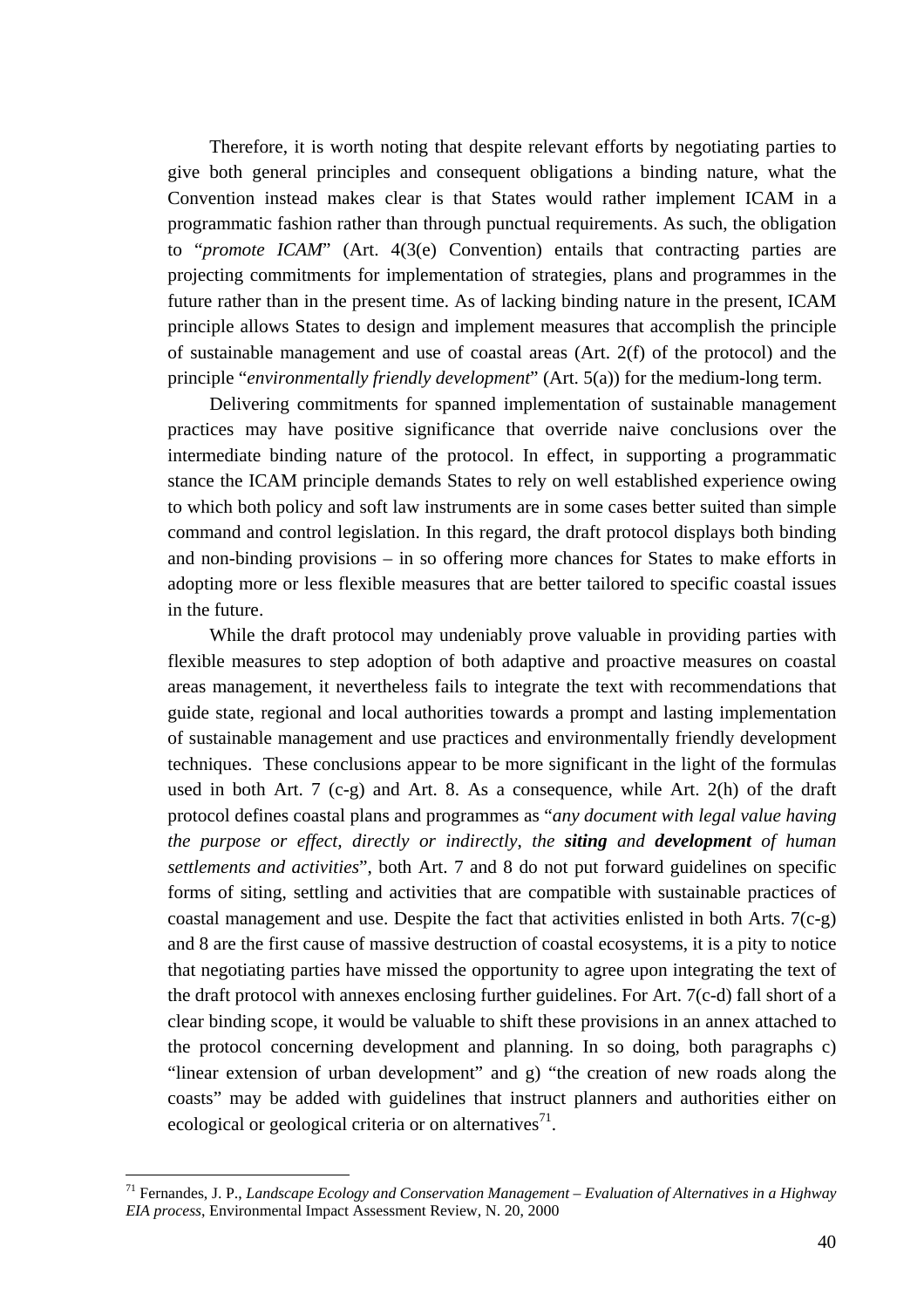#### **F.3 Effectiveness of provisions on Coastal Protection and Use. Obligations**

Recalling criticism in the previous paragraph, Art. 7(c-g) and Art. 8 "Economic Activities" of the draft protocol deserve cursory enunciations. Herein, the only measures States will enforce are those displayed in Art. 8(2) second line,(3)(b),(4)(a) – i.e. the obligation for all authorities of States to take into account in the process of approval of development projects "*the need to protect fishing, shellfish production and aquaculture areas*" and to grant prior authorization on those aquaculture activities that require the use of chemicals, feed additives and chemicals; to define carrying capacity indicators for tourism activities and to both authorize and prohibit extraction of sand whereby extractive activities "*are likely to adversely affect the equilibrium of coastal ecosystems*".

In contrast to the binding nature of these provisions, further paragraphs are drafted in such a fashion as not offering significant advice to parties on how to make activities therein described sustainable. With this in mind, it will become rather challenging for States, authorities and all actors involved in economic activities to ensure uniform implementation of requirements provided in each of subparagraphs. Therefore, the same conclusions drew on Art. 7 (c-g) in the previous paragraph of this Report may be extended to provisions displayed in Art. 8 – namely for those paragraphs addressing to agriculture and industry, the construction of energy plants, ports, maritime infrastructure and works. Furthermore, even though implementation of Arts. 7(a-b) and  $8(2)$ s.l., $(3)(b, (4)(a)$  will be momentous for national focal points, the PAP/RAC centre, the Convention secretariat to assess implementation of the protocol in the future, lack of clarity and meaningful guidelines to be attached to those binding provisions may lead parties to dodge adoption of national laws and regulations.

Vagueness in the formulation of terms enclosed in these provisions will significantly affect overall implementation of the draft protocol. As ambiguity was even the object of increasing criticism in so far as it concerns core provisions of Ramsar convention, scholars disappointed the huge discretion States had in both modifying boundaries of wetlands and in engaging activities close to or on wetlands without in so committing towards preventive approaches of both land use and management<sup>72</sup>. Indeed, both the verb "*promote*" and the formula "*wise use*" as displayed in both Ramsar Art. 3(1) and 4(1) have been agreed upon by parties to discourage an "hands-off" approach to the conservation of wetlands – in so supporting management policy that would "*reassert the practical, utilitarian value of earth's natural resources and to emphasise the need for their rational and sustainable utilization*" [73.](#page-41-1) Herein, such an approach not only has been endorsed by States to ensure conservation of wetlands but even to characterise both the formulation and adoption of national planning measures (Art. 3(1)).

<span id="page-41-0"></span><sup>72</sup> Farrier, D., Tucker, L., *Wise Use of Wetlands under the Ramsar Convention; a Challenge for Meaningful Implementation of International Law*, Journal of Environmental Law, n. 12, 2000<br><sup>73</sup> Bowman, M.J., *The Ramsar Convention Comes of Age*, Netherlands International Law Review, n. 52, 1995

<span id="page-41-1"></span>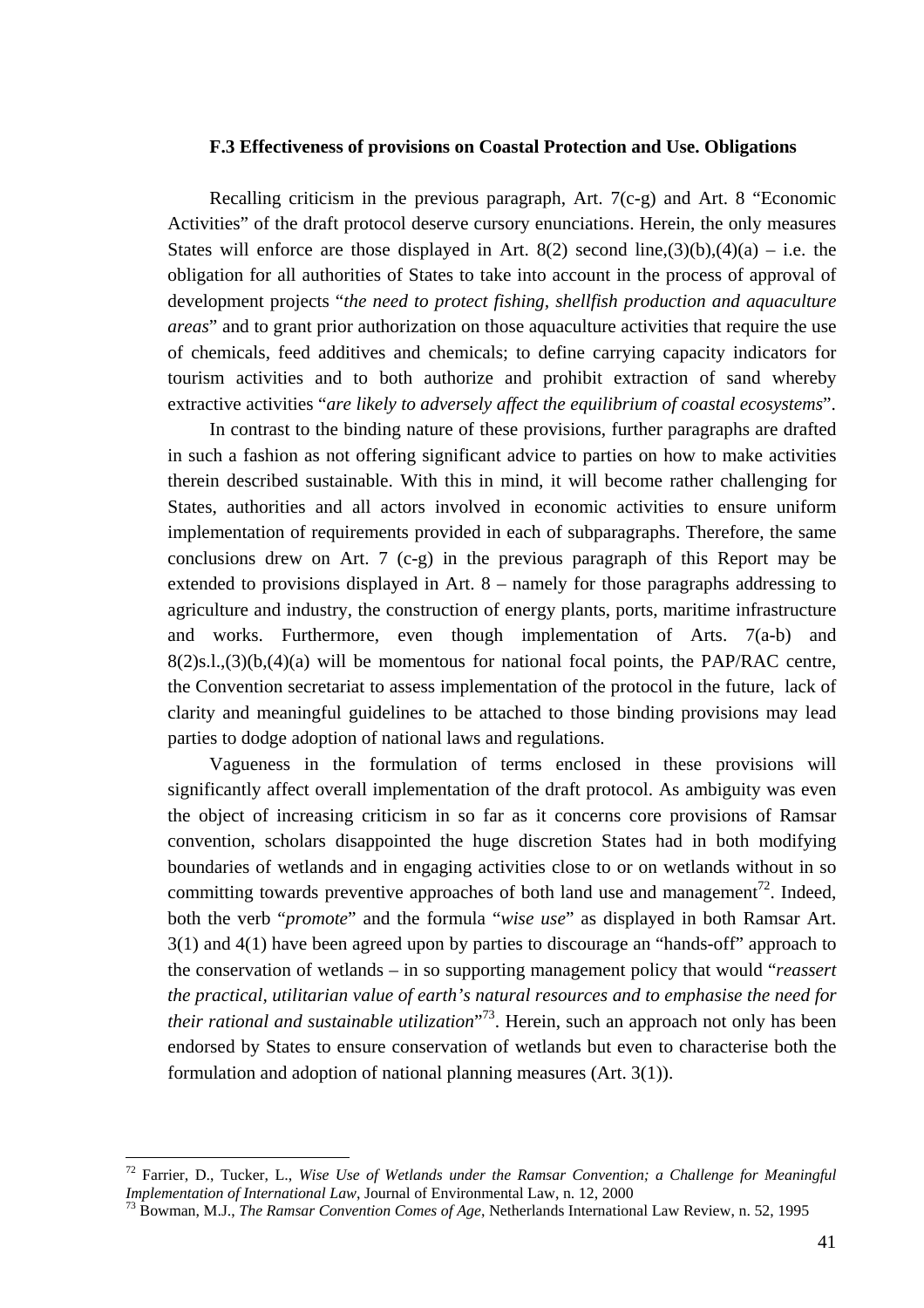Although both the draft protocol and the Ramsar convention share common loopholes and problems in terms of clarity of obligations and principles, meetings of the parties in the latter have further clarified and enforced both the legal significance and the field of application of ambiguous provisions. Therefore, it stems from the adoption of Recommendation  $3.3^{74}$  – and from the implementation of further recommendations – that formulas such as "*to promote conservation*" and "*wise use*" now enclose specific criteria to be taken into account by States and authorities when assessing environmental impacts and developing human activities on or close to wetlands. In contrast to Ramsar, the Barcelona Convention does not provide any element to give the term "*rational use*" a content. In addition, meetings of the parties and MCSD recommendations have not clarified what "*environmentally friendly development*" means. It is of all evidence, then, that lack of significant guidelines on "*environmentally friendly development*" and "*rational use*" may not be helpful in overcoming loopholes of provisions displayed in Art. 7(c-g) and Art 8.

Further recalling some of the statements mentioned in Section 3, 3.1, paragraph B 2 of this report on Environmental Assessments, negotiating parties may resort to overcome ambiguous use of terms and uncertainties by adding further annexes to the protocol. As the realm of integrated coastal management in the Mediterranean basin now requires that most of the examined provisions be kept in a soft law fashion, it is expected that in future negotiations parties weave agreement to at least maintain hard law provisions in the body of the protocol while shifting those of either soft or uncertain nature in additional annexes. In pursuing this strategy, not only most of the above mentioned general principles and concepts will gain in clarity but also hard law provisions will emerge as those whose implementation deserves particular attention by States and authorities. For instance, the principle of environmentally friendly development may be ensured a detailed content in an annex dedicated to clean technology – in so associating this notion with the concepts of "Best Available Techniques", "Best Environmental Practices" and "Clean Production Technologies"[75.](#page-42-1) In addition, once ambiguous provisions set forth in Art. 7(c-g) and 8 have been shifted and integrated in the annexes related to EIAs, SEAs, planning and development, both the ICAM and the Sustainable Management and Use principles might be ensured more specific application. Useful references could be gathered from those provisions and criteria provided by E.U. Directives – such as the EIA and the IPPC directives<sup>76</sup>.

<span id="page-42-0"></span><sup>74</sup> Recommendation 3.3, Annex: Definiton of Wise Use, Third Meeting of the Contracting Parties, Regina, 1987. Wise use of wetlands means "*their sustainable utilization for the benefit of mankind in a way compatible with the maintenance of the natural properties of the ecosystem*".<br><sup>75</sup> It is worth mentioning the definitions available in both Annex IV Land-Based Pollution protocol and in

<span id="page-42-1"></span>UNEP/MAP, *Guidelines for the Application of Best Available Techniques and Best Environmental Practices in Industrial Sources of BOD, Nutrients and Suspended Solids for the Mediterranean Region*, MAP Technical Reports Series No. 142, Athens, 2004 – pg. 38 onwards<br><sup>76</sup> Council Directive 96/61/EC of 24 September 1996 concerning integrated pollution prevention and control

<span id="page-42-2"></span>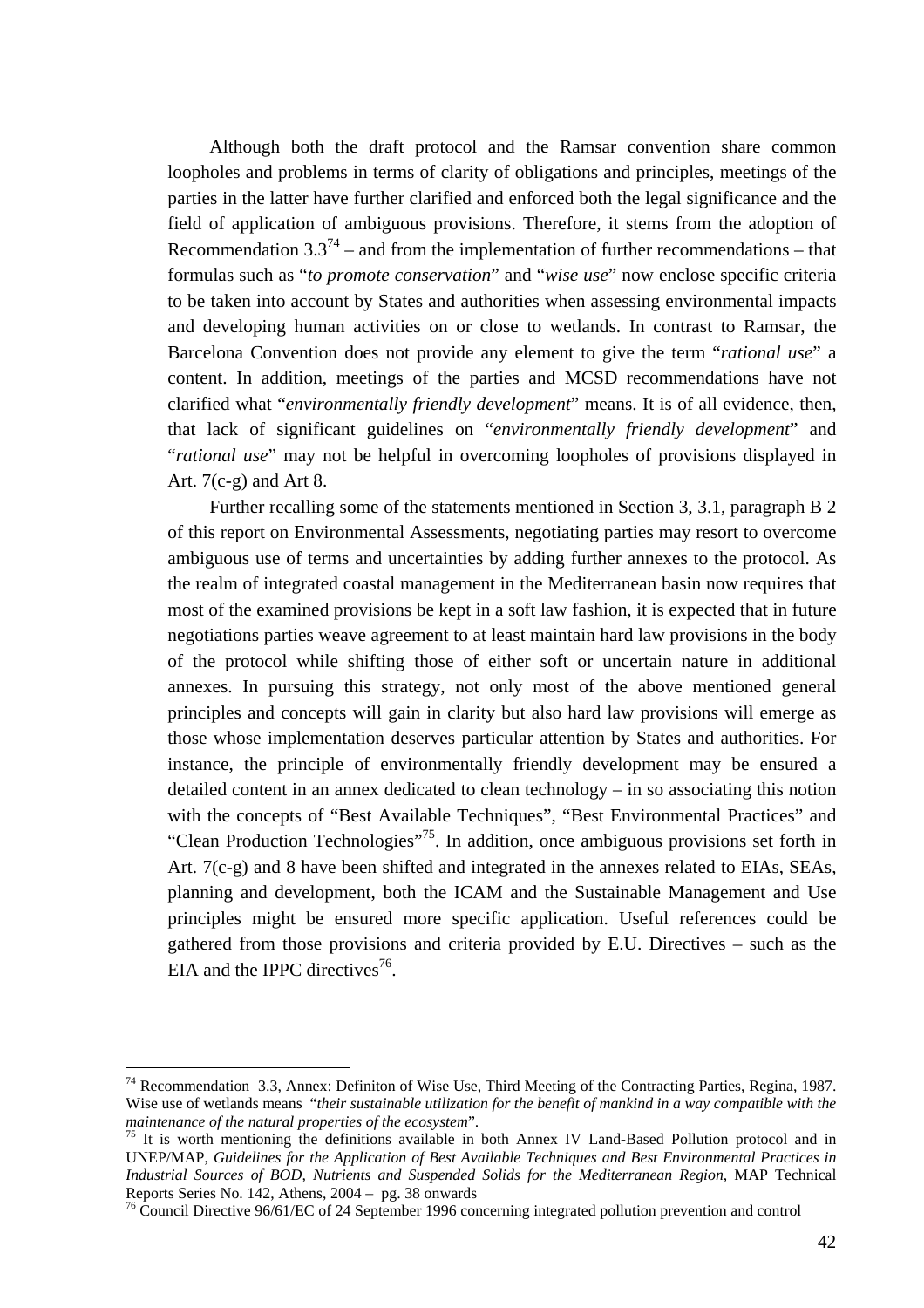## **F.4 Prevention of Coastal Erosion and Protection of Cultural Heritage**

Some considerations need to be spent on both Art. 10 "Coastal Erosion" and Art. 11 "Cultural Heritage". Both articles are separately examined in this report. Grasping from previous statements, it is worth highlighting that Art. 10 may well be considered as a landmark provision that resumes much of the scope of both Art. 7 and 8. On the one hand, both Art. 10(2) and (3) address to those activities included in Art. 7 and 8 and to those impacts of human activities that entail relevant modifications in the distribution of coastal sediments. On the other hand, these provisions will further impulse States and local authorities towards the adoption of measures for the prevention of both natural and human induced causes of coastal degradation<sup>77</sup>. All in all, the draft protocol will support parties in adopting measures of both adaptation and enhancement of costal ecosystems likely to be affected by natural and human factors (Art. 10(1)).

According to the commentary of the draft protocol, the provision innovates upon as compared with programmes and plans to be adopted by States in the United Nation Convention on Desertification<sup>78</sup>. What indeed appears innovating is that in contrast to Annex I and IV of UNCCD, Art. 10(1) and (2) make indirect reference to both EIAs and special planning schemes as those tools owing to which States (and local authorities) undertake to assess both human induced and natural factors entailing degradation of coastal areas. With a view to provide authorities and planners with useful criteria on erosion factors to be considered in special plans and EIAs, it will be appropriate to add the draft protocol with additional guidelines that integrate those annexes on EIAs and SEAs and Planning and Development. This approach may prove useful, especially considering that agricultural activities and land clearing are the most relevant causes leading to desertification<sup>79</sup>. In addition, beach nourishment, damming and river works may prove threatening for coastal environment albeit negative effects are likely to be only evident in the long term $^{80}$ .

As it is clearly stated in Section 3, 3.1 paragraph B.2 on Environmental Assessments of this Report that both EIAs and SEAs will be crucial for both States and local authorities to avoid land use conflicts, additional guidelines may provide planners, managers and authorities with outstanding methods and criteria for the assessment of activities listed in Arts. 7(c-g) and Art. 8 that are likely to cause coastal erosion<sup>81</sup>.

<span id="page-43-0"></span><sup>77</sup> National Institute of Coastal and Marine Management of the Netherlands, *A Guide to Coastal Erosion Management Practices in Europe: Lessons Learned*, EUROSION project, Directorate General Environment – European Commission, 2004 78 UNEP/MAP, *Draft Protocol – Comments*, pg. 37 79 Benoit, G., *Threat to Soils in Mediterranean Countries – Document Review*, UNEP/PLAN BLEU, Sophia

<span id="page-43-1"></span>

<span id="page-43-2"></span>

<span id="page-43-4"></span><span id="page-43-3"></span>

Antipolis, 2003, pgs. 12 and 32<br><sup>80</sup> National Institute of Coastal and Marine Management of the Netherlands, A Guide, pgs. 6 and 9<br><sup>81</sup> UNEP/MAP/PAP, *Conceptual Framework and Planning Guidelines for Integrated Coastal Are Basin Management*, Split, 1999; UNEP/MAP/MEDPOL, *Guidelines for the Application of Best Environmental Practices (BEPs) for the Rational Use of Fertilizers and the Reduction of Nutrient Loss from Agriculture for the Mediterranean Region*, Technical Report series, 143, 2004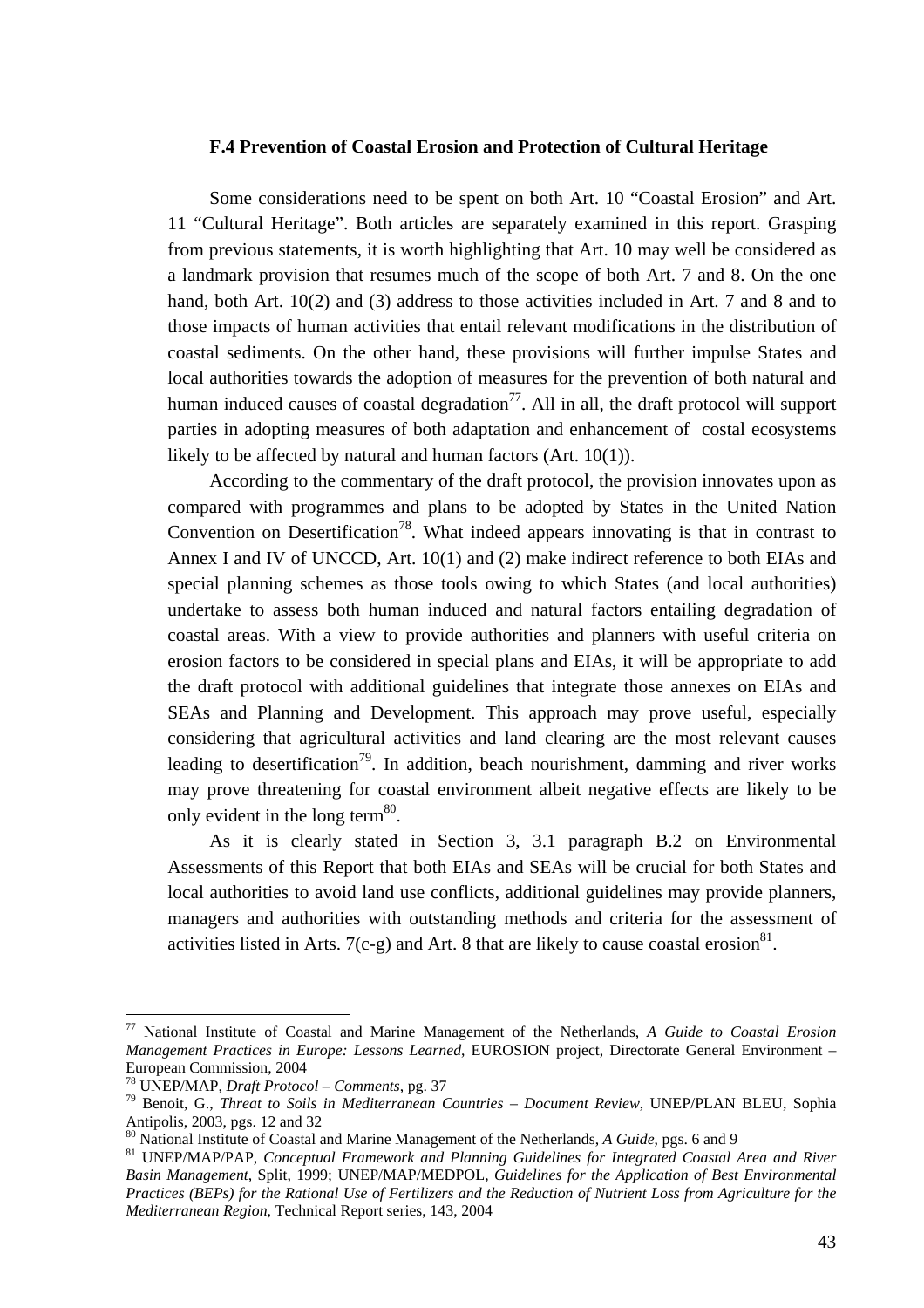However, not only guidelines are worthwhile in integrating EIAs and SEAs processes but increasingly they acquire relevance in the monitoring process of both public and private works and activities. Therefore, while provisions on Strategic Planning and Implementation of National Action programmes of UNCCD Annex IV and I are solely concerned with setting basic criteria on the organisational strategies of land agencies<sup>82</sup>, guidelines addressing to erosion and desertification of coastal areas in the Mediterranean basin<sup>83</sup> disclose meaningful factors to be taken into account for both land and water resources management. These guidelines may prove effective in offering States and authorities the opportunity to adopt land use and management schemes that raise responsibility of users, project executors and entrepreneurs throughout performance of their activities.

Among these guidelines, it is worth highlighting those suggesting; "*Granting of legal land user rights and responsibilities for specific areas in order to resolve the problems of using common property above its carrying capacity ("tragedy of the commons")*", "*Pricing of land and water resources which considers the full cost of protection of the respective resources*" and "*Restriction of direct incentives to cases where there is no other alternative. The consequences of cash payments, food for work, free inputs, and other direct incentives have to be assessed before their application in order to avoid negative side effects*" [84.](#page-44-2)

Both from planners' and authorities points of view, guidelines may provide references addressing to priority areas – in so integrating those ambiguous provisions of both Art. 8 and 7(c-e) to be displaced in future negotiations in the annex concerning Planning and Development. In particular, guidelines on agronomic remedies and land rehabilitation in arid and semi-arid Mediterranean areas may be added to those provisions of Art. 8(1),(2) first line; guidelines on biological and ecological measures may be attached to those derived from Art. 8(4)(b and c); guidelines on projects of reforestation, watershed planning and land rehabilitation and protective measures may make the pair with those of Art. 8(6)(a-b); guidelines on socio-economic and physical remedies may integrate those in Art. 8(3)(a and c) and (5).

<span id="page-44-0"></span> $82$  See, for instance, UNCCD, Annex IV, Regional Implementation Annex for the Northern Mediterranean;

**Art. 3**: 1 . National action programmes shall be a central and integral part of the strategic planning framework for sustainable development of the affected country Parties of the northern Mediterranean.

 <sup>2.</sup> A consultative and participatory process, involving appropriate levels of government, local communities and non-governmental organizations, shall be undertaken to provide guidance on a strategy with flexible planning to allow maximum local participation, pursuant to article 10, paragraph 2 (f) of the Convention.

**Art. 6:** Affected country Parties of the region may include, in their national action programmes, measures relating to: (a) legislative, institutional and administrative areas; (b) land use patterns, management of water resources, soil conservation, forestry, agricultural activities and pasture and range management; (c) management and conservation of wildlife and other forms of biological diversity; (d) protection against forest fires; (e) promotion of alternative livelihoods; and (f) research, training and public awareness.

<span id="page-44-1"></span>

Despite including more elements, Annex I guidelines follow the same scheme of Annex IV Arts. 3 and 6.<br><sup>83</sup> UNEP/PAP, *Guidelines for Erosion and Desertification – with particular reference to Mediterranean Coastal Areas*,

<span id="page-44-2"></span>*Areas*, Split, 2000 84 UNEP/PAP, *Guidelines for Erosion and Desertification*, pg. 26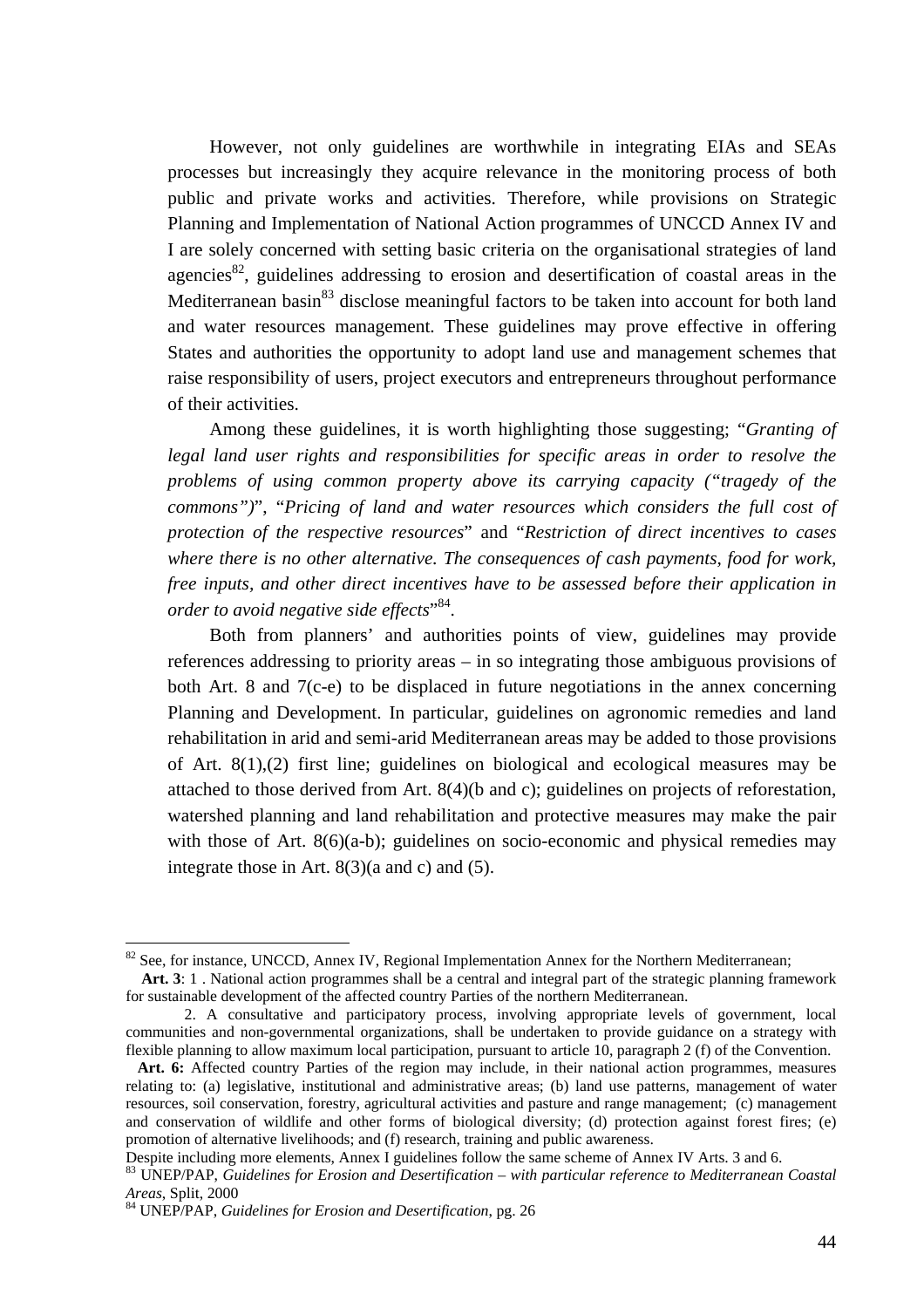Over and above established criteria and methods, new guidelines based on the management experience of States and authorities may be adopted and added to one of the annexes of the draft protocol. All considered that Art. 10(2) and (3) are both conducive to considering "*maritime structures and coastal defence works*" and the consequent dearth or diversion of sediment factors increasing coastal erosion, these new guidelines will be particular valuable in integrating those ambiguous commitments of Art. 7(c-e), Art.  $8(4)(b,c)$  and Art.  $8(6)(a,b)$ . In so far as it concerns dearth and diversion of sediment, any additional annex on EIAs and SEAs should provide advice on integrating both procedures with coastal sediment transport and induced morphological changes. These guidelines should further suggest parties not to assess impacts of small and medium size projects in isolation but cumulatively with those of building of big infrastructures – such as new roads and harbours. In both these cases, impact on sediment processes should be assessed on a earlier stage of  $EIAs - in$  particular in the screening phase<sup>85</sup>. In addition to these guidelines, it is desirable that the annex concerning planning and development should enclose benchmarked guidelines on defence works based on the "*working with nature*" principle – in so deserving authorities preference to "*combining different types of coastal defence including hard and soft solutions, taking advantage of their benefits though mitigating their respective drawbacks*" [86.](#page-45-1) 

Some additional guidelines may prove significant in so far as it concerns beach reclamation and minimization of erosion resulting from artificial barriers. In particular, while the ambiguous provision of Art. 8(4)(b) "*The extraction of sand shall be regulated*, *and may be prohibited where it is likely to adversely affect the equilibrium of coastal ecosystems*" should cap a specific paragraph addressing to dunes works in the annex concerning Development and Planning, further guidelines are expected to refer to multifunctional technical designs which fulfil social and economical functions. These guidelines should address to sand nourishment associated with beach extension and coastal defence works and to recreational, social and economic activities that allow people to continuously monitor degradation $^{87}$ . These guidelines may prove even useful in defining the application of the principle of environmentally friendly activities to be engaged in to ensure special protection to islands and small islands (Art. 9(a and b)).

<span id="page-45-0"></span><sup>85</sup> National Institute of Coastal and Marine Management of the Netherlands, *A Guide to Coastal Erosion*, pgs. 7-8; Council of Europe, Parliamentary Assembly, Recommendation 1630, *Erosion of the Mediterranean Coastline:*  <sup>86</sup> Idem, pgs. 11-12<br><sup>87</sup> National Institute of Coastal and Marine Management of the Netherlands, A Guide to Coastal Erosion, pg. 15

<span id="page-45-2"></span><span id="page-45-1"></span>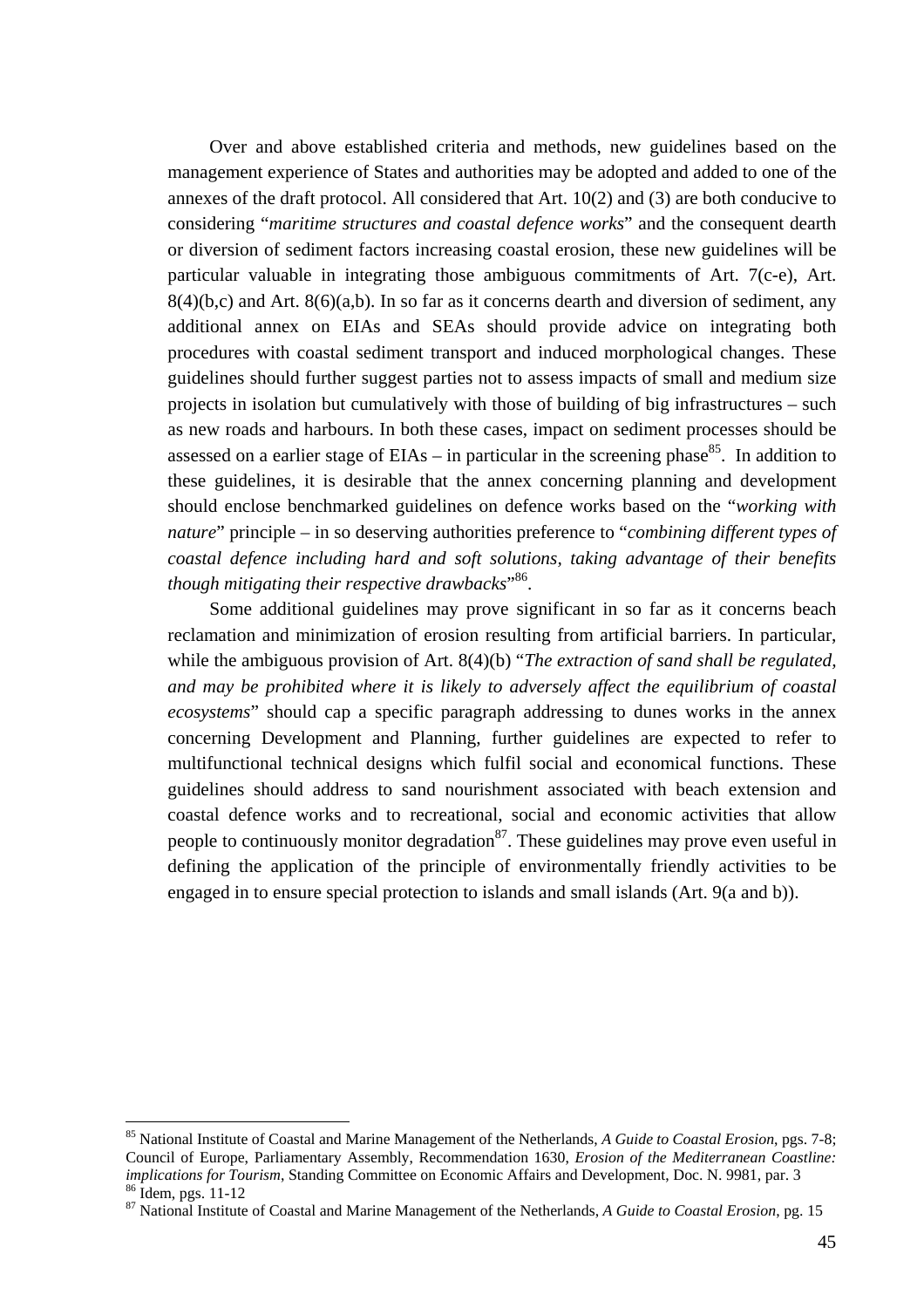With regard to the management of sediment, new guidelines could be drafted taking further insight from water use conflicts that arose from damming or works resulting in the modification of watercourses. Drawing upon the Nile basin Aswam High dam legacy<sup>88</sup>, it is desirable that guidelines on damming and energy installations provide advice to planners and authorities on remedies or technical devices to prevent dearth of sediment from causing soils sterility and the extinction of fish stocks. In integrating those issues in the annex on Development and Planning, ambiguous provisions of both Art.  $8(4)(c)$  and Art.  $8(5)$  may be added as a general principle followed by guidelines suggesting technical remedies associated to management of sediments addressing to damming and works.

Final considerations should be assessed with reference to Tourism and Sporting Activities on Coastal Areas. With a view to compensate lack of international binding provisions, the draft protocol provides States with a duty to define indicators of sustainable coastal tourism to be systematically monitored by the PAP/RAC centre Art.  $8(3)(b)$ . Despite establishing a control device addressing to a economic sector whose State sovereignty is undisputed, the draft protocol will play a significant role in defining carrying capacity and in setting limits and criteria. Thus, it is expected that a specific annex on tourism activities be further attached in so integrating recommendations grasped from the European Code of Conduct for Coastal Zones and further recommendations<sup>89</sup>. According to this proposal, it is worth considering that negotiating parties in next meetings agree on shifting in the annex on Tourism those ambiguous provisions of Art. 8(3)(a),(c),(d) while keeping legally binding commitments on coastal tourism in the body of the protocol. Therefore, paragraph a) may cap the annex while c) may integrate the framework with further guidelines. In particular, it is expected that specific guidelines grasp content from the Recommendation 1630 (2003) of the Standing Committee on Economic Affairs and Development of the Council of Europe – i.e. to suggest local authorities to put in place agreements with tourism service providers with a view to set a special fund whereby operators shall ensure that tourism development projects be compatible with the goals of coastline protection and restoration<sup>90</sup>.

<span id="page-46-0"></span><sup>88</sup> Wiebe, K., *The Nile River: Potential for Conflict and Cooperation in the Face of Water Degradation*, Natural Resource Journal, n. 41, 2001

<span id="page-46-1"></span><sup>&</sup>lt;sup>89</sup> The 1995 Charter for Sustainable Tourism, Recommendation of the Council of Europe 2 June 1997 on a Policy for the Development of Sustainable Environmentally Friendly Tourism in Coastal Areas; the Global Code of Ethics for Tourism; the Guidelines on Biodiversity and Tourism Development of the 7<sup>th</sup> Conference of the Parties to the Convention on Biological Diversity.<br><sup>90</sup> National Institute of Coastal and Marine Management of the Netherlands, *A Guide to Coastal Erosion*,

<span id="page-46-2"></span>paragraph 7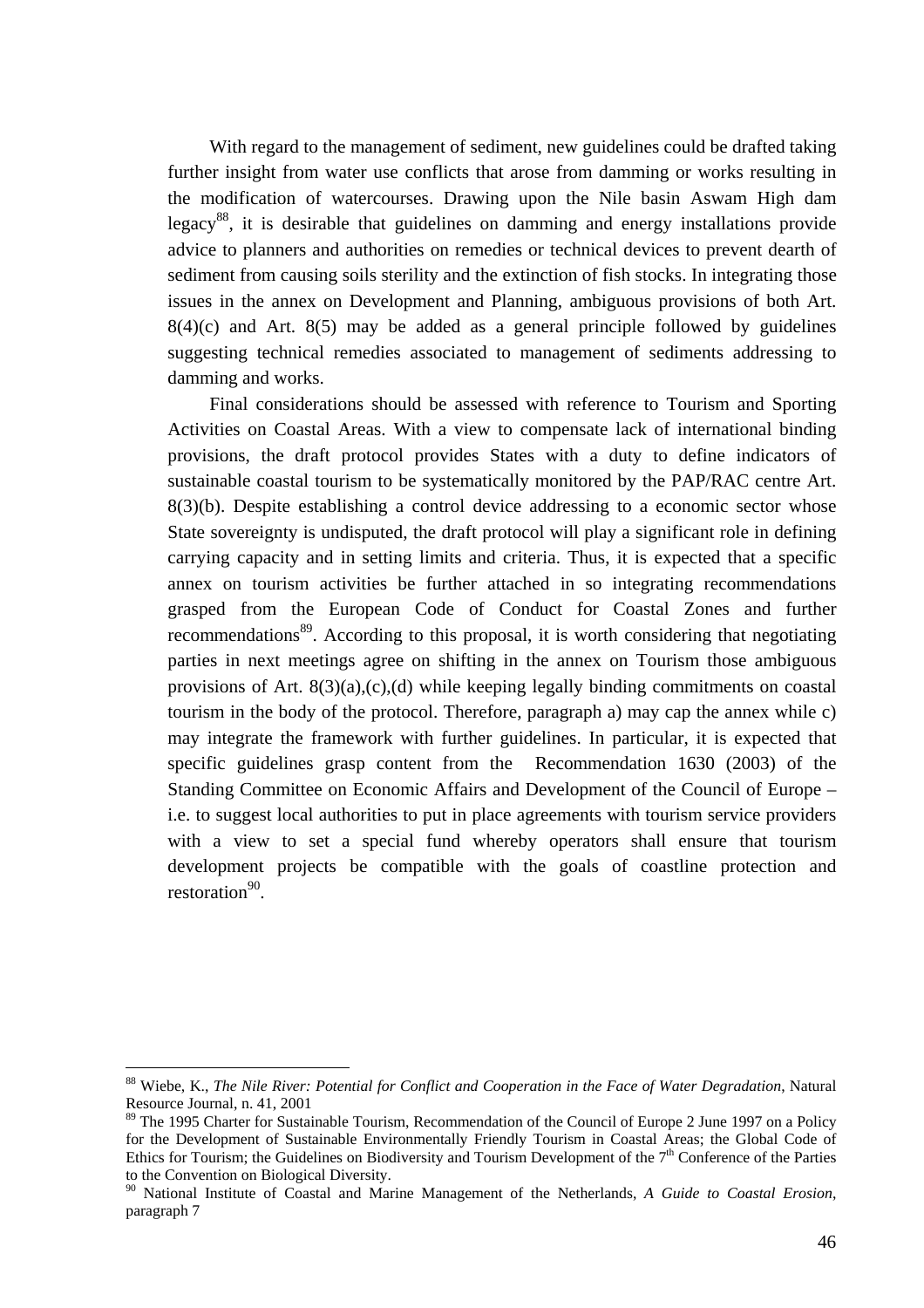Furthermore, it could be of useful reference for both States and local authorities to add the annex on Tourism with guidelines defining carrying capacity factors before decision is taken on tourism development plans – in so adding useful references to attitudes of local communities, civil society and local environment. Whenever uncertainty surrounds assessment of effects of tourism development projects in the environment, both the application of the precautionary principle and the principle of valorisation of inland beauties should be suggested to relieve pressures on coastal beaches $91$ .

Not only reference to guidelines on the Management of Coastal Litter in the Mediterranean Region<sup>92</sup> will be momentous for both local authorities and economic actors, but even those of ACCOBAMS on Commercial Cetacean-Watching Activities in the Black Sea and Contiguous Atlantic Area may provide these actors with more comprehensive tools to guide sustainable tourism practices. Therefore, it is expected that the annex on Tourism add more substance to Art. 8(3)(d) displaying that "*Codes of good practice shall be formulated by the public authorities, the economic and social actors concerned and bodies representing sporting and recreational activities*".

Finally, it should not be forgotten that coastal Mediterranean areas are host of high value historic treasuries both lying underwater and on the coastal strip. Taking further into consideration both factors, the protocol establishes clear obligations to be accomplished by States acting as parties of the 2001 UNESCO Convention on the Protection of the Underwater Cultural Heritage and in implementing national legislations. These commitments provide that first option is in situ conservation before any intervention directed at his heritage is proposed. This way, in situ conservation is intended to preserve heritage from any removal that may prove damaging. The provision is added more strength in prohibiting States from allowing any form of commercial exploitation of underwater assets and, on the other hand, in committing parties to ensure long-term preservation once underwater heritage is removed from the marine environment. According to the thesis put forward in the next paragraph of this report, this provision is momentous for giving inventories and networks to be established and shared by States a wider scope than that of ecosystem protection. Therefore, the protocol innovates in considering protection of cultural heritage independently from any existing link between environmentally sound traditional activities and nature – as it is instead the object of protection in the SPA protocol  $(3<sup>rd</sup>$  paragraph of preamble, Annex  $I(A)(1)(a),(B)(2)(f)$ .

<span id="page-47-0"></span> $^{91}$  COMMITTEE FOR THE ACTIVITIES OF THE COUNCIL OF EUROPE IN THE FIELD OF BIOLOGICAL AND LANDSCAPE DIVERSITY, *European Code of Conduct for Coastal Zones*, Strasbourg, 1998, CO-DBP (99) 11, pg. 55, par. 11.4

<span id="page-47-1"></span><sup>92</sup> UNEP/MAP/MEDPOL, *Guidelines on the Management of Coastal Litter in the Mediterranean Region*, Technical Report series 148, 2004.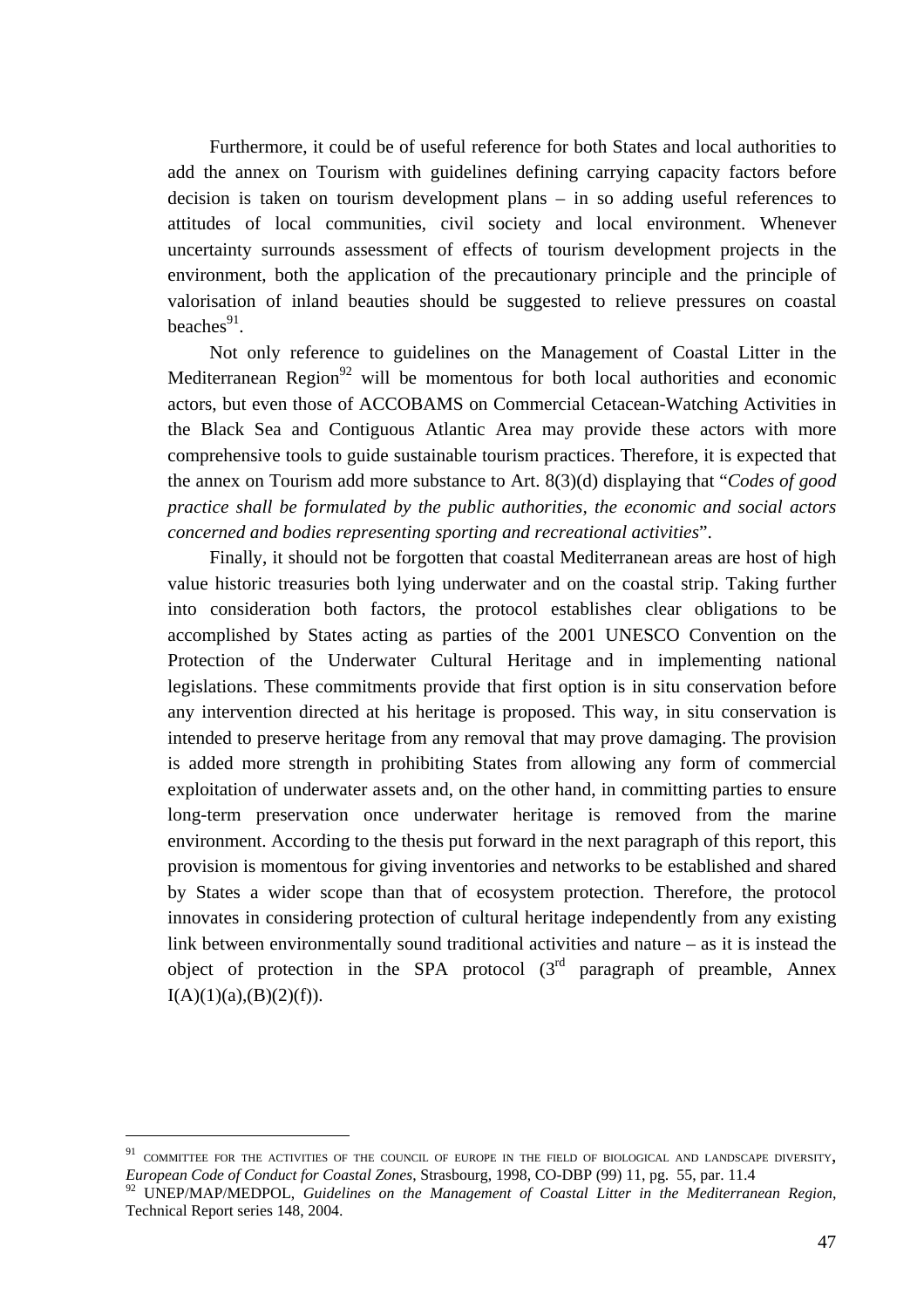#### **G. Commitments on Strategies, Plans and Programmes**

Not only an assessment of the innovating significance of the draft protocol should be addressed to its core provisions, but even to those mechanisms through which parties shall monitor its implementation. Those mechanisms are referred in the draft protocol as "Observatories, Inventories and Networks" (Art.14), "Mediterranean Strategy for Integrated Coastal Zone Management" (Art. 15) and "National Coastal Strategies, Plans and Programmes" (Art. 16). Since the scope of the draft protocol is mainly to provide States with a coherent ecosystem-based, pre-emptive, adaptive and proactive legal instrument, implementation of these provisions shall be assessed in the light of the general principles (Art.5) and of common strategies to be adopted at the regional and national levels.

Therefore, it is reasonable to state that albeit non binding in nature the Mediterranean Strategy will be momentous for the implementation of the protocol. At the outset, the Mediterranean Strategy on ICZM will significantly contribute in building States reciprocal acquaintance and trustworthiness, owing to the fact that parties shall implement the protocol in good faith. Secondly, regional strategies are among the mechanisms those ensuring that policy orientations are visible to State and non-state stakeholders – in so allowing both States and authorities to be held publicly accountable for adopting incoherent national measures and policies. Finally, strategies consist in policy orientations that adding to those guidelines considered earlier may contribute to further clarify and define general principles and concepts – i.e. the principles of "*rational use*" of coastal natural resources, "*environmentally friendly development*" and "*sustainable management and use of coastal areas*".

After protocol entry into force, States will adopt the Mediterranean Strategy on ICZM according to those principles and objectives established in Art. 5 of the draft protocol and the Mediterranean Strategy on Sustainable Development (MSSD). With few exceptions, principles set forth in Art. 5 of the protocol are after all derived from those yet established in the 2005 (MSSD). Exceptions mainly regard Art. 5(g) enclosing the undertaking for States to "*ensure reduction to a minimum of waste generation and the environmentally sound disposal of waste*" and that of Art. 5(d) stating that "*the prevention and the management of risks and damage resulting from natural disasters and climate change shall be taken into account in the various integrated coastal zone management*". Both the general principles established in the draft protocol (Art. 5) and objectives constitute leading criteria for a regional policy to be agreed upon by parties. Therefore, it is valuable that Art. 5(2) requires States to provide the public with appropriate information on these principles and objectives. In relying on diffusion of information economic stakeholders, NGOs, and the public are ensured a way in to make pressure for national policy change.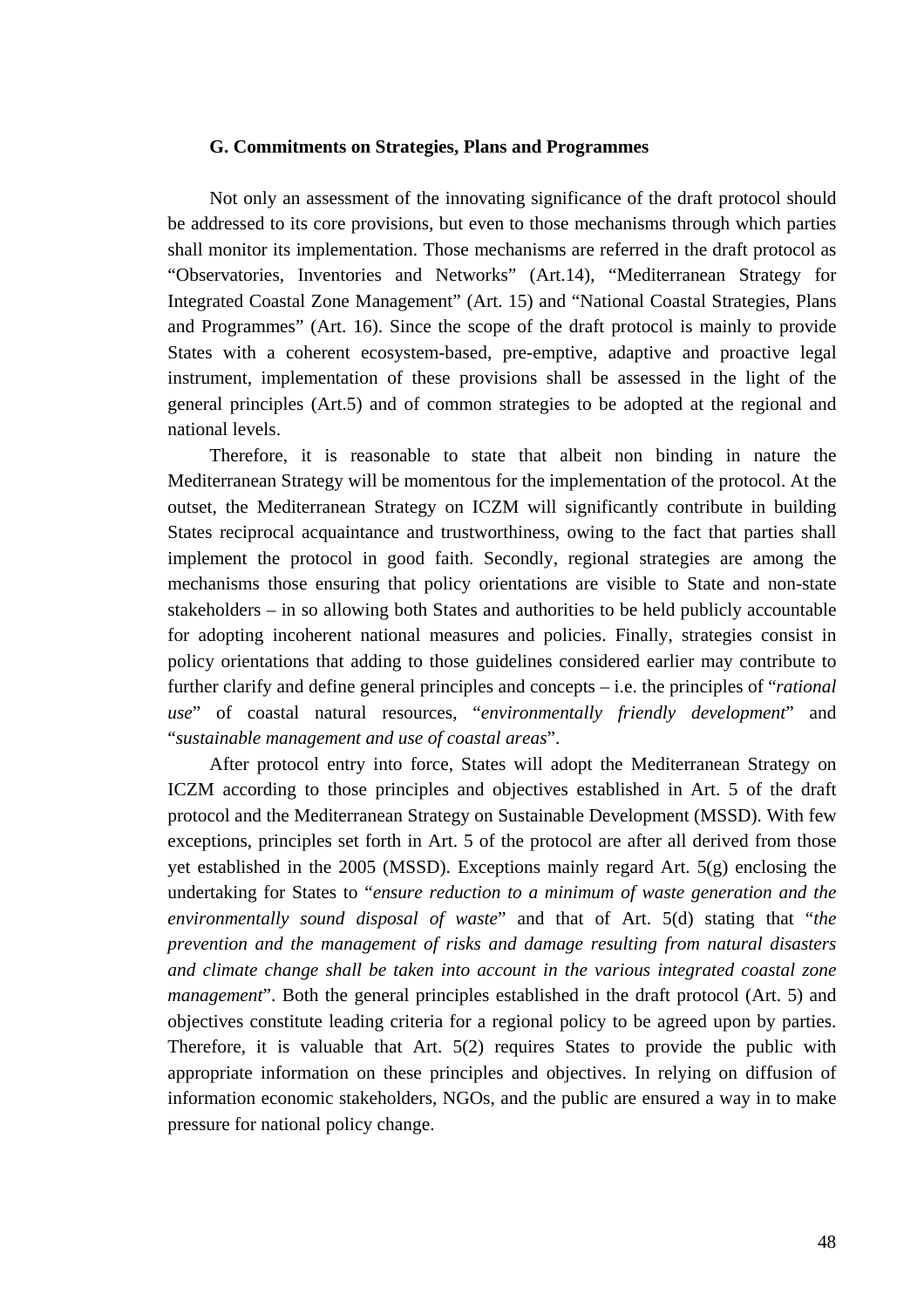What indeed appears to be innovating the Barcelona system is that such a Strategybased approach not only is intended to set out principles and objectives of regional significance, but even calls on States to further adopt national coastal strategies, plans and programmes based on the Mediterranean Strategy. It is significant thus that on the one hand the draft protocol demands States to adopt a national strategy for ICZM (Art. 16(1)) and, on the other hand, it requires all levels authorities to implement laws and regulations on siting and settling. (Art. 16(3)). It there follows that all administrative levels involved in the management of coastal areas shall be demanded to both adopt and implement plans and programmes that are coherent with both the ICZM Mediterranean Strategy<sup>93</sup> and the general principles of the draft protocol (Art. 5). That in turn implies adoption of a two tiered scheme owing to which parties to the draft protocol shall implement more detailed obligations than previous protocols require.

As both this scheme and principles involve that local authorities and States exchange relevant information and implement plans and programmes on settling and siting, States shall provide the secretariat (UNEP/MAP) with more detailed information on components of national strategy – i.e. description on development trends of coastal areas, indication of objectives and priorities and reasons of adopting a national strategy, social actors and processes involved, the lists of those measures to be taken and those financial means available (Art. 16(2)) at the national, regional and local levels.

Coherent implementation of strategies will even enhance horizontal and vertical coordination between national, contiguous and intergovernmental authorities (Arts. 6, 20 to 25). As yet stated in previous Sections<sup>94</sup>, not only the institutional framework of the protocol will oblige States to provide coordination between local and national authorities (Art. 6) but it will further require States to concert their action with PAP/RAC and the authorities of contiguous coastal States (Art. 24 and 25).

## **G.1 The Network-Inventory Strategy**

With the aim to ensure continuous monitoring of Strategies, Plans and Programmes the draft protocol enshrines specific obligations for parties to "*establish observatories and prepare and regularly update national inventories of coastal zone*" (Art. 14(1)). Furthermore, parties shall be required to establish – in cooperation with PAP/RAC – a network through which funnelling data gathered in national inventories (Art. 14(2)). As far as inventories are concerned, parties shall be demanded to enlist all elements that form Coastal Areas – including non protected areas (Art. 9(1)), wetlands and cultural sites. In compiling such inventories, a useful indication may come from paragraphs (1-5) of Art. 9 enclosing all ecological elements of coastal areas – coastal landscapes, wetlands and estuaries, coastal forests and woods, dunes, islands and small islands.

<span id="page-49-0"></span> $93$  See in this respect, Section 3: 3.2, B, C and E

<span id="page-49-1"></span><sup>&</sup>lt;sup>94</sup> Section3: 3.2, B "Cooperation", pg. 25; 3.2, C "Transboundary Cooperation" pg. 31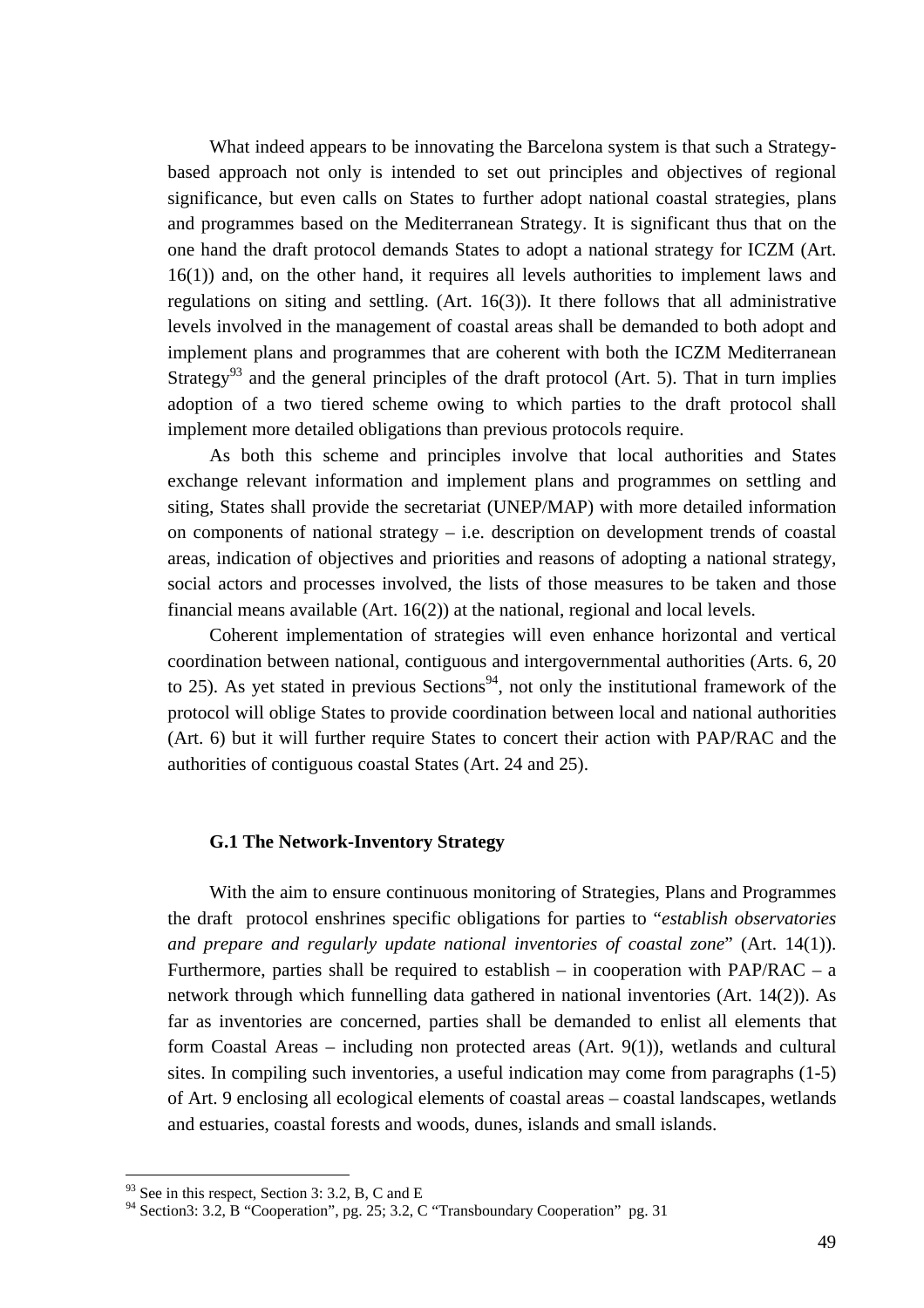In addition, parties shall add the inventories with those activities and settlements that may affect coastal areas and those concerned plans and programmes. All elements shall be assessed at once, due to the fact that paragraphs in Art. 9 enclose criteria to identify natural assets, ecosystems and the related measures to be adopted therewith.

What may hinder progress of such a network-inventory exercise in the future is a cost/advantage analysis addressed by States and authorities to specific elements to be associated with the lists. According to Davies, the failure of Habitat's Directive Natura 2000 network is owed to EU Member States unacquaintance with listing natural areas whose protection may constrain development of economic activities in the future<sup>95</sup>. In addition, Nollkaemper alleges that the overall coherence of the listing procedure of the Natura 2000 network is threatened by the lack of specific criteria with whom to limit discretion of both States and the Commission in allowing building of infrastructures to take place within sites of community importance  $96$ .

Although it is too early to state on the success of such a strategy, the draft protocol does not contain any useful provision that will limit States and authorities discretion in listing ecologic elements, laws, authorities and criteria. The only provision that will possibly constrain discretion in listing habitats is displayed in the SPAs protocol and only addresses to modification of boundaries and the legal status of SPAMIs (Art. 10). The provisions provided in the SPAs protocol are shaped on those procedures of Ramsar convention – owing to which modification of boundaries, legal Status of wetlands and natural sites should be afforded consensus by all States parties. This procedure in turn entails that consensus should be based on the same criteria and guidelines owing to which both wetlands of international importance and SPAMIs are enlisted (Art. 9 and 16 SPAs). It could be expected that with a view to overcome lack of listing criteria, negotiating parties weave agreement to establish more specific and binding criteria than those provided in paragraphs of Art. 9.

In addition to cost/effectiveness analysis, other elements may hold back implementation of inventories and networks. According to the 2005 Report on the Implementation of the Convention and its Related Protocols (2002-2003), the reporting capability of States in case of multidisciplinary exercise depends on the capacity that each party holds in providing national authorities with effective reporting response and intersectoral cooperation<sup>97</sup>. Network and observatory-based systems will pressure States to organize advanced administrative structures, vertical and horizontal cooperation and coordination whose costs may prove unsustainable for those authorities of parties that do not display adequate human resources and technologies. However, it is hoped that provisions on cooperation and coordination as envisaged in Arts. 20-26 of the protocol may compensate these drawbacks.

<span id="page-50-1"></span><span id="page-50-0"></span>

<sup>&</sup>lt;sup>95</sup> Davies, P.G.G., *European Union Environmental Law*, pgs. 150-154<br><sup>96</sup> Nollkaemper, A., *Habitat Protection in European Community Law*, Journal of Environmental Law, n. 9, 1997, pgs. 280-283

<span id="page-50-2"></span><sup>97</sup> UNEP/MAP, *Reports on the Implementation of the Convention for the Protection of the Mediterranean Environment and the Coastal Region of the Mediterranean, and its related Protocols (2002-2003)*, UNEP(DEC)/MED WG. 270/Inf. 5.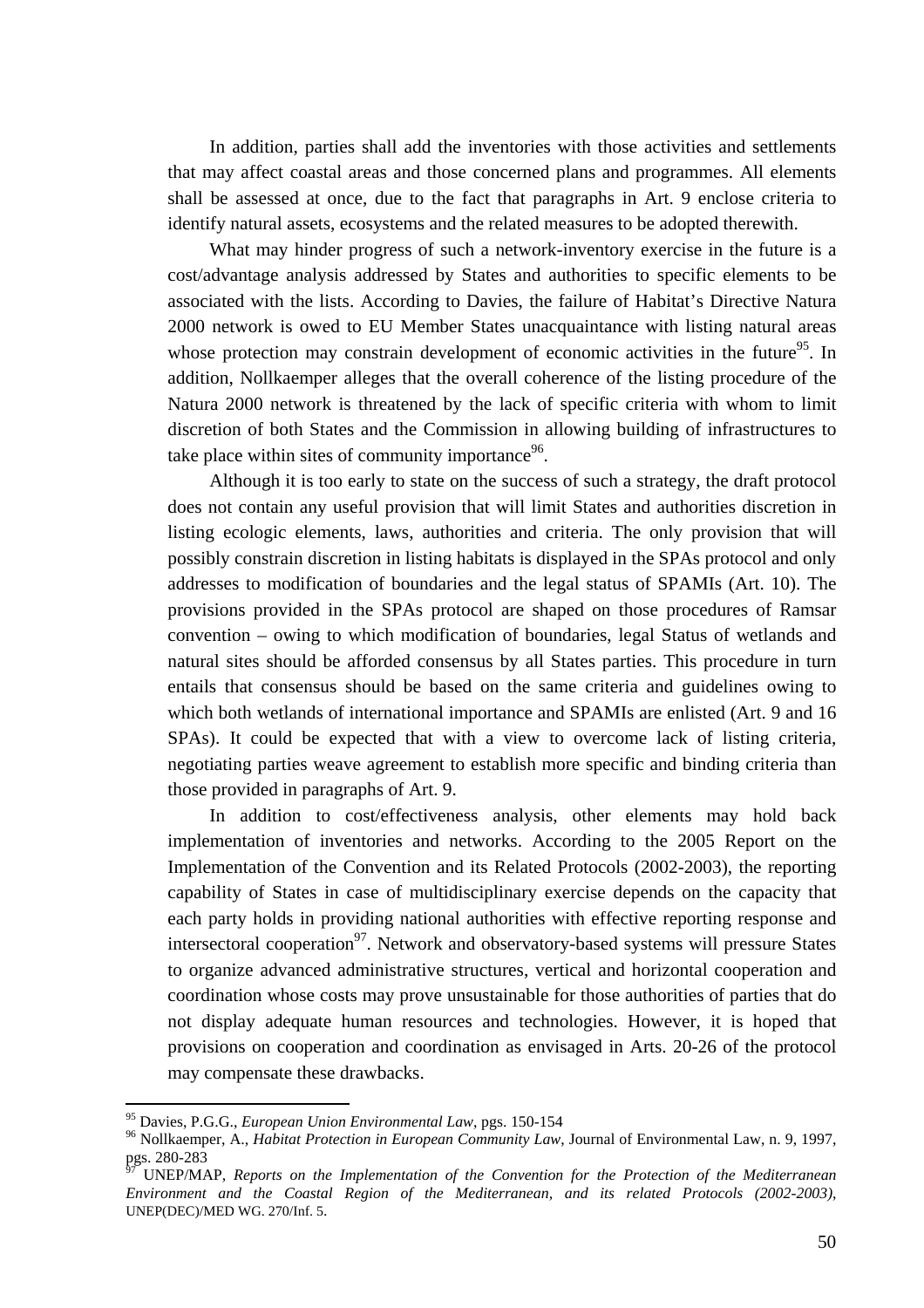## **H. Public Participation**

Stemming from considerations set out in previous subsections of this report<sup>98</sup>, the draft protocol will oblige parties to adopt participatory mechanisms that are wide in scope. According to the literal interpretation of both the preamble and Art. 12, after the entry into force of the protocol coastal zones shall be considered as "*the common and cultural heritage of the peoples of the Mediterranean*".

Both the preamble and the provision in turn entail that territorial communities, NGOs and associations will have a say not only in decision making processes but even on behalf of consultative bodies and during inquiries or public hearings<sup>99</sup>. Therefore, in application of the principles established in Art. 5(i) and (j), participatory mechanisms displayed in the protocol will offer an unprecedented opportunity<sup>100</sup> for both territorial communities and concerned authorities to integrate traditional knowledge of coastal communities in the formulation and implementation of coastal strategies, plans and programmes and in decision-making processes (Art. 12(1)).

Not only does the draft protocol put in place participation of local communities in decision making processes (Art. 12), awareness raising and education activities (Art. 13) but even displays relevant opportunities for arrangements to be adopted by local, regional authorities, scientific bodies and economic actors. Following adoption of principles contained in the 2002 Recommendation of the European Parliament and the Council on Implementation of ICZM in Europe<sup>101</sup> and the 1992 OECD Recommendation<sup>102</sup>, Mediterranean States will be further committed to organise authorities in such a way as to provide all peoples, related associations, scientific bodies and economic actors with relevant negotiating stance in those decision making processes that are likely to result in social, cultural, ecological and economic impacts (Art. 12(1)). Negotiations in decision making processes shall be forwarded by States and local authorities through ad hoc consultative bodies, inquiries or public hearings addressing to the issuance of authorizations, the formulation and implementation of coastal strategies, plans and programmes (Art.12(2)).

<span id="page-51-0"></span><sup>&</sup>lt;sup>98</sup> Section 3: 3.1, A "Intergenerational Equity"; 3.1, B.1 "Contents and the Default Listing" and B.2 "Environmental Impact Assessment"

<span id="page-51-1"></span> $^{99}$  As required by Art. 10 of the Vienna Convention on the Law of the Treaties, both obligations stem from literal

<span id="page-51-2"></span>interpretation of Art. 12 in the light of statements enclosed in the preamble of the protocol  $100$  With regard to considerations on the innovating significance of integrating traditional knowledge on ICAM, see pgs. 13 an

<span id="page-51-4"></span><span id="page-51-3"></span>

<sup>&</sup>lt;sup>101</sup> 2002/413/EC, Chapter II, paragraph f.<br><sup>102</sup> OECD, *Recommendation of the Council on ICZM*, C(92)114/FINAL, 1992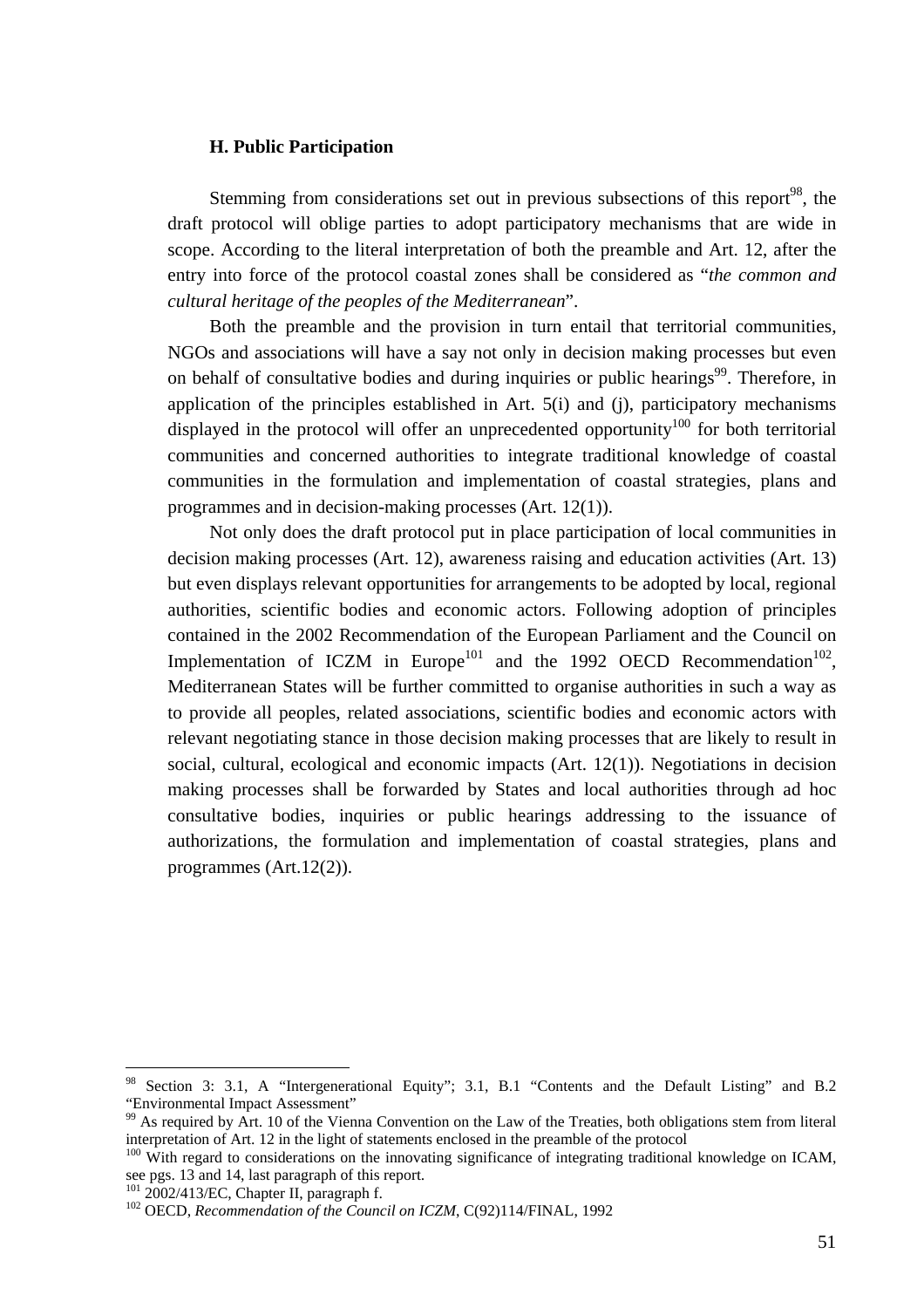With particular reference to those provisions displayed in Art. 12, economic operators will have opportunities to establish environmental agreements with local authorities, NGOs and local communities for measures that are likely to be agreed upon to prevent environmental damage, to carry out land reclamation and restoration in cases of contamination and to solve land use conflicts<sup>103</sup>. In addition, these provisions will have an indisputable significance even in so far as protection of islands and small islands is concerned  $(Art. 9(5)(a))$ .

Although the draft protocol displays so far-reaching provision on public participation, it is worthwhile recalling that with the only exception of Transboundary SEAs the protocol does not provide any criteria on which stage of both authorization procedures and impact studies public participation shall be allowed<sup>104</sup>. According to the PAP/RAC Guidelines on ICAM, "*participation schemes should be based on a clear process/strategy through clear and agreed procedural guidelines*" [105.](#page-52-2) Therefore, it is a pity to notice here that in missing the opportunity to integrate clear and agreed procedural guidelines, negotiating parties have not dealt with the issue of modernization of their coastal administrative structures. As a consequence, while Mediterranean States acceding the European Union are making efforts to equate both legislation and decision-making processes to EU Directives and principles, few countries are still set apart to decide whether public participation is worth being allowed. Adding lack of binding obligations on EIAs, the protocol risks to result in giving those States not supporting democratic participatory mechanisms an opportunity to further exclude local communities from deciding management practices that are compatible with traditional activities and knowledge on coastal areas $^{106}$ .

Lack of clear and agreed procedural guidelines addressing to all decision making processes will even result in constraining adoption and implementation of publicly accountable national strategies, plans and programmes. Therefore mediation, conciliation, administrative and legal recourses (Art. 12(2)) will not be given scope when they point at recognising peoples' rights in conflict with the objectives of national strategies, plans and programmes on coastal areas management. In addition, while a Strategy-based approach argues for transparency and public accountability<sup>107</sup> of States, one may even allege that lack of precise and legally binding criteria addressing to participation may loose implementation of a uniform policy on public participation in the Mediterranean basin.

<span id="page-52-0"></span><sup>103</sup> Useful references on Environmental Agreements may be found in Casabona, S., *Sticks and Carrots: Dalla Prescrizione alla Cooperazione. Note Minime sugli Accordi Ambientali in Europa*, in Mirando, A., *La Tutela*  Privatistica dei Beni ambientali e Culturali tra Prescrizione e Cooperazione, CEDAM, 2005<br><sup>104</sup> Lack of significant criteria runs counter proposals of OECD Recommendation, II<br><sup>105</sup> UNEP/MAP/PAP, Good Practices Guidelines f

<span id="page-52-2"></span><span id="page-52-1"></span>

Split, 2001, pg. 23

<span id="page-52-3"></span> $106$  For instance, compare participatory mechanisms provided in the CAMP project for Israel with those of CAMPs in Malta and in Taranto (Italy) for the Posidonia Project, in UNEP/MAP/PAP, *Good Practices Guidelines*, pg. 22<br><sup>107</sup> See related considerations in this Report in Section 3, 3.2, paragraph G, pg. 48

<span id="page-52-4"></span>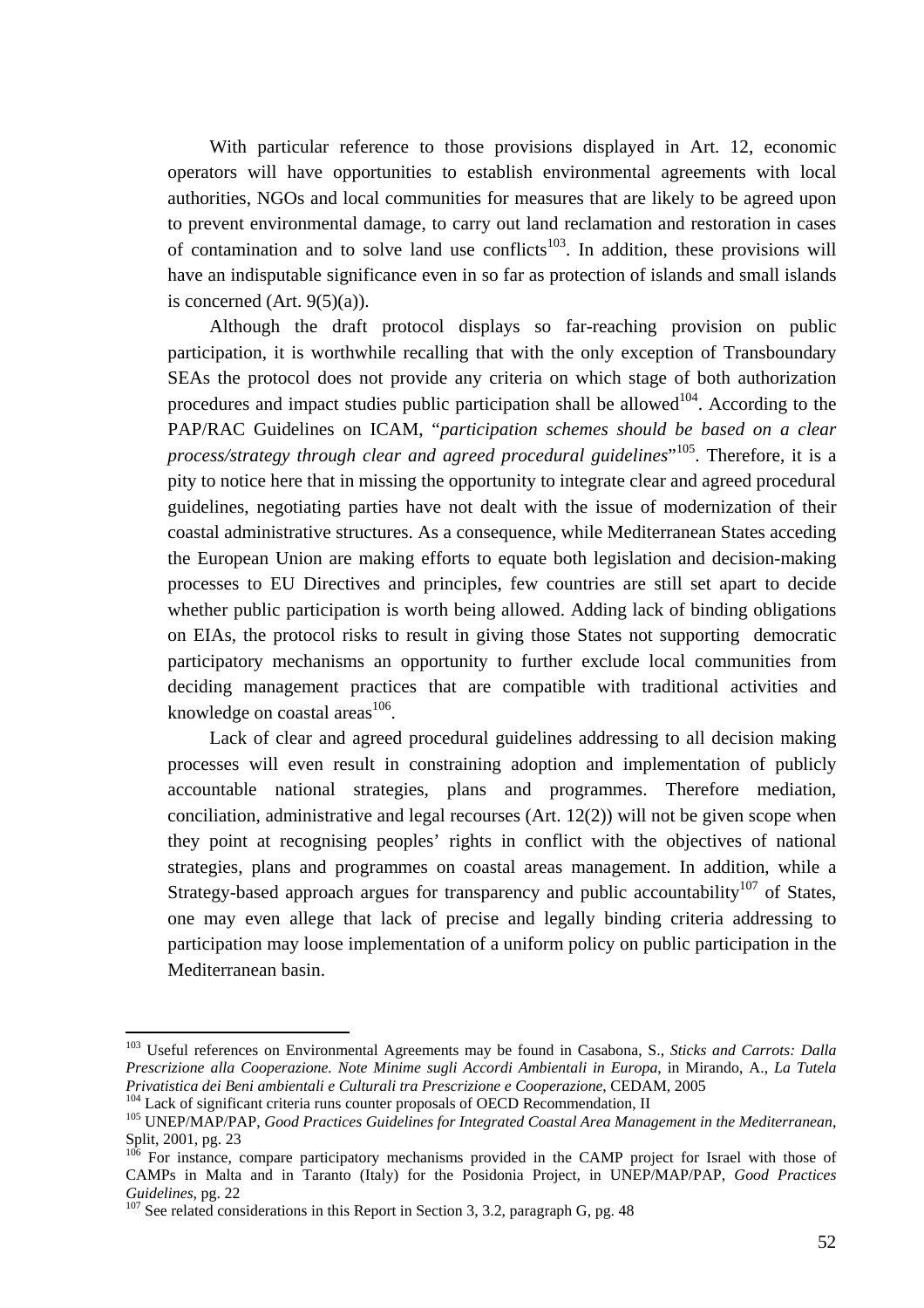By contrast to these remarks, implementation of measures on awareness-raising, training, education and research as forwarded in the draft protocol will result in several advantages (Art. 13). At the outset, in providing awareness-raising, teaching and training activities on ICAM at both the national and local level, the draft protocol will enhance both horizontal and vertical coordination and exchange of information between national and local authorities (Art. 6(1) and (2)). Therefore, the establishment of training, information and research institutions (Art. 13(4)) may further enhance knowledge of administrative personnel that operate in all levels national coastal centres – in so facilitating adoption of measures thought to provide national focal points with "*a) coastal indicators; b) […] assessments of the use and management of coastal zones and c)[…] demonstration projects of integrated coastal zone management*" (Art. 22(2)). Furthermore, these institutions may provide useful information and training for the preparation and implementation of public and private decisions.

Owing to the non-binding and flexible nature, Art. 13(4) innovates upon because it will facilitate local authorities to hold collaborations with research centres for the acquisition of technical parameters following 3D or 2D experiments on coastal erosion. Those experiments are somehow of a well established practice in Italy and are intended to foster partnership between Universities and local authorities. An example in this sense is the creation in Bari of the Laboratory on Research and Experimentation of Coastal Defense (LIC) that acts in close partnership with the Politecnico di Pisa and other public local authorities<sup>108</sup>.

Secondly, not only establishment of training and research institutions will result in improving coordination between national authorities but even in strengthening scientific, technical assistance (Art. 21) and exchange of information (Art. 22) between all level authorities of Mediterranean countries. Therefore, in funnelling data trough networks (Art. 14(2)), both national and local authorities may easily provide developing countries with newly and up-to-grade environmental practices and environmentally friendly technologies. Thirdly, in ensuring continuous improvement of knowledge on ICAM practices for personnel working within-all-levels national authorities, Art. 13(1) favours adoption of up-to-grade criteria for the preparation and approval of national inventories (Art. 14(1)).

<span id="page-53-0"></span><sup>108</sup> Convenzione tra il Comune di Mola di Bari ed il Politecnico di Bari - L.I.C. - per lo "Studio su modello fisico 3D della agitazione ondosa all'interno del bacino del porto di Mola di Bari e analisi sperimentale su modello fisico 2D della stabilità del profilo trasversale di una spiaggia con ripascimento artificiale; in [http://www.poliba.it/Ateneo/AttiAteneo/VerbaliCDA/CDA2003/030415d.htm;](http://www.poliba.it/Ateneo/AttiAteneo/VerbaliCDA/CDA2003/030415d.htm) in addition see Pranzini, E., *Sinergia fra Amministrazioni Pubbliche e Università per lo Sviluppo del Modello Toscano*, pg. 99, in Cipriani, L. E., Regoli, C. (Eds.), *Il Piano Regionale di Gestione Integrata della Costa ai fini del Riassetto Idrogeologico*, Edifir, and the Elitenze, the contract of the Elitenze, the contract of the contract of the Firenze, the contract of the contract of the contract of the contract of the contract of the contract of the contract of the contr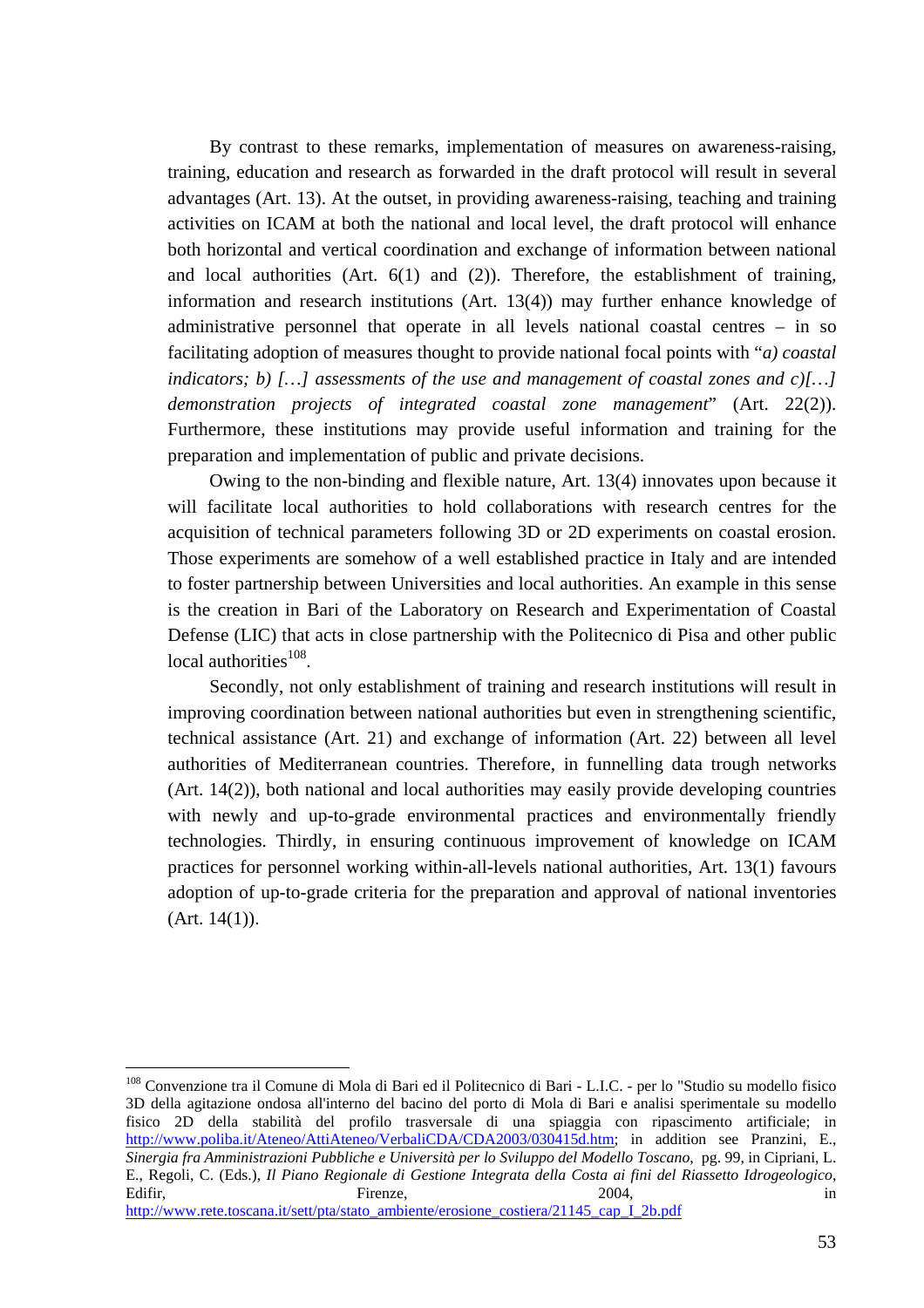The draft protocol sets forth further obligations for States to support those management initiatives that shall offer local communities and the public concerned significant insights of sustainable uses of coastal resources (art. 13(2)). In addition, Art. 13(3) shall prompt parties to make available to local communities mechanism for the continuous assessment of coastal degradation. It may be argued that both those paragraphs may in the future deliver acquaintance on those management practices that are likely to be engaged autonomously by both land owners and other public/private actors. With this in mind, paragraphs 2 and 3 add scope to those provisions on public participation for they might allow experts working in different fields of knowledge to interact with local communities during enactment and implementation of both management and monitoring schemes. Taking hold of those guidelines adopted at the 1999 San José Ramsar Meeting, the implementation of both Art. 13(2) and (3) shall contribute to achieve, inter alia, these goals; to "*Ensure that persons acting as facilitators and coordinators are properly trained in participatory assessment and planning techniques and possess the necessary facilitation skills*"; and to "*Ensure that local and indigenous people learn participatory assessment and planning techniques so that they can be applied to other community concerns*" [109.](#page-54-0) 

Following assessment on Art. 13, it is now time to split its relevant provisions in two groups with a view to contrast them with those of the Convention and of previous protocols. In the first group, it is worth including those undertakings of the draft protocol on training of personnel and research institutions while in the second group, those provisions regarding bottom line management and monitoring schemes. As far as the first group is concerned, the Convention displays a general obligation for parties to allow public participation in decision-making processes, as appropriate (Art. 15(2)). The Emergency protocol only displays a duty for parties to exchange information on both the new ways and methods for preventing and combating pollution and on the new available technology of conducting monitoring  $(Art. 7(1)(f))$ . Likewise the Emergency protocol, the LBS protocol demands States to both engage and coordinate research programmes on "*inputs, pathways and effects of pollutants and on the development of new methods for their treatment, reduction and elimination*" and for the "*development of clean production processes*" (Art. 9(b)). Furthermore, the LBS protocol demands States to provide assistance to developing countries and as far as possible*,* in the fields of the training of scientific and technical personnel for the acquisition, utilization and production of appropriate technology and, as appropriate, of clean production technology (Art. 10(2)).

<span id="page-54-0"></span><sup>109</sup> Ramsar Convention, Resolution VII.8, *Guidelines for Adopting and Strengthening Local Communities' and Indigenous People's Participation in the Management of Wetlands*, adopted at the 7<sup>th</sup> Meeting of the Conference of the Contracting Parties to the Convention on Wetlands (Ramsar, Iran, 1971), *"People and Wetlands: The Vital Link"* , San José, Costa Rica, 10-18 May 1999, III, 15(h),(k).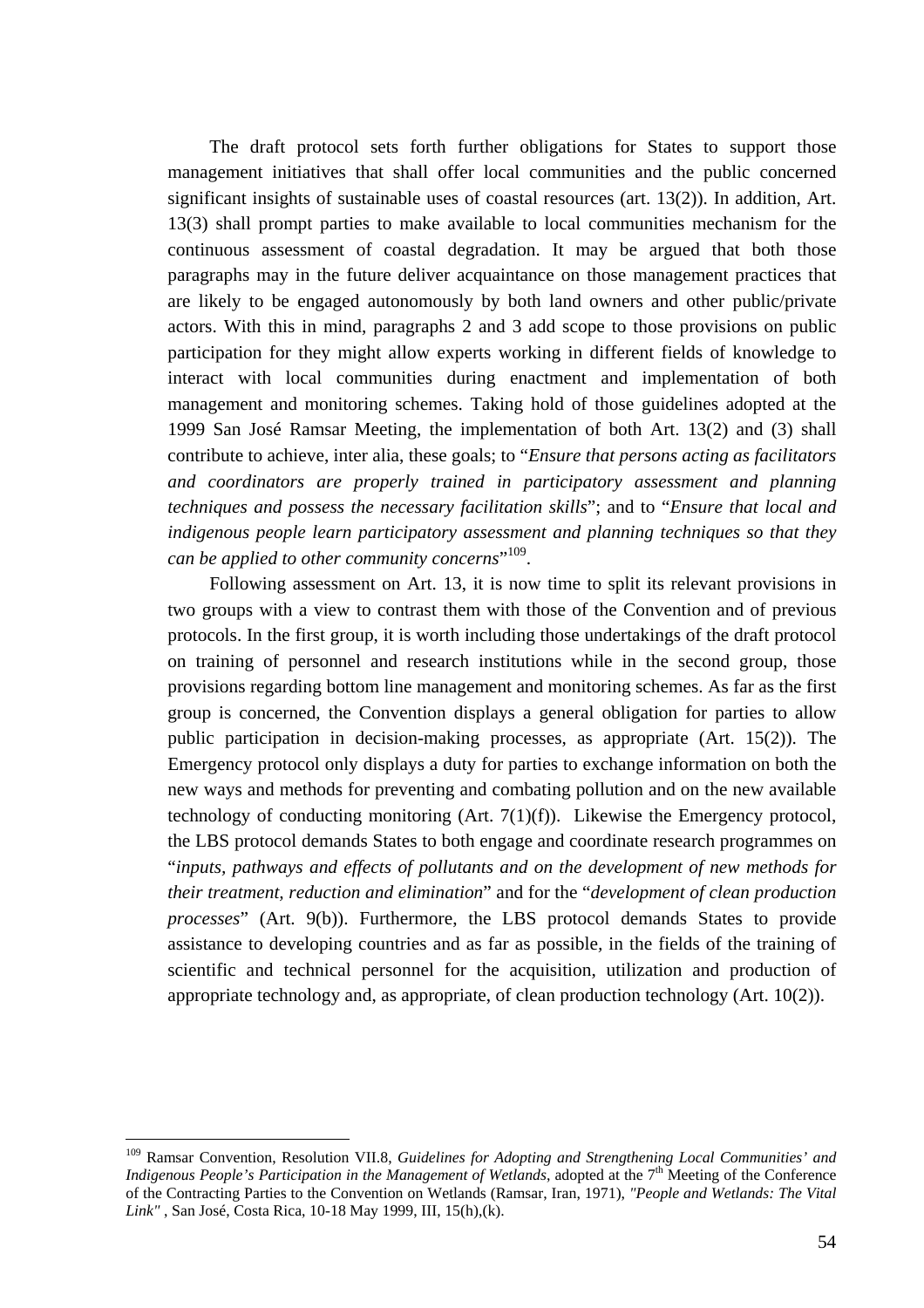Similarly, the Offshore protocol obliges State parties to promote studies and programmes furthering scientific and technological research for both the development of new methods for pollution minimization and for the adoption of new measures of emergency response (Art. 22). In addition, Art. 24(2) refers, inter alia, to technical assistance to developing countries as the training of scientific, legal and technical personnel.

In contrast with standard provisions contained in these protocols, the SPA protocol requires States not only to provide managers and technical personnel with training but even to develop an appropriate infrastructure wherein all training and research activities shall be undertaken (Art.  $7(f)$ ). Moreover, SPA protocol requires parties to engage in consultations to both plan and undertake scientific and technical research for the management and the monitoring of effectiveness of measures adopted to manage and protect SPAs and species (Art. 20(1)). The provision on research further requires that parties are committed in exchanging directly or through the SPA/RAC centre information on research and monitoring programmes and to standardize scientific procedures (Art.  $20(2)$ ).

As far as the second group is concerned, Convention does not put in place any provision disclosing bottom line management and monitoring approaches. Relevant provisions are instead contained in the SPA protocol. To begin with, the SPA protocol calls on parties to allow active involvement of local communities and populations in the management of specially protected areas and to provide them with assistance in cases in which establishment of SPAs may affect their interests (Art. 7(c)). Secondly, in calling on States to finance activities that are compatible with the objectives of SPAs the protocol encourages implementation of community-based management schemes (Art. 7(d)). Thirdly, the protocol requires States to integrate traditional subsistence and cultural activities of local communities in the formulation of protective measures – in so committing local communities to continuously monitor state of protected areas and protected species (Art. 18(1)). Finally, the protocol requires States to provide the public with scientific information on the importance of preserving areas and species. Therefore, parties are even encouraged to spread information related to SPAs in education programmes (Art. 19(2)).

All in all, provisions displayed in the draft protocol add significant content to participatory, research, training and awareness raising mechanisms as displayed throughout the Barcelona system, and especially in the SPAs protocol. What indeed emerges from the comparative analysis is that the SPAs protocol is a landmark treaty allowing a thorough evolution to take place in the ICAM field. Therefore, it may be affirmed that adoption of SPAs protocol has had a breakthrough significance in the process leading to negotiations of the ICAM protocol.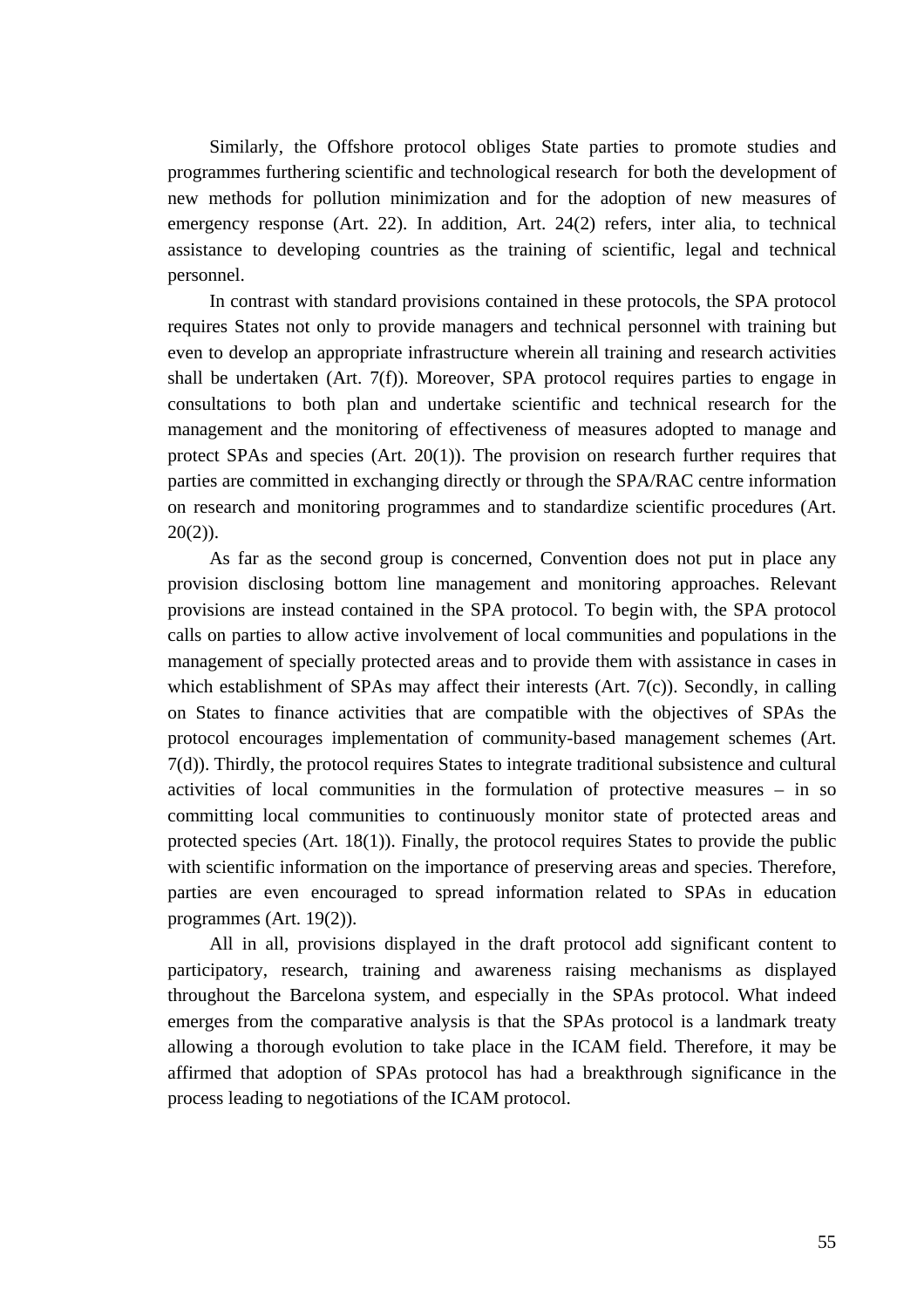#### **3.3 Geographical Coverage**

Geographical coverage of the draft protocol ranges from the maximum seaward limit of the territorial waters to the territorial limit of local administrative units of States parties (Art. 1(a,(b)). It clearly appears that in establishing these limits, negotiating parties avoided tackling historical contentions arising out of delimitation of sovereignty in both the Exclusive Economic Zone and the Continental Shelf. In addition, since the preamble of the draft protocol considers coastal zones as "*the common and cultural heritage of the peoples of the Mediterranean*", the implementation of the protocol will not result in conflicts in the future.

This statement appears mostly true in those cases in which parties will raise exceptions on geographical coverage either when depositing instruments of ratification or at any other subsequent time (Art. 3(2)). Even though States will consider adopting limits beyond the seaward border that is closer to the shore  $(Art. 3(2)(a)) -$  or when factors such as ecosystem approach, population centres and specific situation of islands will lead countries to request either the extension or encroachment of limits  $(Art. 3(2)(b))$  – variations shall be contained within confines of national jurisdiction. All in all, both provisions on the delimitation of the geographical coverage of the protocol (Art. 3(1),(2)) and on preservation of rights (Art. 4) will further contribute to assert and maintain reciprocal cooperation between parties.

Similar strategies have been displayed in the Convention and in previous protocols. Yet the Convention displays that States may extend implementation of its provisions and those of related protocols to coastal areas as defined by each contracting parties (Art. 1(2)). It further establishes that parties have discretion to extend geographical coverage of protocols (Art. 1(3)). Nevertheless, while the Convention provides limits to the discretion of States in extending limits of national territorial waters, it is less clear whether the protocols allow extension of States jurisdiction to the Exclusive Economic Zone (EEZ). As a matter of fact, delimitation of the EEZ in the Mediterranean Sea basin is still an ongoing process $^{110}$ .

Following comparison, it may well be stated that extension of geographical coverage of protocols is likely to occur from inward limits of States jurisdiction up to the coasts. Regardless issues concerning extension of States jurisdiction, geographical coverage of the LBS, SPAs and Offshore protocols offer meaningful stance for parties to implement legislation to prevent and further abate pollution affecting relevant features on coastal areas. In so far as it concerns the LBS protocol, implementation of plans and programmes even concerns coastal salt waters marshes, brackish waters, coastal lagoons and ground waters communicating with the Mediterranean Sea. In addition, the LBS protocol further aims at demanding States to implement measures to both prevent and abate discharges from fixed man-made offshore structures standing within territorial waters for purposes other than exploration and exploitation of mineral resources.

<span id="page-56-0"></span><sup>110</sup> Chevalier, C., *Governance in the Mediterranean Sea: Legal Regime and Prospectives*, IUCN Centre for Mediterranean Cooperation, 2004, pgs. 7-10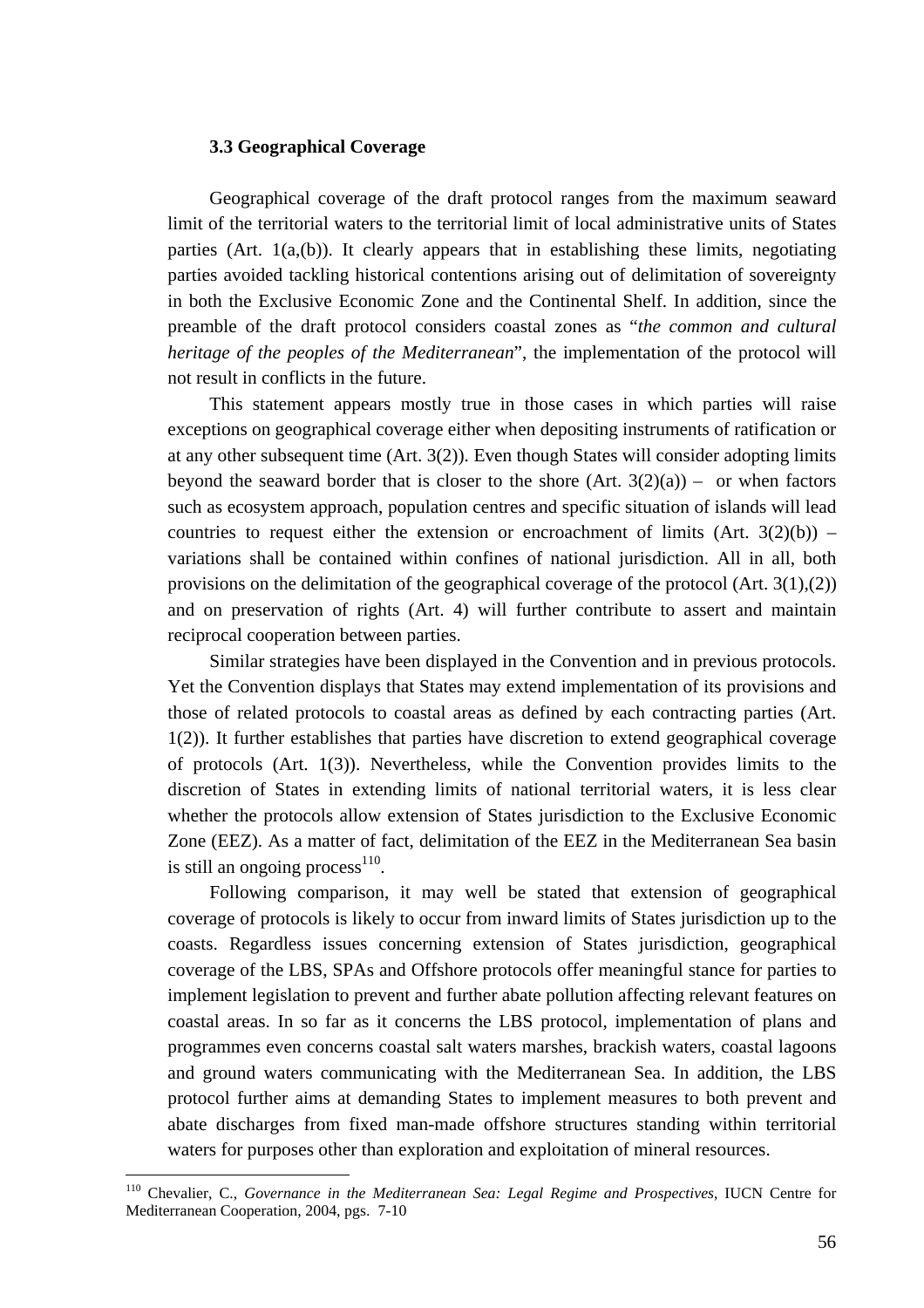The SPAs protocol focuses implementation on the terrestrial coastal areas and on wetlands. It further extends protection to physical assets that are momentous for the maintenance of both wetlands and SPAs ecosystems – i.e. the seabed and its subsoil within the landward side of territorial sea, and the watercourses up to the freshwater limits. Likewise both the LBS and SPAs protocols, the Offshore protocol provides parties with the opportunity to adopt measures displaying protection of wetlands and coastal areas when fixed offshore structures are disposed for mineral exploration and exploitation within territorial waters .

As it is evident that all these protocols show a landward, sensitive regulatory framework, it is not to be expected more than a single-issue/asset approach for reduction and abatement of pollution. In contrast, the draft protocol will require States to implement uniform strategies, plans and programmes covering all ecosystems and physical elements that stand in between the seaward limit of the coastal zone and the land limit of coastal administrative units.

Therefore, it may well be affirmed that the draft protocol makes the pair with those recommendations and guidelines adopted under Art. 15 of the 1992 Helsinki Convention<sup>111</sup>. Further recommendations and guidelines adopted by Contracting Parties provide a ecosystem approach covering both the Baltic Sea Area and its coastal ecosystems. In contrast to the OSPAR convention, this approach led Contracting Parties to adopt ICZM not limitedly to tourism activities and to cases in which landward environmental impacts affect the marine environment<sup>112</sup>, but to grant protection of those ecosystems and physical assets of both seaward and landward sides of coastal areas of the Baltic  $\text{Sea}^{113}$ . Owing to these guidelines, the geographic scope of Helsinki Convention widened significantly – in so integrating protection of the Baltic coastal strip "*extending 3 kilometres landwards (as this zone is described in HELCOM Recommendation 15/1) from the mainland coast to the adjacent marine offshore areas*" 114.

<span id="page-57-0"></span><sup>111</sup> **Article 15 Nature conservation and biodiversity** 

The Contracting Parties shall individually and jointly take all appropriate measures with respect to the Baltic Sea Area and its coastal ecosystems influenced by the Baltic Sea to conserve natural habitats and biological diversity and to protect ecological processes. Such measures shall also be taken in order to ensure the sustainable use of natural resources within the Baltic Sea Area. To this end, the Contracting Parties shall aim at adopting subsequent instruments containing appropriate guidelines and criteria.<br><sup>112</sup> OSPAR Commission, *Ospar Background Document on Tourism*, 2003, pg. 25<br><sup>113</sup> HELCOM, *Guidelines for the Identification of Coastal Ecosystems Influenced by* 

<span id="page-57-1"></span>

<span id="page-57-2"></span>*Inland Limits as an Implementation of Art. 15 in the "Convention on the Protection of the Marine Environment of the Baltic Sea Area, 1992", Guidelines for Recommendation 15/1, 1994, 1.1 and Attachement* 

<sup>&</sup>lt;sup>114</sup> HELCOM, *Implementation of Integrated Marine and Coastal Management of Human Activities in the Baltic Sea Area*, Recommendation 24/1, 2003, Attachment 2, a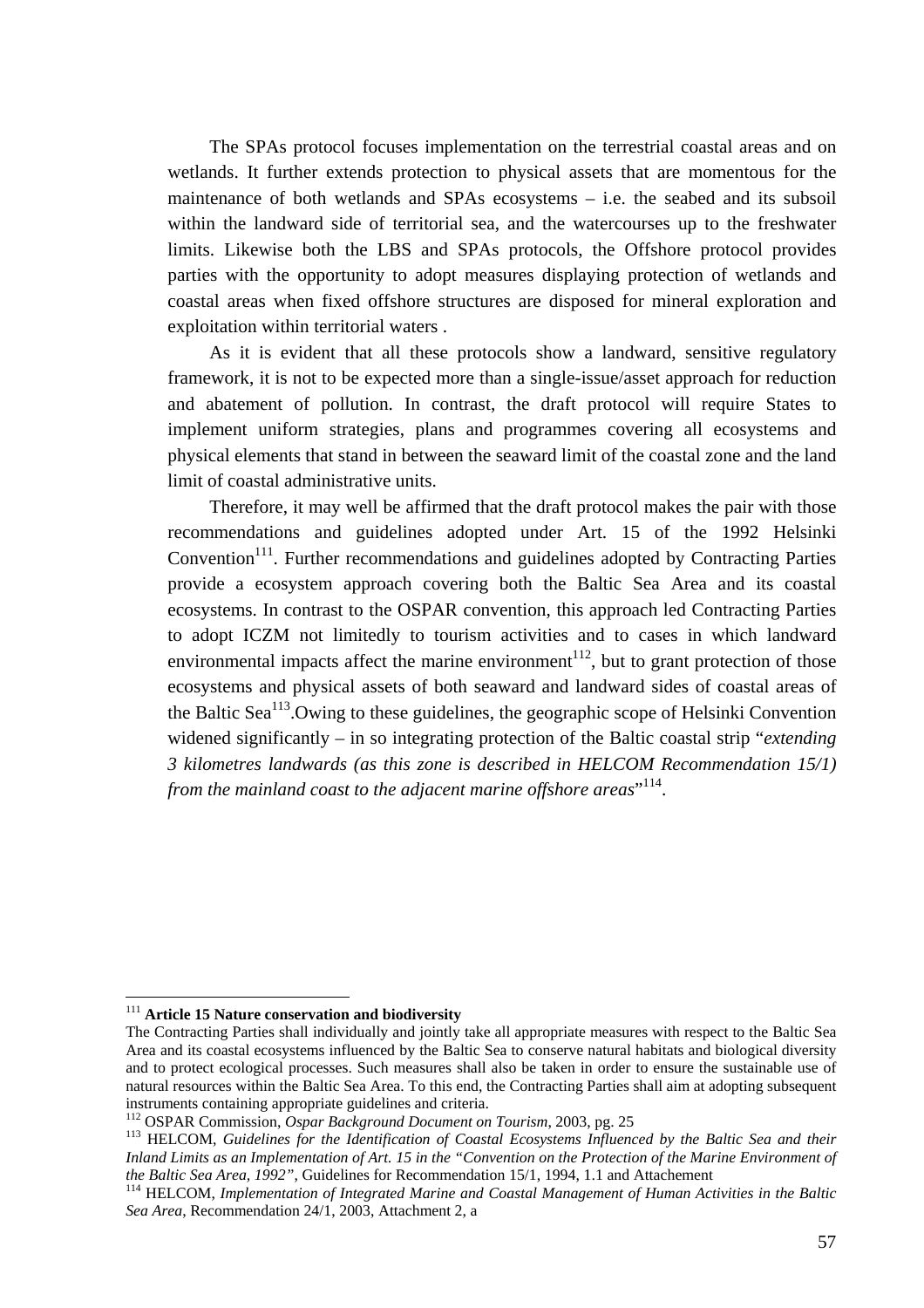Despite the draft protocol sharing with Helsinki Convention comprehensive geographical coverage, it nevertheless does not put forward any specific dimensional reference that restricts geographical coverage of the landward limit of the coastal zone. In contrast, protection of coastal land strip shall be ensured by States parties up to a distance that takes into account the ecosystem approach, location of population centres or the specific situation of islands (Art.  $3(2)(b)$ ). Therefore, it is expected that owing to such flexible criteria, municipalities, administrative units, island districts and local communities established further than three kilometres distance shall be considered responsible in both prompting and implementing regulations based on ICAM.

#### **4. Conclusions**

Adoption of the protocol on ICAM will be momentous for the overall evolution of the Barcelona system and for other regional regimes. In the first place, this is the first protocol to be adopted in a multilateral context covering ICAM in a systematic fashion. Following entry into force, it is hoped that other regional regimes grasp both the general principles and governance strategies as displayed in the text. Therefore, once laws and projects based on these principles and strategies shall be implemented in other regional regimes, it is expected that ICAM be considered as a principle of customary international law as well as those other schemes displayed in Agenda 21 of Rio Declaration on Environment and Development (EIAs and Participation Strategies).

In the Second place, the protocol will provide all Mediterranean States with a valuable framework due to which uniform legislation on the protection of the coastal environment shall be implemented by different administrative levels. The protocol is even valuable for translating in law management schemes that are grasped from science, sociology and other fields of knowledge. Such management patterns are multidisciplinary and require regional and local authorities to put in place practices and techniques that involve local communities, economic stakeholders, land owners and other organizations. This way, the protocol will render adoption of ICAM an attractive process in so offering local communities the opportunity to protect and conserve local ecosystems and to share economic benefits. As a consequence, not only plans and programmes shall be designed, adopted and further implemented by experts but even the public will have a decisional stance in these procedures.

Thirdly, the protocol will disclose comprehensive and innovative governance schemes. Owing to these schemes, all levels of governance shall be committed to adopting plans and programmes taking in due consideration both the national and the Mediterranean Strategy on Integrated Coastal Zone Management. Not only regional and local authorities shall have a duty to monitor implementation of coastal plans and programmes in the light of these strategies, but even to exchange relevant experience and legal, scientific and technical information with other national authorities.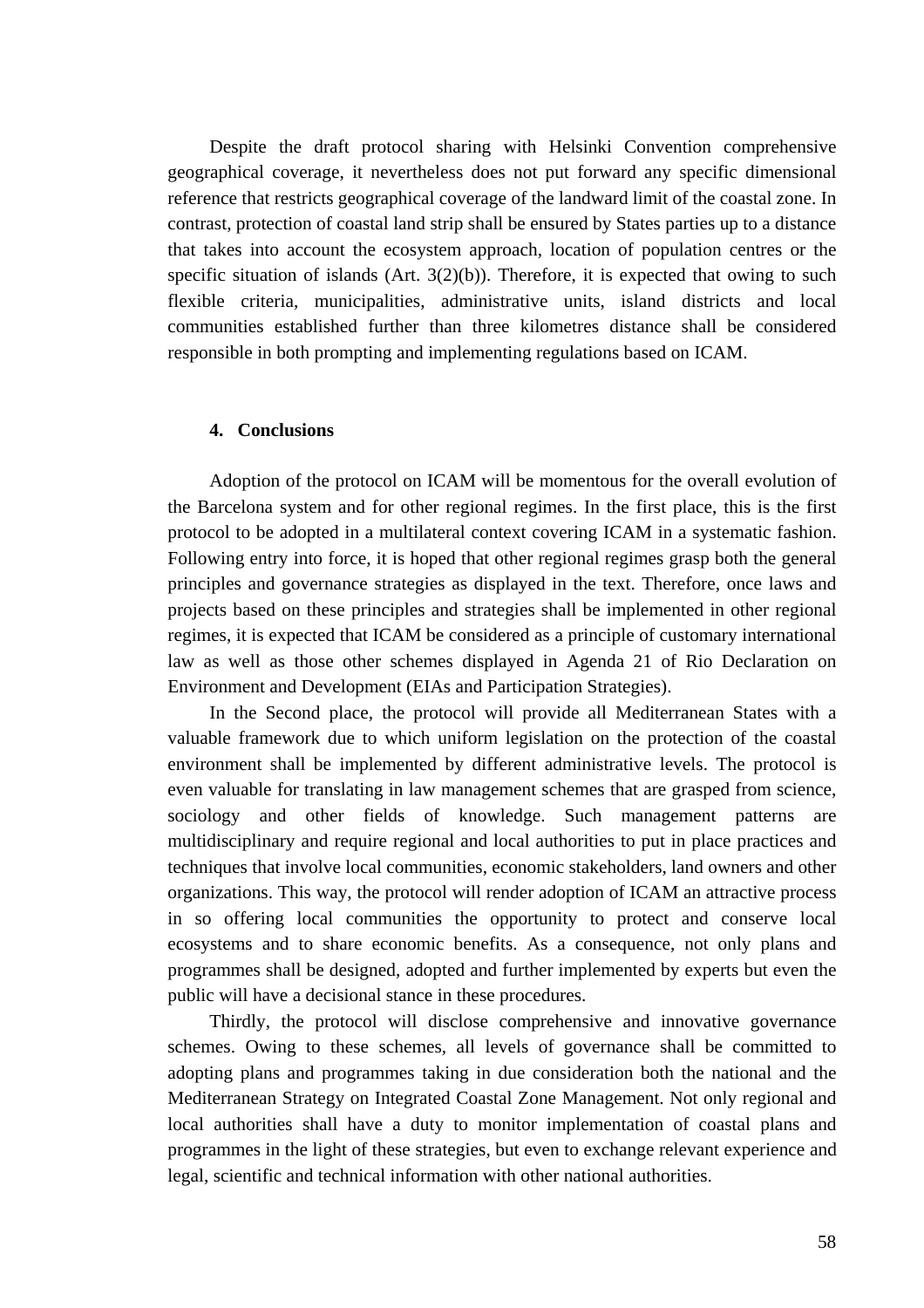Both land and coastal authorities will coordinate at the national, regional and local levels; therefore, joint consultative bodies and joint decision-making procedures will contribute significantly to promote strategies of coordination. In providing assistance to centres specialized in integrated coastal zone management to be established at either the national or the local level, the PAP/RAC Centre will be momentous in supporting functions of national, regional and local authorities with new coastal management practices and techniques and in facilitating exchange of information between all level national authorities. Furthermore, PAP/RAC will have a important task in ensuring that all concerned local, regional and national authorities display coherent inventories and monitoring schemes to check progressive and coherent implementation of plans and programmes. This latter function should not be underestimated, especially considering that listing criteria as enclosed in Art. 9 are not demanding in nature and that States are often unconfident towards adoption of network-inventories strategies.

The PAP/RAC Centre will further ensure that national strategies, plans and programmes be sound with those principles displayed in Art. 5 of the protocol and with the objectives of the Mediterranean Strategy on ICZM to be agreed upon after protocol entry into force. Therefore, both the Centre and the national coastal centres established in wealthier Mediterranean States will be momentous in providing all level authorities of South Mediterranean countries with the scientific and technical assistance required to overcome personnel and technical issues that may hold back implementation of ICAM. It is valuable that the draft protocol in fostering such comprehensive coordination and cooperation within Mediterranean provides scope to solve developmental problems and mistrust between North an South Mediterranean countries.

Finally, the protocol will be of value in prompting all States to agree upon a common strategy on ICZM. The strategy-based approach will provide Mediterranean States with a forum wherein common values, visions and objectives will be shared. Therefore, both the national focal points and governmental experts shall be entrusted with more comprehensive tasks than those demanded by the implementation of previous protocols. National reporting procedures shall require both these experts to submit to the Convention secretariat detailed information on the progress of national strategies and on the legal, scientific and technical implementation of all levels plans and programmes. Not only these experts shall be required to assess the overall coherence of strategies, plans and programmes in the light of the Mediterranean Strategy on ICZM, but even to represent and further propose to the contracting parties remedies to those scientific, technical and legal issues tackled by all level national authorities. As a consequence, the strategy-based approach will prove even useful in so far as it concerns remedies to be agreed upon by all Mediterranean States for problems relating to North-South cooperation and accountability of non-compliant States and authorities.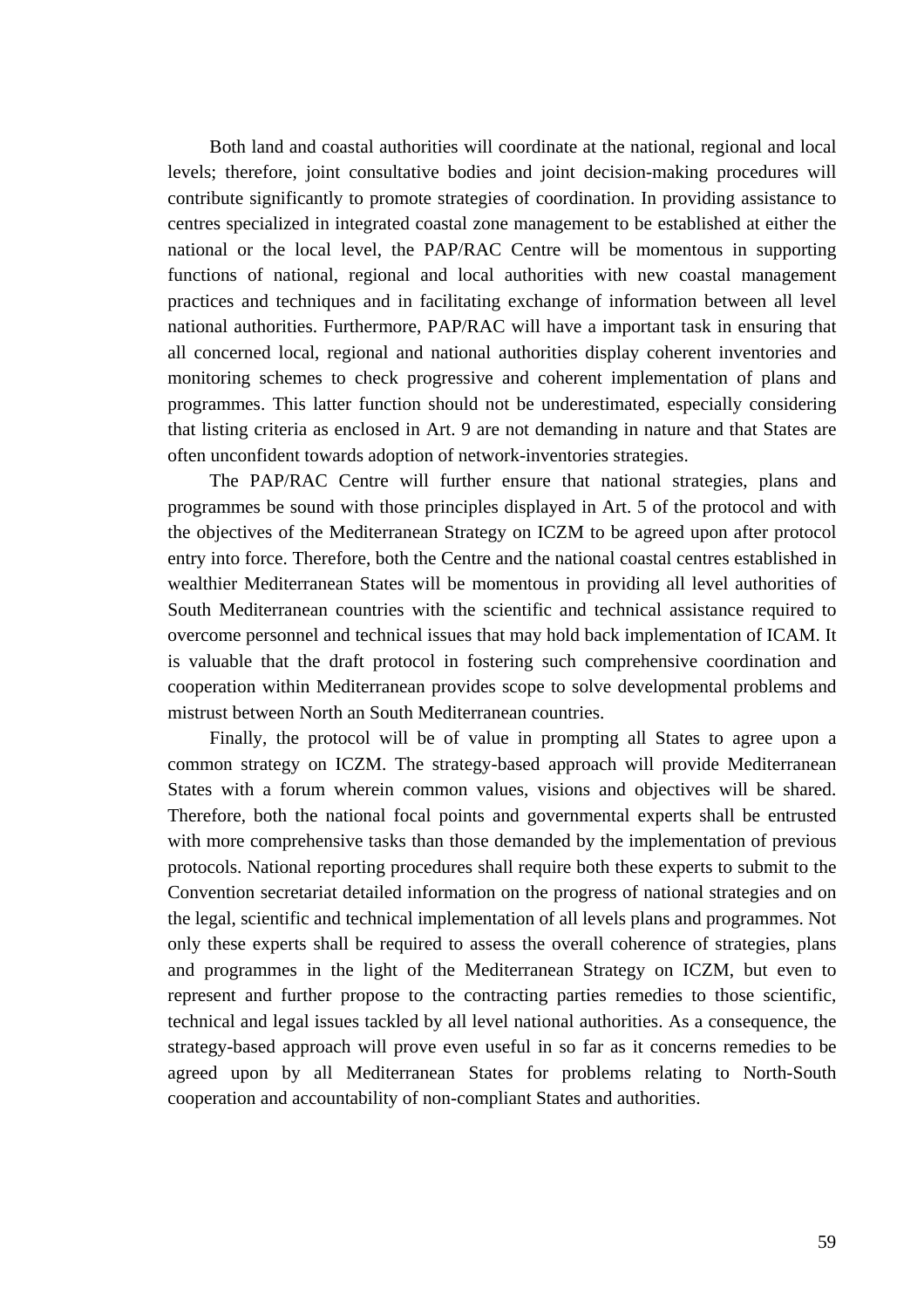On the one hand, the Mediterranean Strategy on ICZM may establish responsibilities that pressure wealthier Mediterranean States to provide South Mediterranean countries with BATs, BEPs and training. Despite not legally binding, the Mediterranean Strategy argues for public accountability of those States that show enduring mistrust in transferring to developing countries up-to-grade technology and know how. In addition, whether or not those countries may decide to cooperate, the PAP/RAC Centre will supply training and technical assistance to those coastal centres of developing States facing lasting challenges. On the other hand, the strategy-based approach shall make available to the public, associations and economic actors the opportunity to monitor the overall coherence of regional and local plans and programmes.

Owing to these characteristics, it may be argued that the protocol will further improve and strengthen implementation of the Convention and of previous protocols. For the protocol is mainly intended to foster responsibility for States to protect both the seaward and landward side of the coastal areas, all level authorities shall be obliged to ensure protection of ecosystems from those human and natural factors entailing massive pollution and coastal erosion. Therefore, the protocol fosters responsibility of all level authorities in providing protection of both the marine and land ecosystems that are increasingly being threatened by Land-Based pollution (agriculture, aquaculture, lack of sewage plants, oil refineries and distribution plants), Dumping of waste from ships (harbours, liners and pleasure boats), Contamination, Siltation and Encroachment of wetlands, protected and surrounding natural areas (construction of harbours and coastal defence structures, buildings beyond the distance of 100-300 meters from the highest winter water line, building of public infrastructures along the coast, aquaculture and extractive activities). In supporting such a comprehensive and multi-sector regime, the protocol may even support and foster implementation of those relevant protocols that have not been adopted so far. As a consequence, local and regional coastal authorities of all Mediterranean countries may be provided by coastal specialized centres with technical training on up-to-grade sewage and water purification plants, on instructions and international standards to be supplied to port authorities, to ship personnel and to those responsible of the safety of offshore installations. Land authorities may be further instructed by coastal specialized centres on up-to-grade management techniques on water distribution for coastal wetlands, on standards and guidelines for agriculture, aquaculture, extractive activities, sand nourishment and infrastructure development (dams, routes, power stations and coastal defence works).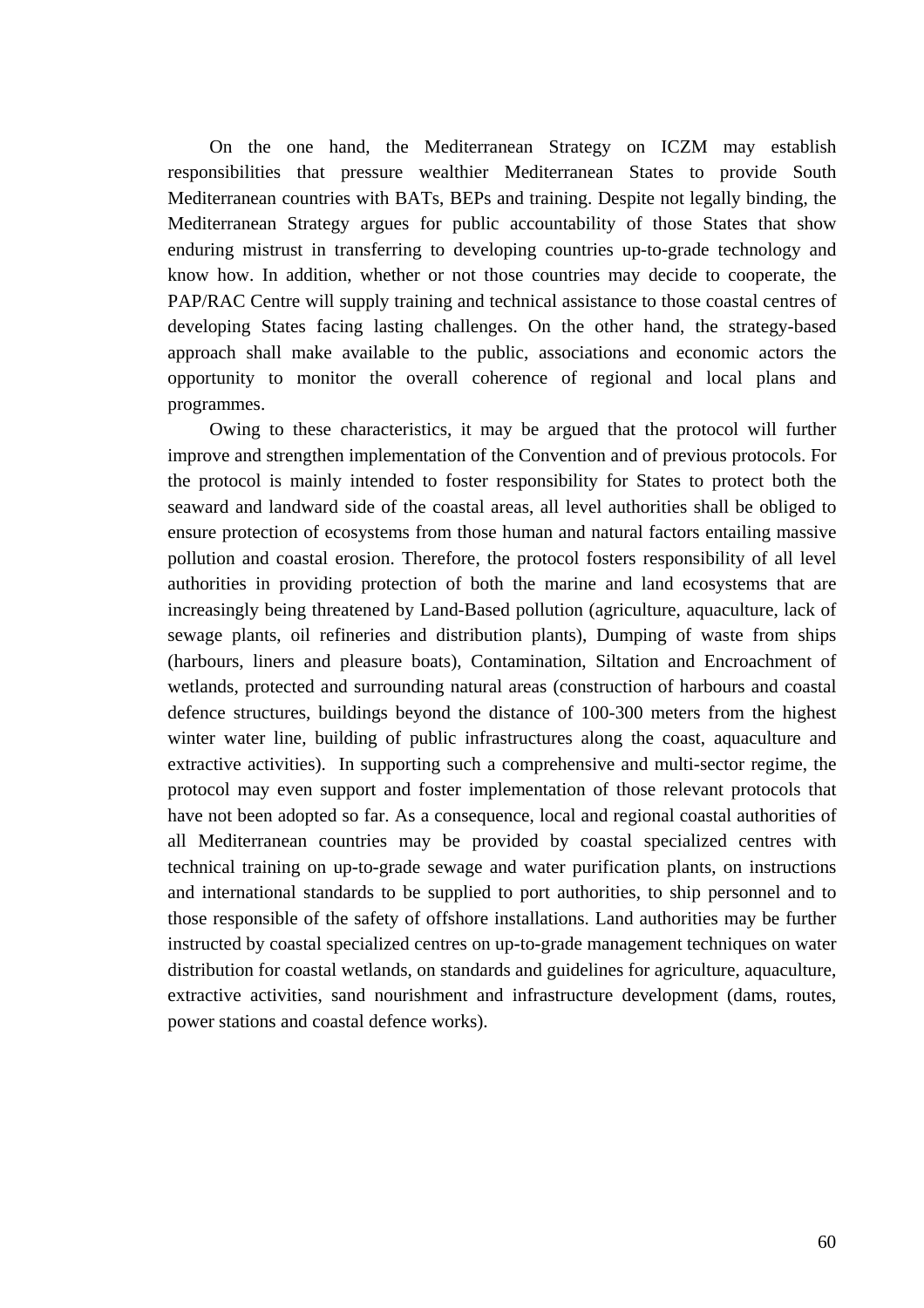Despite the draft protocol providing significant potential for improving and innovating implementation of the Barcelona system and MAP II, it nevertheless falls short of clarity and of specific criteria ensuring uniform and lasting implementation of its provisions. As it has been stated yet in this Report, much of the provisions of the draft protocol have been drafted in a soft-law fashion. Even though flexible provisions conducive to the spanned implementation of sustainable management practices may allow authorities to step adoption of both adaptive and proactive measures that are specifically tailored to the evolution of coastal pollution, the draft protocol does not put forward meaningful guidelines that shall instruct planners and competent personnel to implement coherent plans and programmes. Adding to this concern, core obligations of the draft protocol addressed to preventing pollution from specific activities and to ensuring sustainable use and maintenance of ecosystems of coastal zones neither seem to forward obligations for States nor suggest comprehensive strategies. While EIAs procedures as displayed in the protocol seem to completely disregard assessment of environmental impacts at the local level, lack of regulatory defaults may hinder adoption and implementation of EIAs, SEAs.

With a view to overcome all these limits and to ensure that the protocol will not become a dormant treaty, it is to be hoped that negotiating parties in the next meetings either clarify the content of core ambiguous provisions of the draft protocol or weave agreement to adopt Annexes. These Annexes may address to; BATs, BEPs and Regulatory Defaults on Agriculture, Aquaculture and Waste (Annex I); EIAs and SEAs (Annex II); Development and Planning (Annex III); Tourism (Annex IV). These Annexes should enclose those ambiguous provisions of the draft protocol and further guidelines. Shifting ambiguous provisions in the Annexes will ensure that the protocol will gain in clarity, while maintaining binding provisions in the main text of the protocol may argue for unequivocal implementation of obligations. For the Barcelona system displays detailed guidelines both addressing to coastal areas and to specific sources of pollution, further criteria based on coastal management and scientific experiences of authorities dealing with sediment diversion may be included. Adding guidelines to Annexes may contribute to make the protocol an attractive treaty for all negotiating parties, planners, managers and all levels authorities.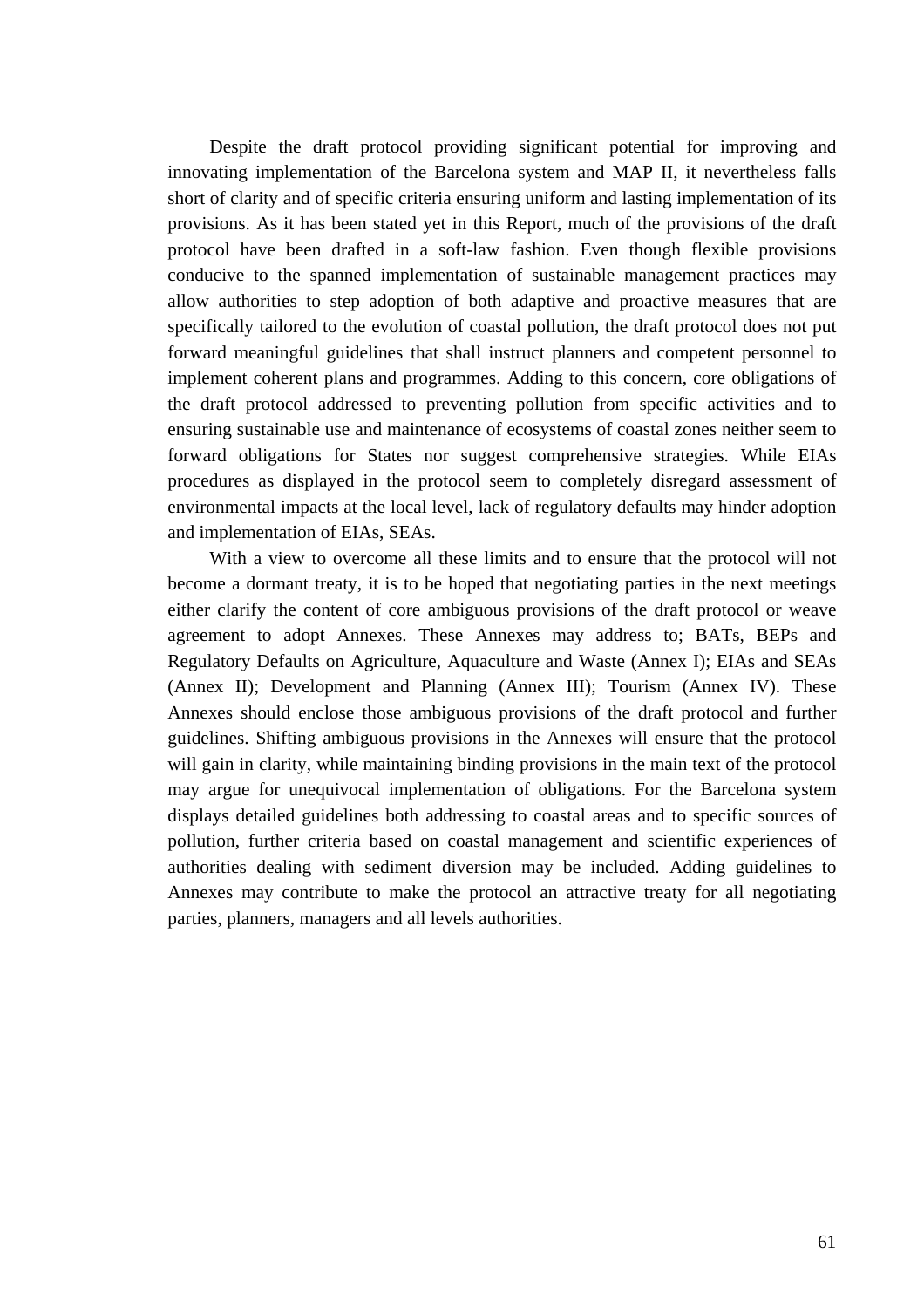**ACKNOWLEDGEMENTS.** Many thanks to; Miss. Tatjana Hema for encouraging and supporting me during the internship; Miss. Colpan Beken for helping me in attending the Internship; Miss. Margaret Watts of the MAP Library for her patience in tolerating my requests and for helping me in collecting useful material on ICAM; Miss. Ine Mortelmans for she provided me with additional material on the protocol; Mr. Saverio Civili for suggesting me to look critically at things and at the protocol; Mr. Arab Hoballah for providing me with useful details on negotiations of the protocol; Ms. Nicole Mabger, Mr. Fouad Abousamra and Mr. Khaled Ben Salah for they transmitted me dedication and sense of duty; Mr. Dimitris Ganassoulis and Ms. Vanta Papapanagiotou for their sympathy; Nathalie, Frédéric, Mr. Baric and Dora for their help in putting me in contact with personnel and for their patience in answering my questions.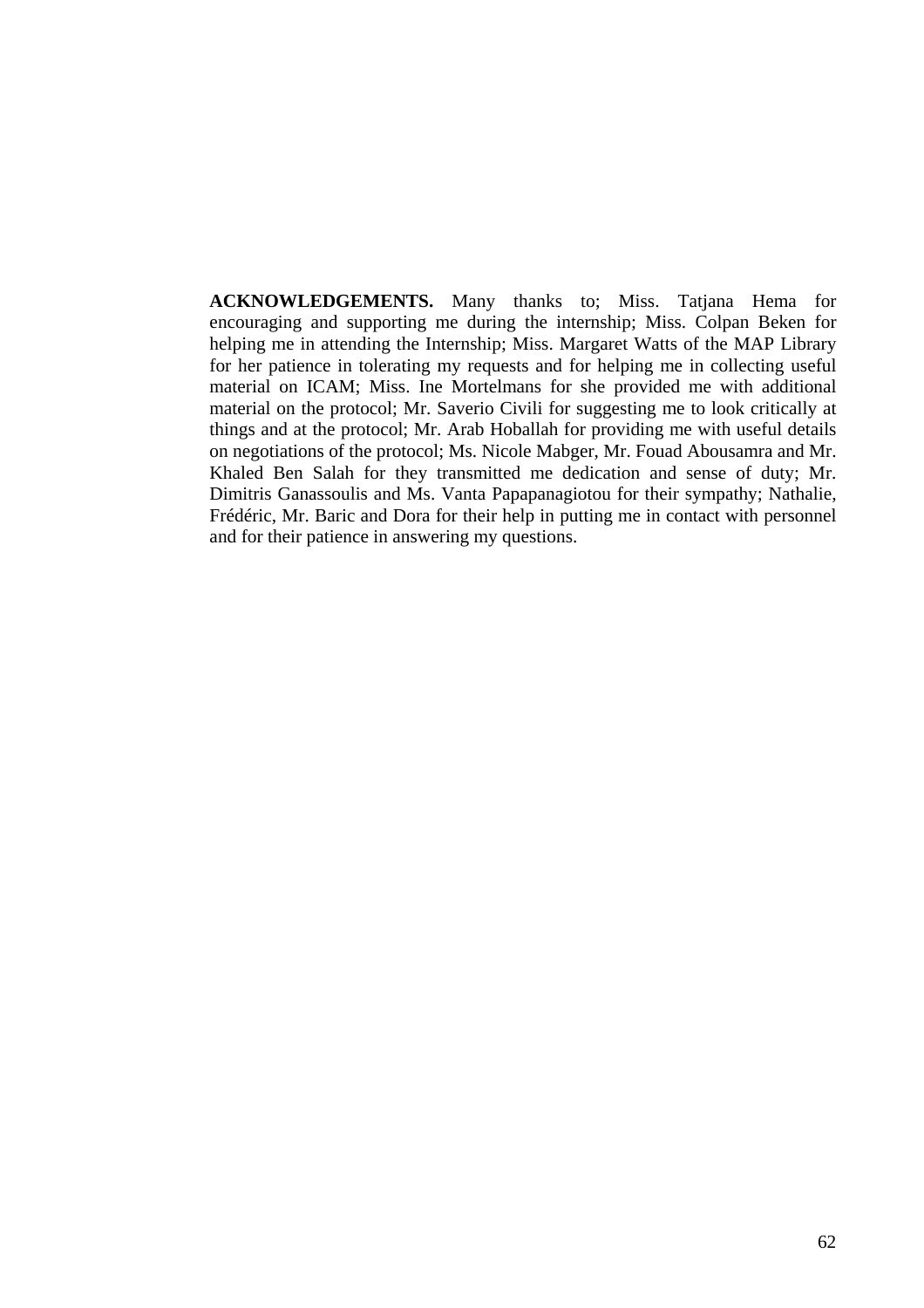## **REFERENCES**

Action Plan for the Protection of the Marine Environment and the Sustainable Development of the Coastal Areas of the Mediterranean (MAP Phase II)

Commission of European Communities, *White Paper on Environmental Responsibility*, COM(2000) 66 final, 2000

COMMITTEE FOR THE ACTIVITIES OF THE COUNCIL OF EUROPE IN THE FIELD OF BIOLOGICAL AND LANDSCAPE DIVERSITY, *European Code of Conduct for Coastal Zones*, Strasbourg, 1998, CO-DBP (99) 11

Council of Europe, Convention on the Conservation of European Wildlife and Natural Habitats, *Recommendation No. 16 (1989) of the Standing Committee on Areas of Special Conservation Interest* 

EU Council Directive 85/337 on the assessment of the effects of certain public and private projects on the environment

EU Council Directive 92/43 on the conservation of natural habitats and of wild fauna and flora

European Court of Justice, Case C-355/90, *Commission v. Spain*; Case C-103/2000, *European Communities v. Hellenic Republic (Laganas Bay)*.

Greenpeace, *Informe sobre la Situación del litoral Español – Destrucción a toda Costa*, Julio 2005 available at [http://www.greenpeace.es](http://www.greenpeace.es/)

HELCOM, *Guidelines for the Identification of Coastal Ecosystems Influenced by the Baltic Sea and their Inland Limits as an Implementation of Art. 15 in the "Convention on the Protection of the Marine Environment of the Baltic Sea Area, 1992"*, Guidelines for Recommendation 15/1, 1994

HELCOM, *Implementation of Integrated Marine and Coastal Management of Human Activities in the Baltic Sea Area*, Recommendation 24/1, 2003

OECD, *Guiding Principles Concerning International Economic Aspects of Environmental Policies*, Recommendation C(72)128, 1972

OECD, *Recommendation of the Council on ICZM*, C(92)114/FINAL, 1992

OSPAR Commission, *Ospar Background Document on Tourism*, 2003

Ramsar Convention, Resolution VII.8, *Guidelines for Adopting and Strengthening Local Communities' and Indigenous People's Participation in the Management of Wetlands*, adopted at the  $7<sup>th</sup>$  Meeting of the Conference of the Contracting Parties to the Convention on Wetlands (Ramsar, Iran, 1971), *"People and Wetlands: The Vital Link"* , San José, Costa Rica, 10-18 May 1999

Ramsar Convention, Recommendation 3.3, Annex: Definiton of Wise Use, Third Meeting of the Contracting Parties, Regina, 1987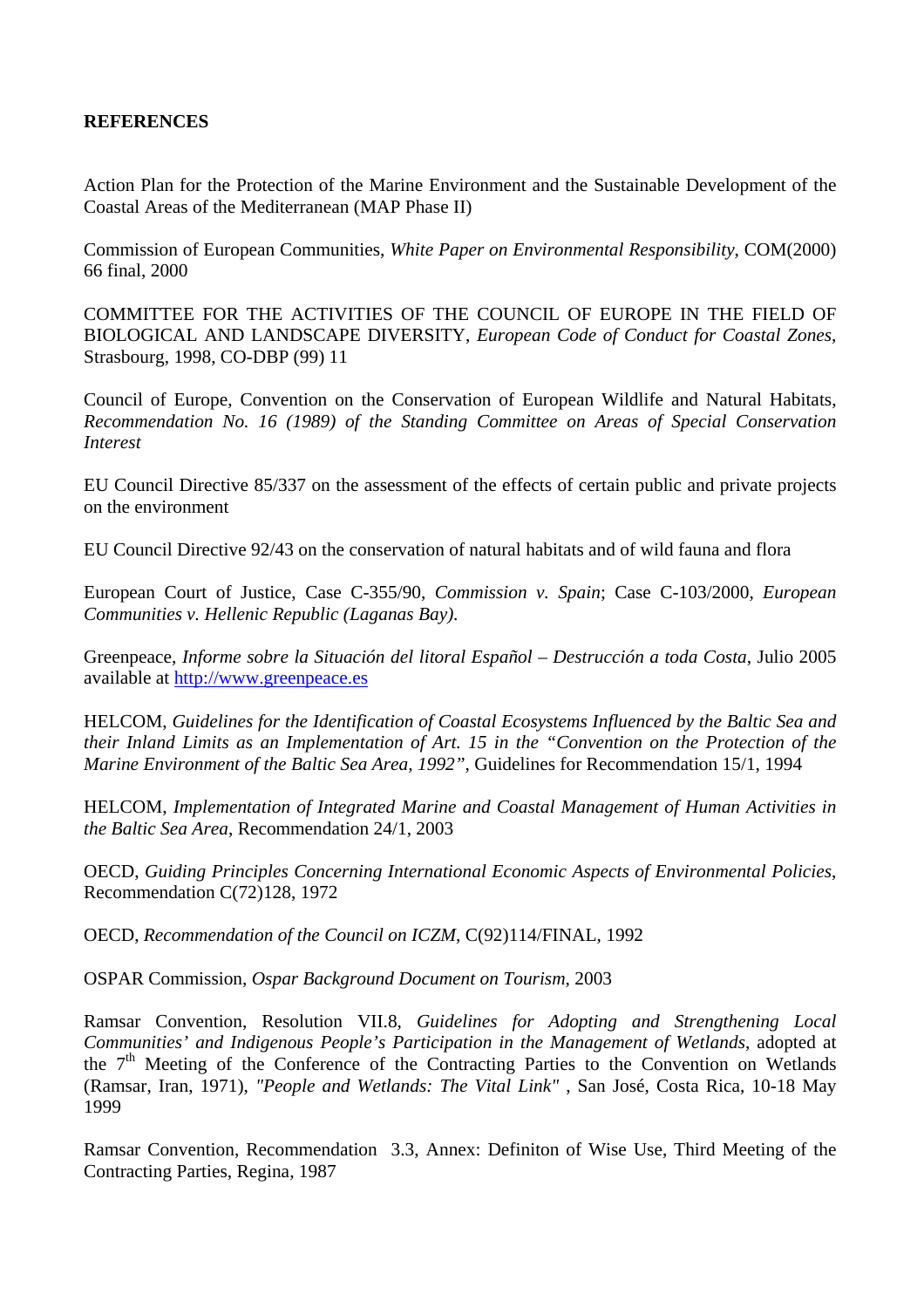Ramsar Convention, Resolution n. VIII.4, Guidelines 2.7 and 2.8, 8<sup>th</sup> Meeting of the Conference of the Contracting Parties to the Convention on Wetlands, *Wetlands, Water, Life and Culture*, available in [http://www.ramsar.org/res/key\\_res\\_viii\\_04\\_e.doc](http://www.ramsar.org/res/key_res_viii_04_e.doc)

UNEP/MAP, *Feasibility Study for a Regional Legal Instrument on Integrated Coastal Area Management,* UNEP(DEC9/MED IG.157Inf.9, 2 October 2003

UNEP/MAP, *Guidelines for the Application of Best Available Techniques and Best Environmental Practices in Industrial Sources of BOD, Nutrients and Suspended Solids for the Mediterranean Region*, MAP Technical Reports Series No. 142, Athens, 2004

UNEP/MAP, *Report on the Meeting on Legal and Management Instruments for the Protection of the Mediterranean Coasts*, Sevilla/Cabo de Gata, 12-15 December 2001, UNEP(DEC)/MED WG.195/1

UNEP/MAP, *Reports on the Implementation of the Convention for the Protection of the Mediterranean Environment and the Coastal Region of the Mediterranean, and its related Protocols (2002-2003)*, UNEP(DEC)/MED WG. 270/Inf. 5

UNEP/MAP, *State and Pressures of the Marine and Coastal Mediterranean Environment*, Conclusions and Recommendations of the Joint EEA/UNEP-MAP Report, Ministerial Meeting of the Contracting Parties of the Barcelona Convention, Malta, October 1999

UNEP/MAP, *Strategic Action Programme – Guidelines preparation of National Action Plans for the reduction of Pollution of the Mediterranean from Land Based Sources*, UNEP(DEC)/MED/GEF WG.245/3, 2004

UNEP/MAP/MCSD, *the Mediterranean Strategy of Sustainable Development - Draft Report*, MAP Report, UNEP(DEC)/MED IG.16/7

UNEP/MAP/MEDPOL, *Guidelines for the Application of Best Environmental Practices (BEPs) for the Rational Use of Fertilizers and the Reduction of Nutrient Loss from Agriculture for the Mediterranean Region*, Technical Report series, 143, 2004

UNEP/MAP/MEDPOL, *Guidelines on the Management of Coastal Litter in the Mediterranean Region*, Technical Report series 148, 2004

UNEP/MAP/PAP, *Conceptual Framework and Planning Guidelines for Integrated Coastal Area and River Basin Management*, Split, 1999

UNEP/MAP/PAP, *Conceptual Framework and Planning Guidelines for Integrated Coastal Area and River Basin Management*, Split, 1999

UNEP/MAP/PAP, *Good Practices Guidelines for Integrated Coastal Area Management in the Mediterranean*, Split, 2001

UNEP/MAP/PAP, *Guidelines for Carrying Capacity Assessment for Tourism in the Mediterranean Coastal Areas*, Split, 1997

UNEP/MAP/PAP, *Guidelines for Erosion and Desertification – with particular reference to Mediterranean Coastal Areas*, Split, 2000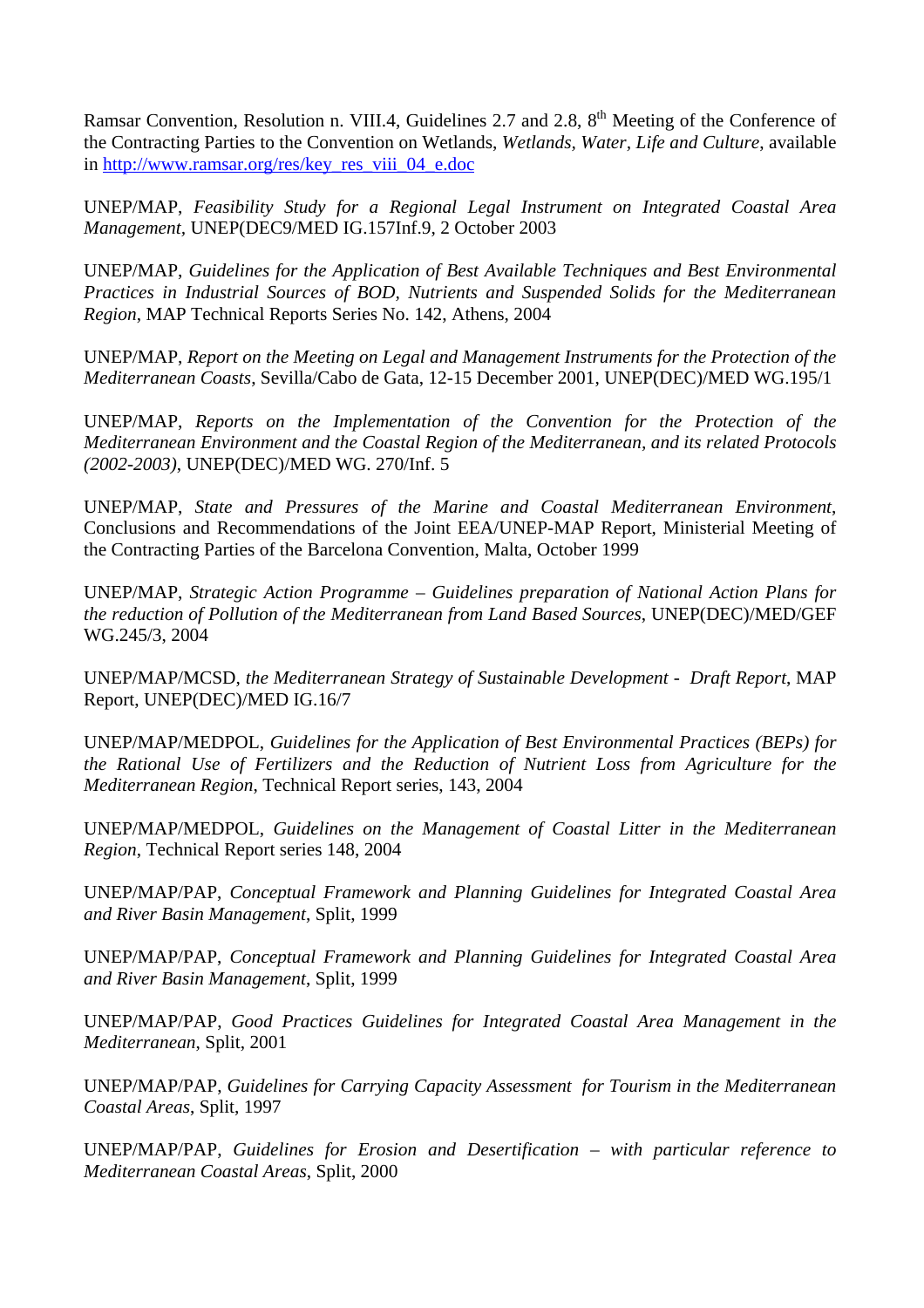## **BIBLIOGRAPHY**

Benoit, G., *Threat to Soils in Mediterranean Countries – Document Review*, UNEP/PLAN BLEU, Sophia Antipolis, 2003

Birnie, P.W., Boyle, A.E., *International Law and the Environment*, Oxford University Press, Oxford, 2002

Bowman, M.J., *The Ramsar Convention Comes of Age*, Netherlands International Law Review, n. 52, 1995

Brachya V., Juhasz F., Pavasovic A., Trumbic I., *Guidelines for Integrated Management of Coastal and Marine Areas with Special Reference to the Mediterranean Basin*, Split, Croatia, PAP/RAC (MAP-UNEP), 1994

Bradbury, J., Rayner, S., *reconciling the Irreconcilable*, in Abaza, H., Baranzini, A.(Eds.), *Implementing Sustainable Development – Integrated Assessment and Participatory Decision-Making Processes*, Edward Elgar Publishing, Ltd. For UNEP, Cheltenham, 2002

Casabona, S., *Sticks and Carrots: Dalla Prescrizione alla Cooperazione. Note Minime sugli Accordi Ambientali in Europa*, in Mirando, A., *La Tutela Privatistica dei Beni ambientali e Culturali tra Prescrizione e Cooperazione*, CEDAM, 2005

Chevalier, C., *Governance in the Mediterranean Sea: Legal Regime and Prospectives*, IUCN Centre for Mediterranean Cooperation, 2004

Cocossis, H., Henocque, Y., *Livre Blanc sur la Gestion des Zones Côtières en Méditerranée*, UNEP/PAP/RAC, 2001

Darvill, T., *Landscapes: myth or reality?*, in Jones, M., Rotherdam, I.D. (Eds.), *Landscapes – Perception, Recognition and Management*, Conference Proceedings, Sheffield Hallam University, 1996

Davies, P.G.G., *European Union Environmental Law – An Introduction to Key Selected Issues*, Ashgate Editors, Aldershot, 2004

De Klemm, C., *The Problem of Migratory Species in International Law*, Green Globe Yearbook, n. 67, 1994

Farrier, D., Tucker, L., *Wise Use of Wetlands under the Ramsar Convention; a Challenge for Meaningful Implementation of International Law*, Journal of Environmental Law, n. 12, 2000

Fernandes, J. P., *Landscape Ecology and Conservation Management – Evaluation of Alternatives in a Highway EIA process*, Environmental Impact Assessment Review, N. 20, 2000

Fraenkl, A., *The Convention on Long-Range Transboundary Air Pollution: Meeting the Challenge of International Cooperation*, Harvard International Law Journal, n. 30, 1989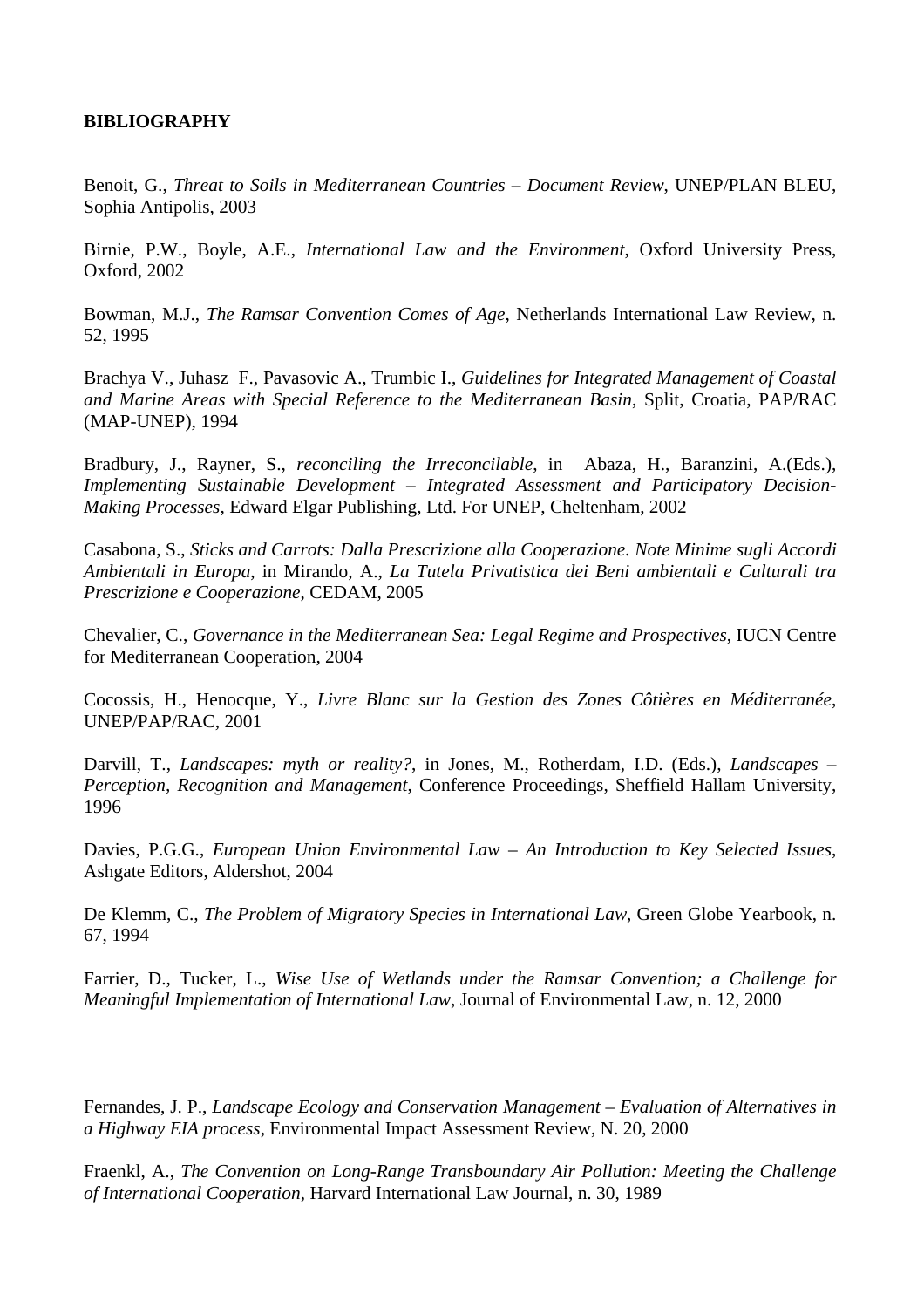Franch, V.B., *La Protección Internacional de Zonas y Especies en la Región Mediterránea*, Revista del Departamento de Derecho Internacional Publico, Facultad de Derecho de Universidad de Navarra, Vol. XIII, 1997

French, V.B., *New Tends for Eliminating Land-Based pollution in the Mediterranean Sea*, in Cataldi, G (Ed.), *La Méditerranée et le Droit de la Mer à l'Aube du 21ème Siècle*, Extrait, Bruylant, Bruxelles, 2002

Haines-Young, R.H., *Environmental Accounts for Land Cover: their contribution to state of the environment reporting*, Transactions of the Institute of British Geographers**,** n. 24, 1999

Haines-Young, R.H., *Sustainable Development and Sustainable Landcsapes; Defining a New Paradigm for Landscape Ecology*, Fennia, n. 178, 2000

Hansson, S.O., Rudén, C., Sandin, P., *The Role of Precaution in Marine Risk Assessment*, Background Paper for the NewS Policy Forum, Javea, Spain available in [www.infra.kth.se/~cr/NewS/](http://www.infra.kth.se/~cr/NewS/precaution_marine.pdf)**precaution**\_**marine**.pdf

Hassan, D., *International Conventions Related to Land-Based Sources of Marine Pollution Control: Applications and Shortcomings*, Georgetown International Environmental Law, n. 16, 2004

IUCN, *The Law of the Sea: Priorities and Responsibilities in Implementing the Convention*, A Marine Conservation and Development Report, 1995

Jones, M., *The Concept of Cultural Landscape: Discourse and Narratives*, in Palang, H., Fry, G. (Eds.), *Landscape Interfaces, Cultural Heritage in Changing Landscapes*, Kluwer Academic Publishers, 2003

Knox, J.H., *The Myth and Reality of Transboundary Environmental Impact Assessment*, American Journal of International Law, n. 96, 2002

Lawrence, P.M., *International Legal Regulation for Protection of the Ozone Layer: Some Problems of Implementation*, Journal of Environmental Law, n. 1, 1990

Lyster, S., *International Wildlife Law: an Analysis of International Treaties Concerned with the Conservation of Wildlife*, Cambridge, 1985

Marong, Alhaji B.M., *From Rio to Johannesburg: Reflections on the Role of International Legal Norms in Sustainable Development*, Georgetown International Environmental Law Review, n. 16, 2003

National Institute of Coastal and Marine Management of the Netherlands, *A Guide to Coastal Erosion Management Practices in Europe: Lessons Learned*, EUROSION project, Directorate General Environment – European Commission, 2004

Nollkaemper, A., *Habitat Protection in European Community Law*, Journal of Environmental Law, n. 9, 1997